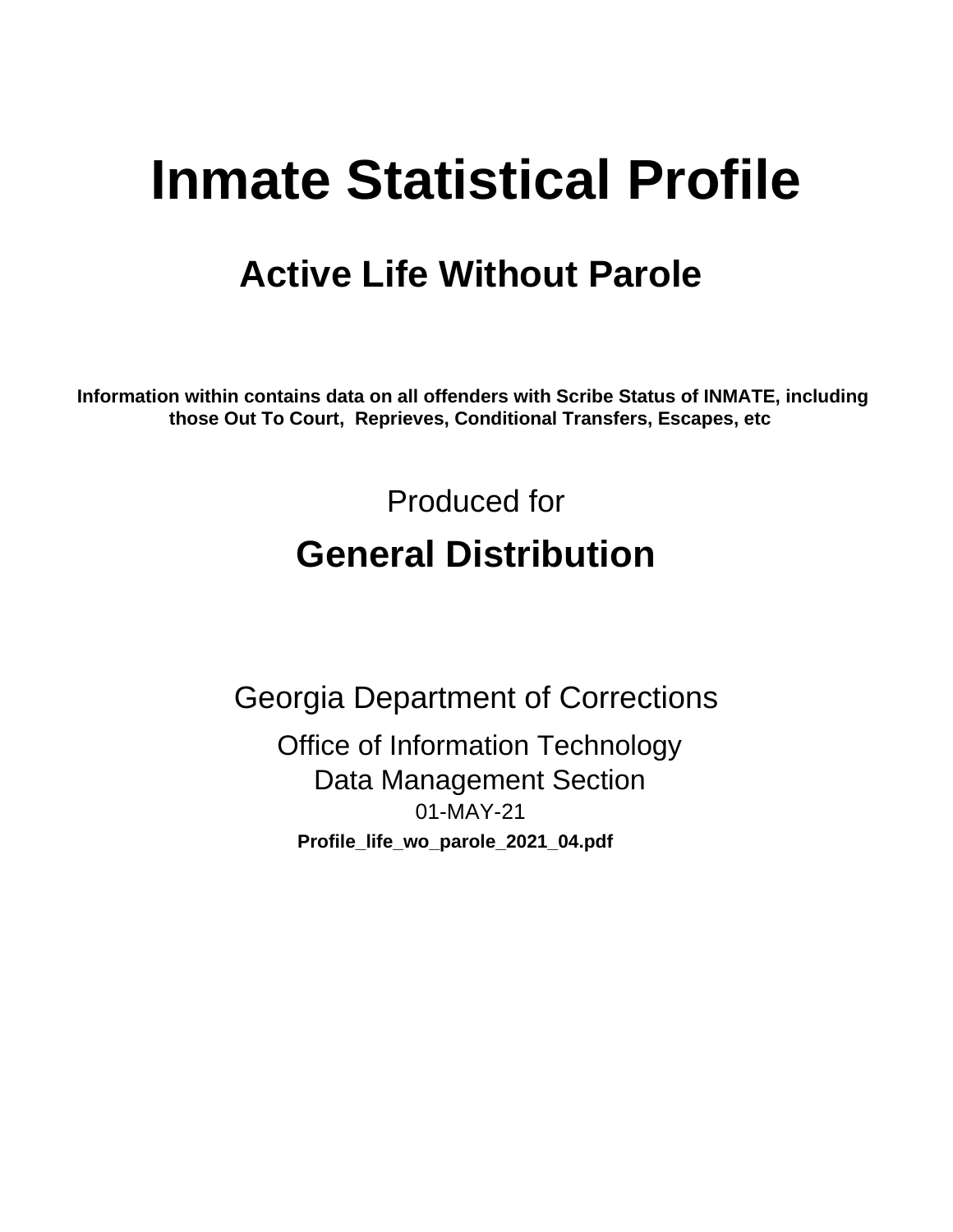#### **Inmate Statistical Profile 01-MAY-21** Contents

**Active Life Without Parole** 

Produced for General Distribution

# **Table of Contents**

|    | <b>Demographic information</b>                                        |  |  |  |  |  |
|----|-----------------------------------------------------------------------|--|--|--|--|--|
|    | 4 Current age, broken out in ten year age groups                      |  |  |  |  |  |
|    | 5 Race group                                                          |  |  |  |  |  |
|    | 6 Marital status, self-reported at entry to prison                    |  |  |  |  |  |
|    | 7 Number of Inmates with Dependents, self-reported at entry to prison |  |  |  |  |  |
|    | 8 Religious affiliation, self-reported at entry to prison             |  |  |  |  |  |
|    | 9 Home county - self-reported at entry to prison                      |  |  |  |  |  |
|    | 13 Employment status before prison, self-reported at entry to prison  |  |  |  |  |  |
|    | 14 Age at admission                                                   |  |  |  |  |  |
|    | 16 Height, measured at entry to prison                                |  |  |  |  |  |
|    | 17 Weight, measured at entry to prison                                |  |  |  |  |  |
|    | 18 Military service                                                   |  |  |  |  |  |
|    | <b>Correctional information</b>                                       |  |  |  |  |  |
|    | 19 Type of admission to prison                                        |  |  |  |  |  |
|    | 20 Current / last supervision level                                   |  |  |  |  |  |
|    | 21 Current / last institution type                                    |  |  |  |  |  |
|    | 22 Institution type - transitional centers                            |  |  |  |  |  |
|    | 23 Institution type - county prisons                                  |  |  |  |  |  |
|    | 24 Institution type - state prisons                                   |  |  |  |  |  |
|    | 25 Institution type - private prisons                                 |  |  |  |  |  |
|    | 26 Institution type - inmate boot camp                                |  |  |  |  |  |
|    | 27 Number of disciplinary reports                                     |  |  |  |  |  |
|    | 28 Number of transfers                                                |  |  |  |  |  |
|    | 29 Number of escapes                                                  |  |  |  |  |  |
|    | 30 Time served in current (or last) institution                       |  |  |  |  |  |
|    | Educational, psychological and physical information                   |  |  |  |  |  |
| 31 | Highest grade level attained                                          |  |  |  |  |  |
|    | 32 Culture fair IQ scores                                             |  |  |  |  |  |
|    | 33 Wide Range Achievement Test (WRAT) reading score                   |  |  |  |  |  |
|    | 34 Wide Range Achievement Test (WRAT) math score                      |  |  |  |  |  |
|    | 35 Wide Range Achievement Test (WRAT) spelling score                  |  |  |  |  |  |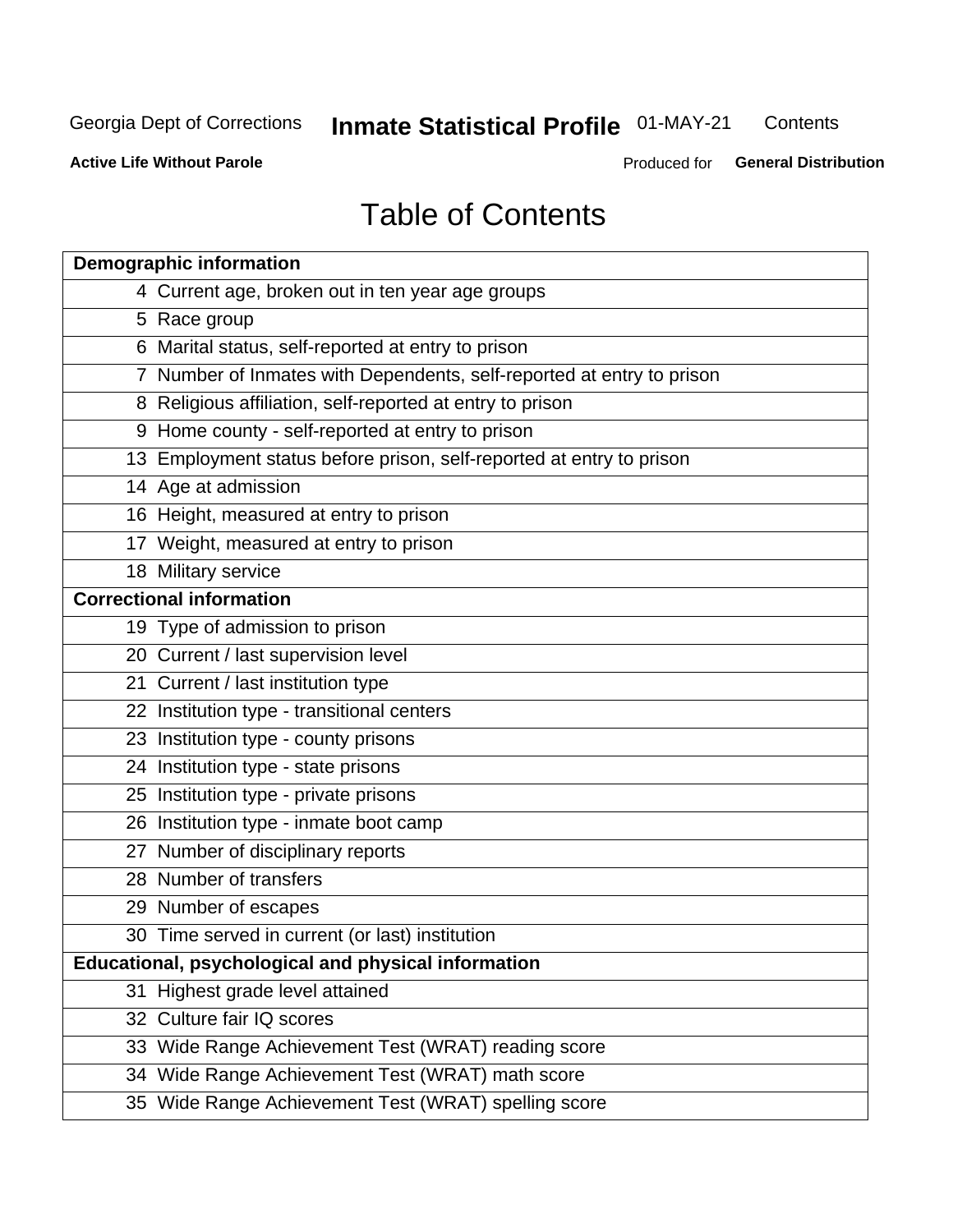# **Inmate Statistical Profile 01-MAY-21**

Contents

**Active Life Without Parole** 

Produced for General Distribution

# **Table of Contents**

| Educational, psychological and physical information              |
|------------------------------------------------------------------|
| 36 Current / last mental health treatment level                  |
| 37 PULHESDWIT medical scale - 'P' overall condition ('P'hysical) |
| 38 PULHESDWIT medical scale - 'U' upper body                     |
| 39 PULHESDWIT medical scale - 'L' lower body                     |
| 40 PULHESDWIT medical scale - 'H' hearing                        |
| 41 PULHESDWIT medical scale - 'E' vision                         |
| 42 PULHESDWIT medical scale -'S' psychiatric                     |
| 43 PULHESDWIT medical scale - 'D' dental                         |
| 44 PULHESDWIT medical scale - 'W' work ability                   |
| 45 PULHESDWIT medical scale - 'I' impairment                     |
| 46 PULHESDWIT medical scale - 'T' transportability               |
| <b>Crimes and criminal history information</b>                   |
| 47 Number of prior Georgia incarcerations                        |
| 48 Prison sentence in years                                      |
| 49 Primary offense, broken out into felonies vs misdemeanors     |
| 50 Primary offense, broken out into six broad crime categories   |
| 51 Primary offense, detailed offense code                        |
| 52 County of conviction of primary offense                       |
| 56 Circuit of conviction of primary offense                      |
| 58 Years served (jail + prison) in this incarceration            |
| <b>Medical information</b>                                       |
| 59 Results of most recent HIV test                               |
| 60 Results of most recent tuberculosis test                      |
| 61 Results of most recent syphilis test                          |
| 62 Results of most recent Hepatitis-C test                       |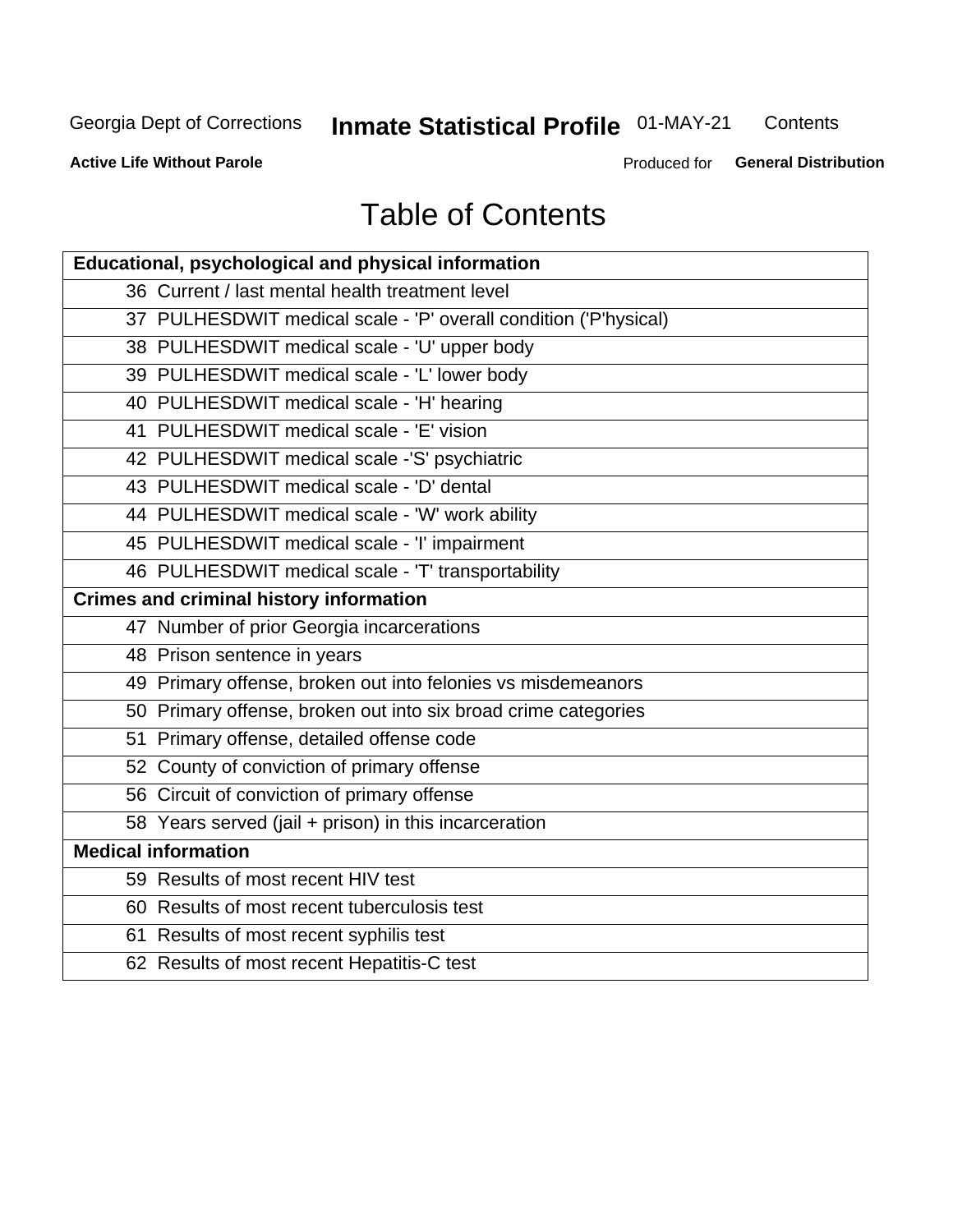#### **Active Life Without Parole**

#### Produced for General Distribution

### Current age, broken out in ten-year age groups

COL % - percent each COUNT is of its particular column

|                          | <b>Male</b>  |        |         | <b>Female</b> |        |       |              | <b>Total</b> |
|--------------------------|--------------|--------|---------|---------------|--------|-------|--------------|--------------|
| <b>Current Age</b>       | <b>Count</b> | Col %  | Row %   | <b>Count</b>  | Col %  | Row % | <b>Total</b> | Col %        |
| <b>Twenties (20-29)</b>  | 199          | 12.59% | 96.14%  | 8             | 13.79% | 3.86% | 207          | 12.63%       |
| <b>Thirties (30-39)</b>  | 432          | 27.32% | 95.79%  | 19            | 32.76% | 4.21% | 451          | 27.52%       |
| <b>Forties (40-49)</b>   | 423          | 26.76% | 95.49%  | 20            | 34.48% | 4.51% | 443          | 27.03%       |
| <b>Fifties (50-59)</b>   | 330          | 20.87% | 97.92%  |               | 12.07% | 2.08% | 337          | 20.56%       |
| <b>Sixties (60-69)</b>   | 164          | 10.37% | 97.62%  | 4             | 6.90%  | 2.38% | 168          | 10.25%       |
| Seventy + (70 and above) | 33           | 2.09%  | 100.00% |               |        |       | 33           | 2.01%        |
| <b>Total Reported</b>    | 1,581        | 100%   | 96.46%  | 58            | 100%   | 3.54% | 1,639        | 100%         |

| <b>Reported</b><br><b>NOT</b><br> |      |    |      |
|-----------------------------------|------|----|------|
| <b>Total</b><br>$\mathbf{v}$ and  | ,581 | ว๐ | ,639 |

| Mean<br>(average)              | 44.00 | 41.48 | 43.91 |
|--------------------------------|-------|-------|-------|
| <b>Median (middle)</b>         | 43    | 40.5  | 43    |
| <b>Mode</b><br>(most frequent) | 40    |       | 40    |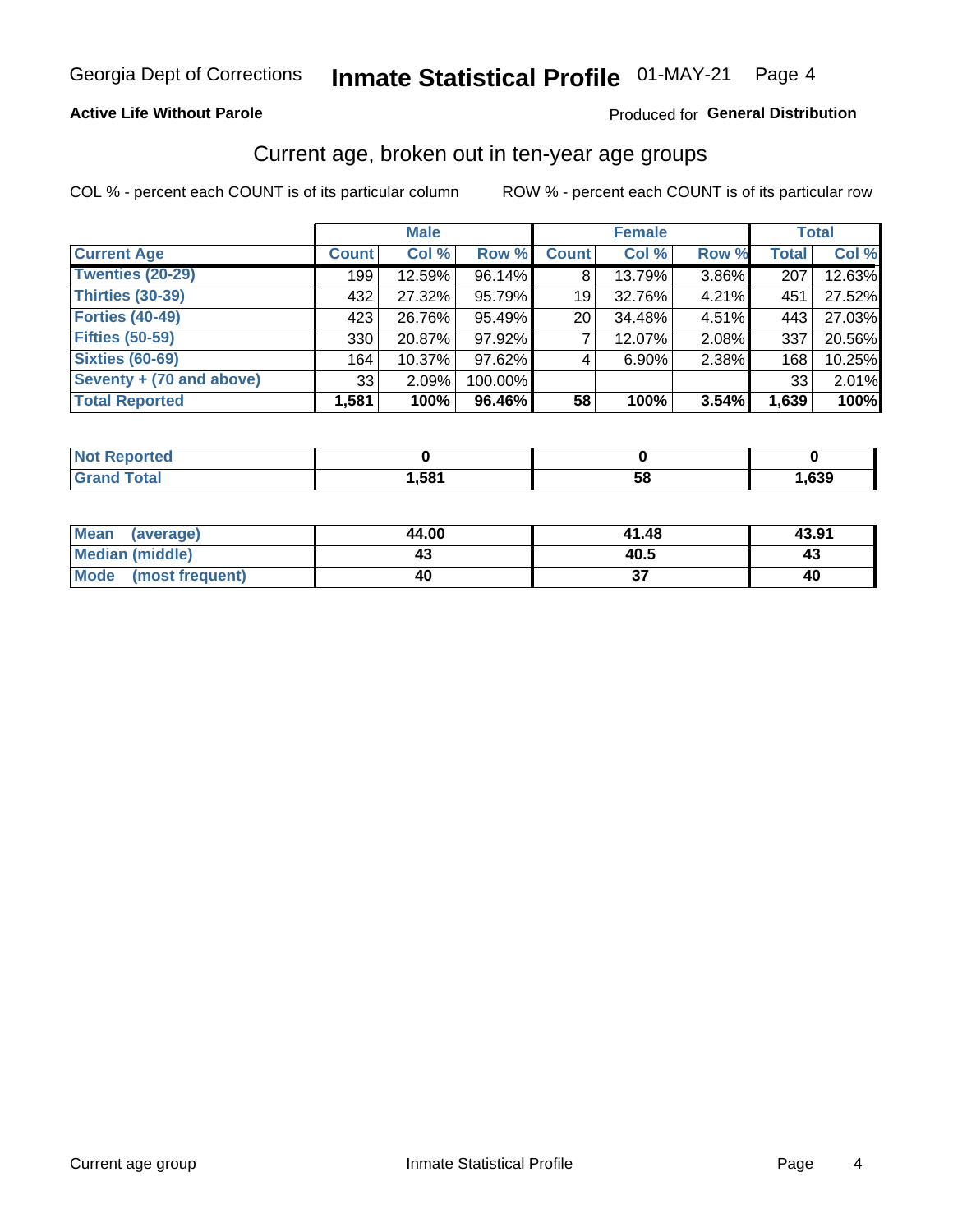#### Inmate Statistical Profile 01-MAY-21 Page 5

### **Active Life Without Parole**

**Produced for General Distribution** 

### Race group

COL % - percent each COUNT is of its particular column

|                       |                        |              | <b>Male</b> |         |                    | <b>Female</b> |       |              | <b>Total</b> |  |
|-----------------------|------------------------|--------------|-------------|---------|--------------------|---------------|-------|--------------|--------------|--|
| <b>Race Group</b>     |                        | <b>Count</b> | Col %       |         | <b>Row % Count</b> | Col %         | Row % | <b>Total</b> | Col %        |  |
|                       | <b>White</b>           | 333          | 21.06%      | 94.07%  | 21                 | 36.21%        | 5.93% | 354          | 21.60%       |  |
| $\mathbf{2}$          | <b>Black</b>           | 1,209        | 76.47%      | 97.19%  | 35                 | 60.34%        | 2.81% | 1,244        | 75.90%       |  |
| 6                     | <b>Asian</b>           | 6            | .38%        | 100.00% |                    |               |       | 6            | .37%         |  |
| 10                    | <b>Hispanic</b>        | 32           | 2.02%       | 94.12%  | ◠                  | 3.45%         | 5.88% | 34           | 2.07%        |  |
| 12 <sup>1</sup>       | <b>Native American</b> |              | .06%        | 100.00% |                    |               |       |              | .06%         |  |
| <b>Total Reported</b> |                        | 1,581        | 100%        | 96.46%  | 58                 | 100%          | 3.54% | 1,639        | 100%         |  |

| <b>rted</b> |      |    |      |
|-------------|------|----|------|
| $F0+0$      | .581 | 58 | ,639 |

| M |  |  |
|---|--|--|
|   |  |  |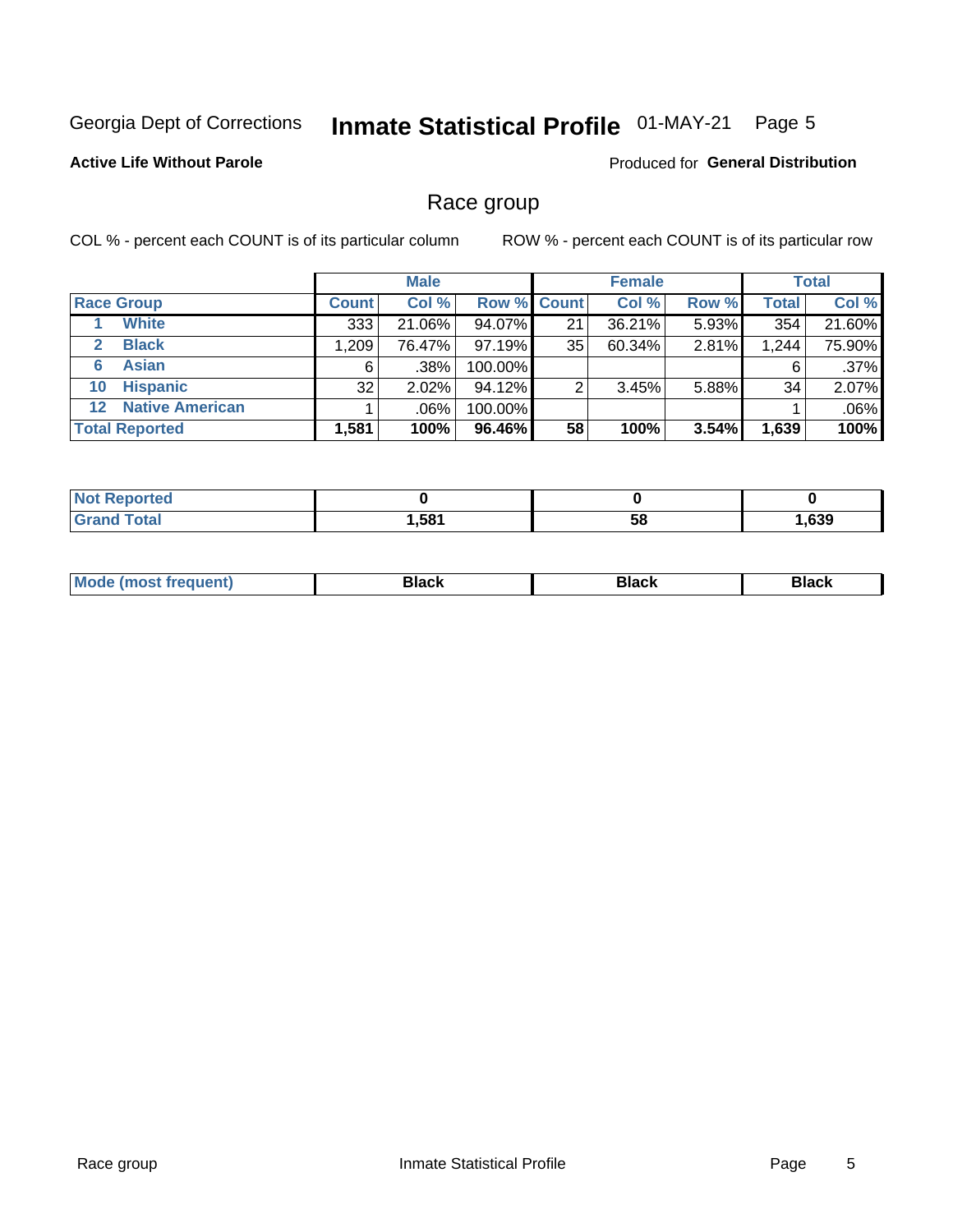#### Inmate Statistical Profile 01-MAY-21 Page 6

#### **Active Life Without Parole**

#### Produced for General Distribution

### Marital status, self-reported at entry to prison

COL % - percent each COUNT is of its particular column

|                            | <b>Male</b>  |        |        | <b>Female</b> |          |        | <b>Total</b> |        |
|----------------------------|--------------|--------|--------|---------------|----------|--------|--------------|--------|
| <b>Marital Status</b>      | <b>Count</b> | Col %  | Row %  | <b>Count</b>  | Col %    | Row %  | <b>Total</b> | Col %  |
| <b>Unknown</b><br>$\bf{0}$ | 16           | 1.01%  | 94.12% |               | 1.72%    | 5.88%  | 17           | 1.04%  |
| <b>Divorced</b><br>D       | 121          | 7.65%  | 96.80% | 4             | $6.90\%$ | 3.20%  | 125          | 7.63%  |
| <b>Married</b><br>М        | 209          | 13.22% | 95.00% | 11            | 18.97%   | 5.00%  | 220          | 13.42% |
| <b>S</b> Separated         | 47           | 2.97%  | 88.68% | 6             | 10.34%   | 11.32% | 53           | 3.23%  |
| <b>Unmarried</b><br>U      | 1,149        | 72.68% | 97.46% | 30            | 51.72%   | 2.54%  | 1,179        | 71.93% |
| <b>Widow</b><br>W          | 39           | 2.47%  | 86.67% | 6             | 10.34%   | 13.33% | 45           | 2.75%  |
| <b>Total Reported</b>      | 1,581        | 100%   | 96.46% | 58            | 100%     | 3.54%  | 1,639        | 100%   |

| ττeα<br>NO |      |    |      |
|------------|------|----|------|
|            | 581, | ວດ | ,639 |

|  | M | . | Unmarried | າmarried<br>_____ |
|--|---|---|-----------|-------------------|
|--|---|---|-----------|-------------------|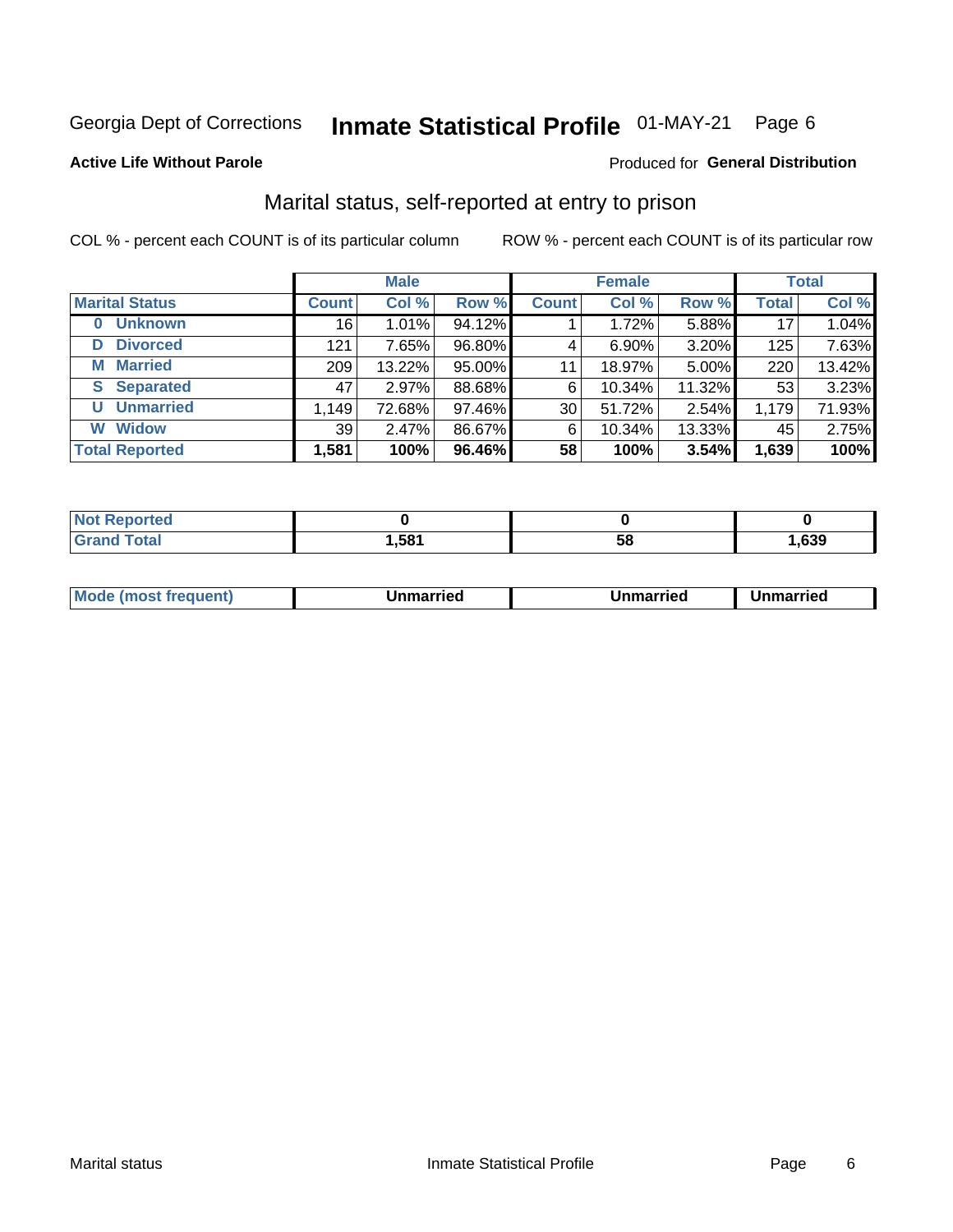#### Inmate Statistical Profile 01-MAY-21 Page 7

### **Active Life Without Parole**

#### Produced for General Distribution

### Number of Inmates with Dependents, Self-Reported at Entry to Prison

COL % - percent each COUNT is of its particular column

|                             |              | <b>Male</b> |         |              | <b>Female</b> |       |              | <b>Total</b> |
|-----------------------------|--------------|-------------|---------|--------------|---------------|-------|--------------|--------------|
| <b>Number of dependents</b> | <b>Count</b> | Col %       | Row %   | <b>Count</b> | Col %         | Row % | <b>Total</b> | Col %        |
| $\bf{0}$                    | 385          | 31.79%      | 95.06%  | 20           | 38.46%        | 4.94% | 405          | 32.07%       |
|                             | 284          | 23.45%      | 96.93%  | 9            | 17.31%        | 3.07% | 293          | 23.20%       |
| $\overline{2}$              | 218          | 18.00%      | 96.89%  |              | 13.46%        | 3.11% | 225          | 17.81%       |
| $\overline{3}$              | 140          | 11.56%      | 93.96%  | 9            | 17.31%        | 6.04% | 149          | 11.80%       |
| 4                           | 91           | 7.51%       | 96.81%  | 3            | 5.77%         | 3.19% | 94           | 7.44%        |
| $\overline{\mathbf{5}}$     | 39           | 3.22%       | 92.86%  | 3            | 5.77%         | 7.14% | 42           | 3.33%        |
| 6                           | 24           | 1.98%       | 96.00%  |              | 1.92%         | 4.00% | 25           | 1.98%        |
| 7                           | 13           | 1.07%       | 100.00% |              |               |       | 13           | 1.03%        |
| 8                           | 7            | 0.58%       | 100.00% |              |               |       | 7            | 0.55%        |
| $\boldsymbol{9}$            | 3            | 0.25%       | 100.00% |              |               |       | 3            | 0.24%        |
| Over 10                     | 7            | 0.58%       | 100.00% |              |               |       | 7            | 0.55%        |
| <b>Total Reported</b>       | 1,211        | 100%        | 95.88%  | 52           | 100%          | 4.12% | 1,263        | 100%         |

| 270<br>J/U<br>- - |          | <b>276</b><br>ა / O |
|-------------------|----------|---------------------|
| .581              | . .<br>◡ | ,639                |

| <b>Mean</b><br>(average) | 1.60 | - 72<br>I. I J |
|--------------------------|------|----------------|
| Median (middle)          |      |                |
| Mode<br>(most frequent)  |      |                |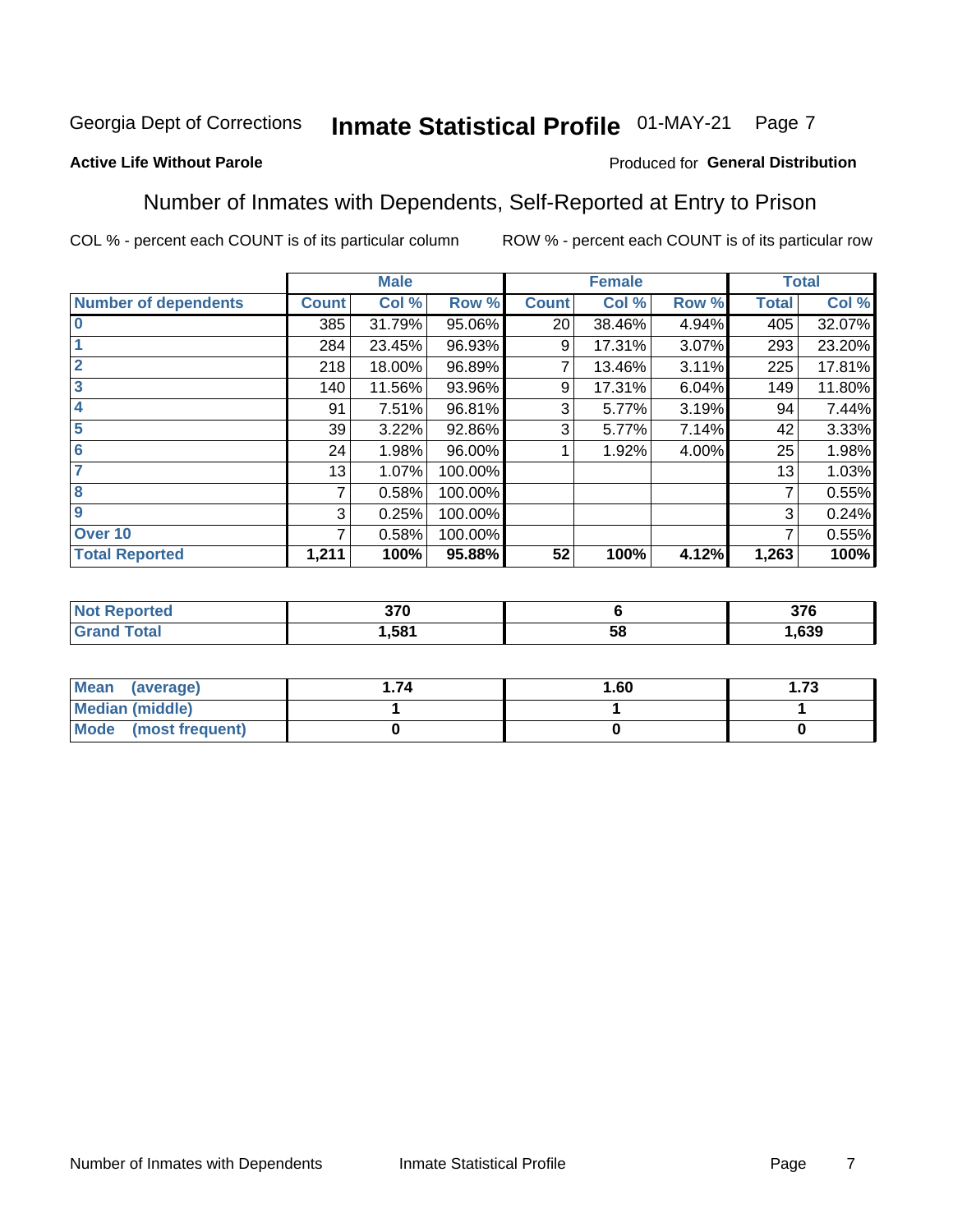#### Inmate Statistical Profile 01-MAY-21 Page 8

#### **Active Life Without Parole**

#### Produced for General Distribution

### Religious affiliation, self-reported at entry to prison

COL % - percent each COUNT is of its particular column

|                         |                              |                | <b>Male</b> |         |                | <b>Female</b> |         |                | <b>Total</b> |
|-------------------------|------------------------------|----------------|-------------|---------|----------------|---------------|---------|----------------|--------------|
|                         | <b>Religious Affiliation</b> | <b>Count</b>   | Col %       | Row %   | <b>Count</b>   | Col%          | Row %   | <b>Total</b>   | Col %        |
| 1                       | <b>Islam</b>                 | 91             | 11.03%      | 95.79%  | 4              | 8.51%         | 4.21%   | 95             | 10.89%       |
| $\overline{2}$          | <b>Catholic</b>              | 23             | 2.79%       | 88.46%  | 3              | 6.38%         | 11.54%  | 26             | 2.98%        |
| $\overline{\mathbf{3}}$ | <b>Baptist</b>               | 392            | 47.52%      | 94.23%  | 24             | 51.06%        | 5.77%   | 416            | 47.71%       |
| $\overline{4}$          | <b>Methodist</b>             | 12             | 1.45%       | 92.31%  |                | 2.13%         | 7.69%   | 13             | 1.49%        |
| 7                       | <b>Church Of God</b>         | 3              | .36%        | 100.00% |                |               |         | 3              | .34%         |
| 8                       | <b>Holiness</b>              | 15             | 1.82%       | 88.24%  | $\overline{2}$ | 4.26%         | 11.76%  | 17             | 1.95%        |
| 9                       | <b>Jewish</b>                | 3              | .36%        | 75.00%  | 1              | 2.13%         | 25.00%  | 4              | .46%         |
| $\overline{12}$         | <b>Hindu</b>                 | $\overline{2}$ | .24%        | 100.00% |                |               |         | $\overline{2}$ | .23%         |
| 13                      | <b>Buddhist</b>              | 3              | .36%        | 100.00% |                |               |         | 3              | .34%         |
| 16                      | <b>Seventh Day Adventist</b> | 6              | .73%        | 100.00% |                |               |         | 6              | .69%         |
| 17                      | <b>Jehovah Witness</b>       | 12             | 1.45%       | 92.31%  |                | 2.13%         | 7.69%   | 13             | 1.49%        |
| 18                      | <b>Latter Day Saints</b>     | 1              | .12%        | 100.00% |                |               |         | 1              | .11%         |
| 20                      | <b>Other Prot</b>            | 72             | 8.73%       | 100.00% |                |               |         | 72             | 8.26%        |
| 21                      | <b>Messianic Judaism</b>     |                |             |         | $\overline{7}$ | 14.89%        | 100.00% | 7              | .80%         |
| 23                      | <b>Hebrew Israelite</b>      | 1              | .12%        | 100.00% |                |               |         |                | .11%         |
| 25                      | <b>Native American</b>       |                | .12%        | 100.00% |                |               |         |                | .11%         |
| 28                      | <b>Rastafari</b>             |                | .12%        | 50.00%  | 1              | 2.13%         | 50.00%  | $\overline{2}$ | .23%         |
| 30                      | <b>No Religion</b>           | 29             | 3.52%       | 96.67%  | 1              | 2.13%         | 3.33%   | 30             | 3.44%        |
| 31                      | Christian -                  | 59             | 7.15%       | 96.72%  | $\overline{2}$ | 4.26%         | 3.28%   | 61             | 7.00%        |
|                         | <b>Unspecified</b>           |                |             |         |                |               |         |                |              |
| 96                      | <b>None</b>                  | 99             | 12.00%      | 100.00% |                |               |         | 99             | 11.35%       |
|                         | <b>Total Reported</b>        | 825            | 100%        | 94.61%  | 47             | 100%          | 5.39%   | 872            | 100%         |

| <b>borted</b><br><b>NOT</b> | 756   |    | 767  |
|-----------------------------|-------|----|------|
| $\sim$                      | .,581 | ວເ | .639 |

| <b>Mode (most frequent)</b> | aptist | Baptist | Baptist |
|-----------------------------|--------|---------|---------|
|-----------------------------|--------|---------|---------|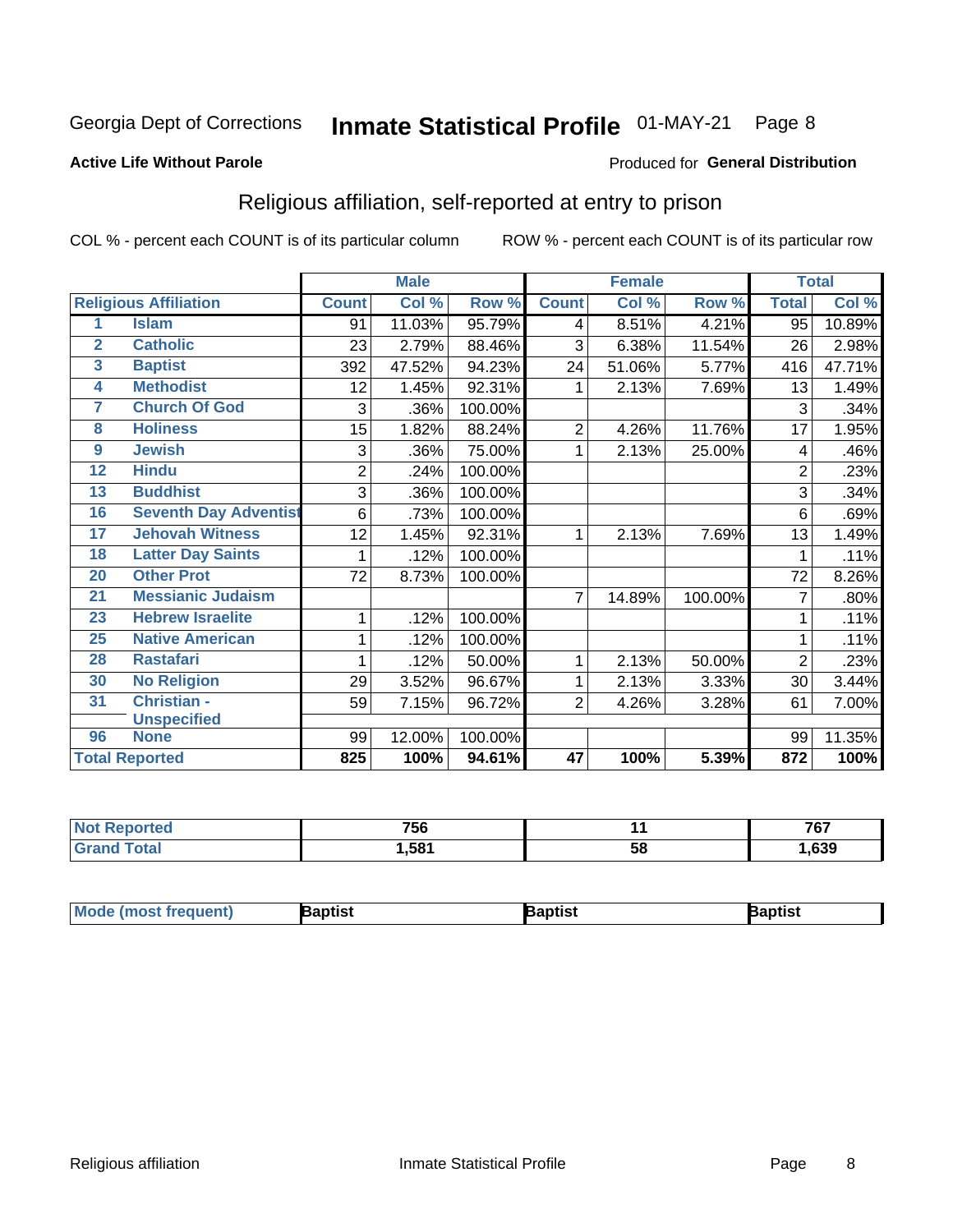#### Inmate Statistical Profile 01-MAY-21 Page 9

#### **Active Life Without Parole**

#### Produced for General Distribution

### Home county, self-reported at entry to prison

COL % - percent each COUNT is of its particular column

|     |                             |                         | <b>Male</b> |         |                | <b>Female</b> |        | <b>Total</b>     |        |
|-----|-----------------------------|-------------------------|-------------|---------|----------------|---------------|--------|------------------|--------|
|     | <b>Home County</b>          | <b>Count</b>            | Col %       | Row %   | <b>Count</b>   | Col %         | Row %  | <b>Total</b>     | Col %  |
| 000 | <b>Unknown</b>              | 306                     | 19.35%      | 95.03%  | 16             | 27.59%        | 4.97%  | 322              | 19.65% |
| 001 | <b>Appling County</b>       | 6                       | .38%        | 100.00% |                |               |        | 6                | .37%   |
| 002 | <b>Atkinson County</b>      | $\overline{2}$          | .13%        | 100.00% |                |               |        | $\overline{2}$   | .12%   |
| 003 | <b>Bacon County</b>         | $\mathbf 1$             | .06%        | 100.00% |                |               |        | 1                | .06%   |
| 004 | <b>Baker County</b>         | $\overline{2}$          | .13%        | 100.00% |                |               |        | $\overline{2}$   | .12%   |
| 005 | <b>Baldwin County</b>       | 4                       | .25%        | 100.00% |                |               |        | 4                | .24%   |
| 006 | <b>Banks County</b>         | $\mathbf{1}$            | .06%        | 100.00% |                |               |        | 1                | .06%   |
| 007 | <b>Barrow County</b>        | 10                      | .63%        | 100.00% |                |               |        | 10               | .61%   |
| 008 | <b>Bartow County</b>        | 12                      | .76%        | 100.00% |                |               |        | 12               | .73%   |
| 009 | <b>Ben Hill County</b>      | 6                       | .38%        | 100.00% |                |               |        | 6                | .37%   |
| 010 | <b>Berrien County</b>       | 4                       | .25%        | 100.00% |                |               |        | $\overline{4}$   | .24%   |
| 011 | <b>Bibb County</b>          | 41                      | 2.59%       | 95.35%  | $\overline{2}$ | 3.45%         | 4.65%  | 43               | 2.62%  |
| 012 | <b>Bleckley County</b>      | $\mathbf 1$             | .06%        | 100.00% |                |               |        | 1                | .06%   |
| 013 | <b>Brantley County</b>      | $\mathbf 1$             | .06%        | 100.00% |                |               |        | 1                | .06%   |
| 014 | <b>Brooks County</b>        | 3                       | .19%        | 100.00% |                |               |        | 3                | .18%   |
| 015 | <b>Bryan County</b>         | $\mathbf{1}$            | .06%        | 100.00% |                |               |        | 1                | .06%   |
| 016 | <b>Bulloch County</b>       | 4                       | .25%        | 100.00% |                |               |        | $\overline{4}$   | .24%   |
| 017 | <b>Burke County</b>         | 10                      | .63%        | 100.00% |                |               |        | 10               | .61%   |
| 018 | <b>Butts County</b>         | 4                       | .25%        | 100.00% |                |               |        | 4                | .24%   |
| 019 | <b>Calhoun County</b>       | $\mathbf 1$             | .06%        | 100.00% |                |               |        | 1                | .06%   |
| 020 | <b>Camden County</b>        | 5                       | .32%        | 100.00% |                |               |        | 5                | .31%   |
| 021 | <b>Candler County</b>       | 5                       | .32%        | 100.00% |                |               |        | 5                | .31%   |
| 022 | <b>Carroll County</b>       | 6                       | .38%        | 85.71%  | 1              | 1.72%         | 14.29% | 7                | .43%   |
| 023 | <b>Catoosa County</b>       | 5                       | .32%        | 100.00% |                |               |        | 5                | .31%   |
| 025 | <b>Chatham County</b>       | 57                      | 3.61%       | 100.00% |                |               |        | 57               | 3.48%  |
| 026 | <b>Chattahoochee County</b> | $\mathbf 1$             | .06%        | 100.00% |                |               |        | 1                | .06%   |
| 027 | <b>Chattooga County</b>     | $\mathbf 1$             | .06%        | 100.00% |                |               |        | 1                | .06%   |
| 028 | <b>Cherokee County</b>      | $\overline{7}$          | .44%        | 100.00% |                |               |        | $\overline{7}$   | .43%   |
| 029 | <b>Clarke County</b>        | 22                      | 1.39%       | 95.65%  | 1              | 1.72%         | 4.35%  | 23               | 1.40%  |
| 030 | <b>Clay County</b>          | $\mathbf 1$             | .06%        | 100.00% |                |               |        | $\mathbf 1$      | .06%   |
| 031 | <b>Clayton County</b>       | 58                      | 3.67%       | 95.08%  | $\sqrt{3}$     | 5.17%         | 4.92%  | 61               | 3.72%  |
| 033 | <b>Cobb County</b>          | 53                      | 3.35%       | 98.15%  | 1              | 1.72%         | 1.85%  | 54               | 3.29%  |
| 034 | <b>Coffee County</b>        | $\overline{7}$          | .44%        | 77.78%  | $\overline{2}$ | 3.45%         | 22.22% | $\boldsymbol{9}$ | .55%   |
| 035 | <b>Colquitt County</b>      | 3                       | .19%        | 100.00% |                |               |        | $\overline{3}$   | .18%   |
| 036 | <b>Columbia County</b>      | $\overline{9}$          | .57%        | 100.00% |                |               |        | 9                | .55%   |
| 037 | <b>Cook County</b>          | $\overline{\mathbf{4}}$ | .25%        | 100.00% |                |               |        | 4                | .24%   |
| 038 | <b>Coweta County</b>        | 6                       | .38%        | 100.00% |                |               |        | 6                | .37%   |
| 040 | <b>Crisp County</b>         | 5                       | .32%        | 100.00% |                |               |        | 5                | .31%   |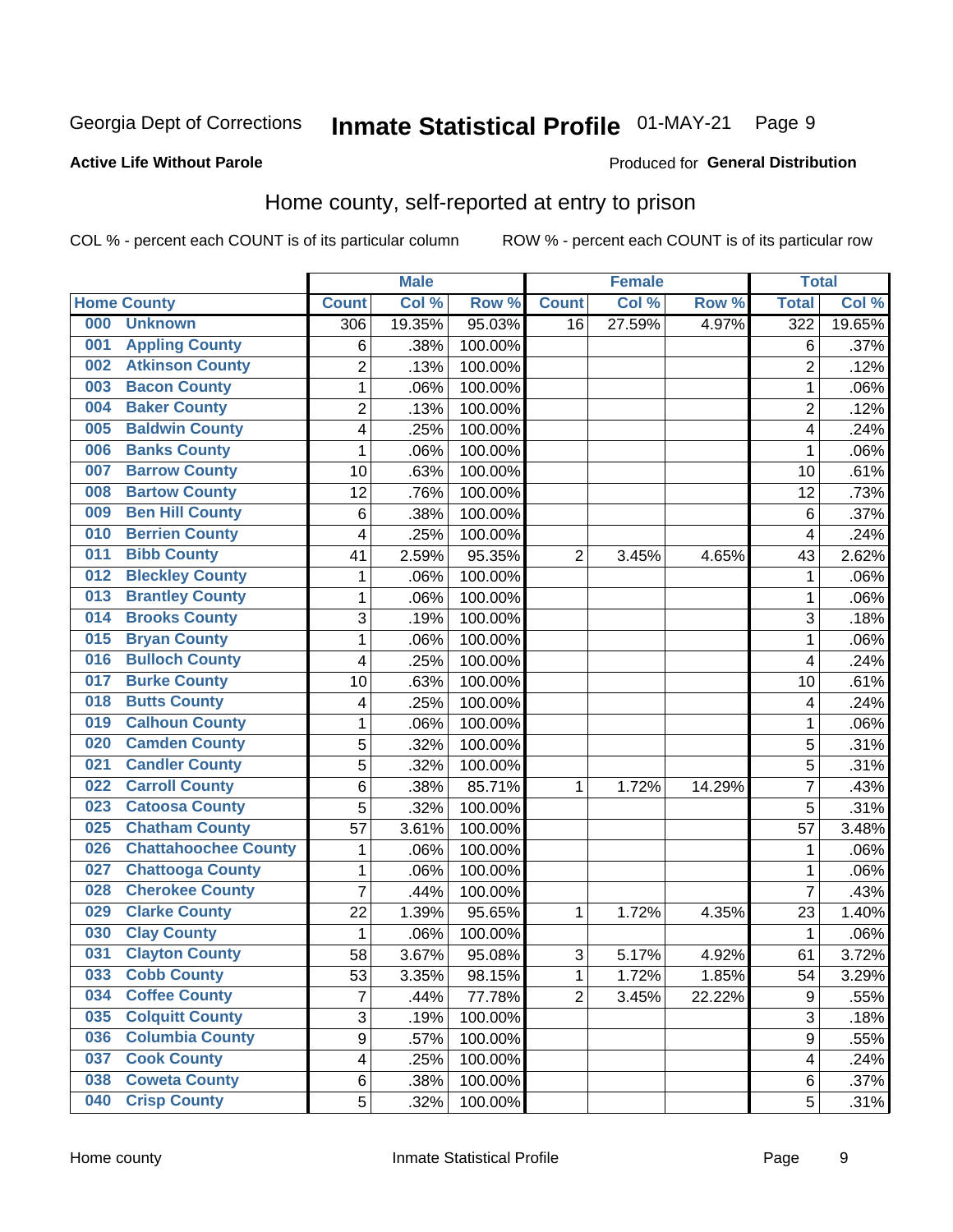# Inmate Statistical Profile 01-MAY-21 Page 10

#### **Active Life Without Parole**

### Produced for General Distribution

### Home county, self-reported at entry to prison

COL % - percent each COUNT is of its particular column

|     |                          |                         | <b>Male</b> |         |                | <b>Female</b> |         | <b>Total</b>   |        |
|-----|--------------------------|-------------------------|-------------|---------|----------------|---------------|---------|----------------|--------|
|     | <b>Home County</b>       | <b>Count</b>            | Col %       | Row %   | <b>Count</b>   | Col%          | Row %   | <b>Total</b>   | Col %  |
| 043 | <b>Decatur County</b>    | 7                       | .44%        | 100.00% |                |               |         | 7              | .43%   |
| 044 | <b>Dekalb County</b>     | 116                     | 7.34%       | 99.15%  | 1              | 1.72%         | .85%    | 117            | 7.14%  |
| 045 | <b>Dodge County</b>      | 1                       | .06%        | 100.00% |                |               |         | 1              | .06%   |
| 046 | <b>Dooly County</b>      | $\mathbf 1$             | .06%        | 100.00% |                |               |         | 1              | .06%   |
| 047 | <b>Dougherty County</b>  | 24                      | 1.52%       | 92.31%  | $\overline{2}$ | 3.45%         | 7.69%   | 26             | 1.59%  |
| 048 | <b>Douglas County</b>    | 18                      | 1.14%       | 100.00% |                |               |         | 18             | 1.10%  |
| 049 | <b>Early County</b>      | 3                       | .19%        | 100.00% |                |               |         | 3              | .18%   |
| 051 | <b>Effingham County</b>  | 5                       | .32%        | 100.00% |                |               |         | 5              | .31%   |
| 052 | <b>Elbert County</b>     | $\overline{c}$          | .13%        | 100.00% |                |               |         | $\overline{2}$ | .12%   |
| 053 | <b>Emanuel County</b>    | 5                       | .32%        | 100.00% |                |               |         | 5              | .31%   |
| 054 | <b>Evans County</b>      |                         |             |         | 1              | 1.72%         | 100.00% | 1              | .06%   |
| 056 | <b>Fayette County</b>    | $\overline{7}$          | .44%        | 100.00% |                |               |         | 7              | .43%   |
| 057 | <b>Floyd County</b>      | 21                      | 1.33%       | 91.30%  | $\overline{c}$ | 3.45%         | 8.70%   | 23             | 1.40%  |
| 058 | <b>Forsyth County</b>    | 3                       | .19%        | 60.00%  | $\overline{2}$ | 3.45%         | 40.00%  | 5              | .31%   |
| 059 | <b>Franklin County</b>   | 4                       | .25%        | 100.00% |                |               |         | 4              | .24%   |
| 060 | <b>Fulton County</b>     | 183                     | 11.57%      | 97.86%  | 4              | 6.90%         | 2.14%   | 187            | 11.41% |
| 061 | <b>Gilmer County</b>     | 2                       | .13%        | 100.00% |                |               |         | $\overline{2}$ | .12%   |
| 063 | <b>Glynn County</b>      | 13                      | .82%        | 100.00% |                |               |         | 13             | .79%   |
| 064 | <b>Gordon County</b>     | 8                       | .51%        | 100.00% |                |               |         | 8              | .49%   |
| 066 | <b>Greene County</b>     | 3                       | .19%        | 100.00% |                |               |         | 3              | .18%   |
| 067 | <b>Gwinnett County</b>   | 48                      | 3.04%       | 94.12%  | 3              | 5.17%         | 5.88%   | 51             | 3.11%  |
| 068 | <b>Habersham County</b>  | $\overline{2}$          | .13%        | 100.00% |                |               |         | $\overline{2}$ | .12%   |
| 069 | <b>Hall County</b>       | 14                      | .89%        | 93.33%  | 1              | 1.72%         | 6.67%   | 15             | .92%   |
| 070 | <b>Hancock County</b>    | 2                       | .13%        | 100.00% |                |               |         | $\overline{2}$ | .12%   |
| 071 | <b>Haralson County</b>   | $\overline{c}$          | .13%        | 100.00% |                |               |         | $\overline{2}$ | .12%   |
| 072 | <b>Harris County</b>     | 4                       | .25%        | 100.00% |                |               |         | 4              | .24%   |
| 073 | <b>Hart County</b>       | 3                       | .19%        | 100.00% |                |               |         | 3              | .18%   |
| 074 | <b>Heard County</b>      | 1                       | .06%        | 100.00% |                |               |         | 1              | .06%   |
| 075 | <b>Henry County</b>      | 16                      | 1.01%       | 94.12%  | 1              | 1.72%         | 5.88%   | 17             | 1.04%  |
| 076 | <b>Houston County</b>    | 21                      | 1.33%       | 95.45%  | 1              | 1.72%         | 4.55%   | 22             | 1.34%  |
| 078 | <b>Jackson County</b>    | 11                      | .70%        | 100.00% |                |               |         | 11             | .67%   |
| 080 | <b>Jeff Davis County</b> | 1                       | .06%        | 100.00% |                |               |         | 1              | .06%   |
| 081 | <b>Jefferson County</b>  | $\overline{7}$          | .44%        | 87.50%  | $\mathbf 1$    | 1.72%         | 12.50%  | 8              | .49%   |
| 082 | <b>Jenkins County</b>    | 3                       | .19%        | 100.00% |                |               |         | 3              | .18%   |
| 083 | <b>Johnson County</b>    | 1                       | .06%        | 100.00% |                |               |         | 1              | .06%   |
| 084 | <b>Jones County</b>      | $\mathbf 1$             | .06%        | 100.00% |                |               |         | 1              | .06%   |
| 087 | <b>Laurens County</b>    | $\overline{\mathbf{4}}$ | .25%        | 100.00% |                |               |         | 4              | .24%   |
| 088 | <b>Lee County</b>        | 3                       | .19%        | 100.00% |                |               |         | 3              | .18%   |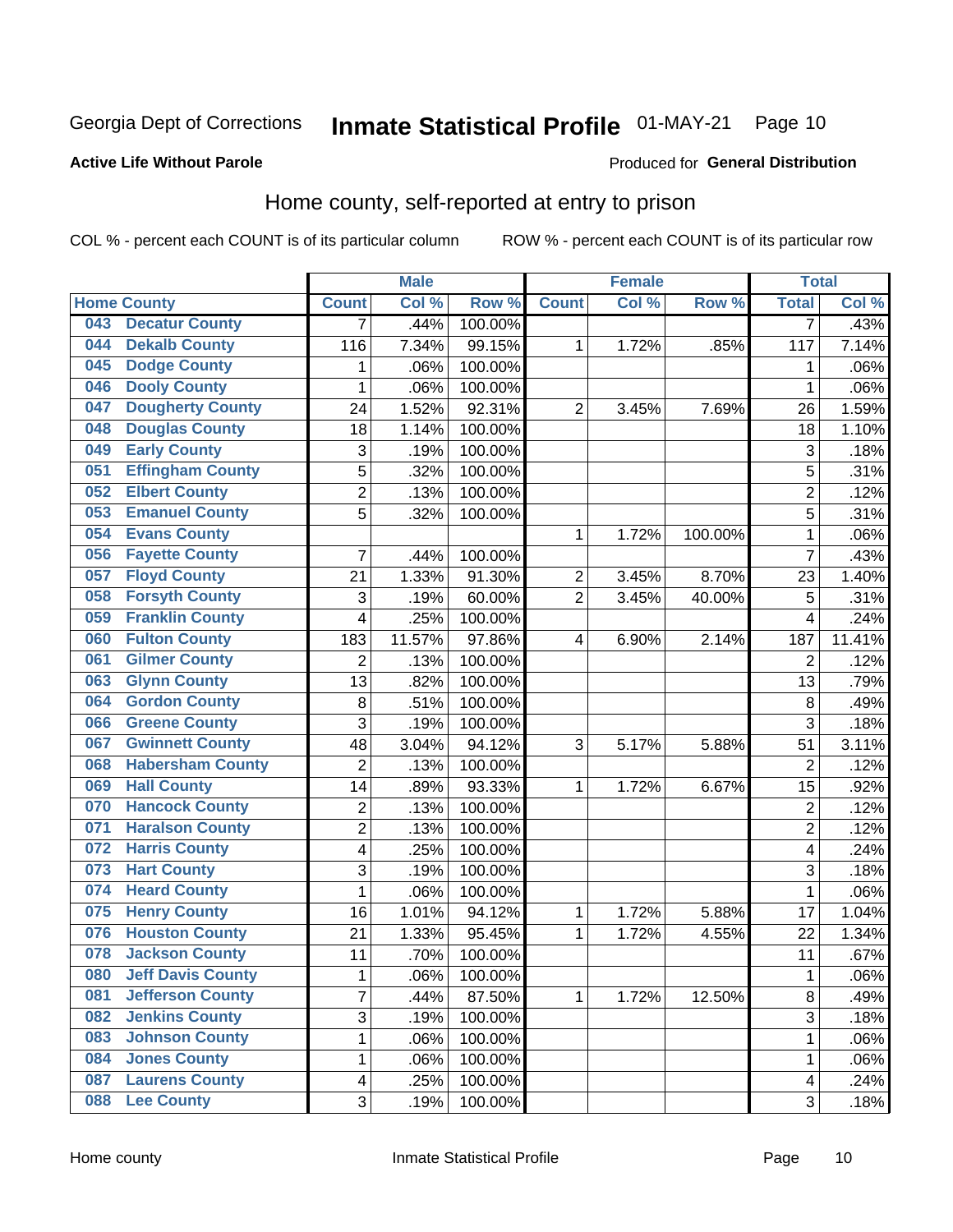# Inmate Statistical Profile 01-MAY-21 Page 11

#### **Active Life Without Parole**

### Produced for General Distribution

### Home county, self-reported at entry to prison

COL % - percent each COUNT is of its particular column

|                  |                          |                | <b>Male</b> |         |                         | <b>Female</b> |         | <b>Total</b>    |       |
|------------------|--------------------------|----------------|-------------|---------|-------------------------|---------------|---------|-----------------|-------|
|                  | <b>Home County</b>       | <b>Count</b>   | Col%        | Row %   | <b>Count</b>            | Col %         | Row %   | <b>Total</b>    | Col%  |
| 089              | <b>Liberty County</b>    | 11             | .70%        | 91.67%  | 1                       | 1.72%         | 8.33%   | $\overline{12}$ | .73%  |
| 090              | <b>Lincoln County</b>    | $\overline{2}$ | .13%        | 100.00% |                         |               |         | $\overline{2}$  | .12%  |
| 091              | <b>Long County</b>       | $\mathbf{1}$   | .06%        | 100.00% |                         |               |         | 1               | .06%  |
| 092              | <b>Lowndes County</b>    | 10             | .63%        | 100.00% |                         |               |         | 10              | .61%  |
| 093              | <b>Lumpkin County</b>    | $\overline{2}$ | .13%        | 100.00% |                         |               |         | $\overline{2}$  | .12%  |
| 094              | <b>Macon County</b>      | $\mathbf 1$    | .06%        | 100.00% |                         |               |         | 1               | .06%  |
| 095              | <b>Madison County</b>    | $\mathbf 1$    | .06%        | 100.00% |                         |               |         | 1               | .06%  |
| 096              | <b>Marion County</b>     | 1              | .06%        | 50.00%  | 1                       | 1.72%         | 50.00%  | $\overline{c}$  | .12%  |
| 097              | <b>Mcduffie County</b>   | 3              | .19%        | 100.00% |                         |               |         | 3               | .18%  |
| 098              | <b>Mcintosh County</b>   | $\mathbf 1$    | .06%        | 100.00% |                         |               |         | 1               | .06%  |
| 099              | <b>Meriwether County</b> | 3              | .19%        | 100.00% |                         |               |         | 3               | .18%  |
| 100              | <b>Miller County</b>     | $\overline{c}$ | .13%        | 100.00% |                         |               |         | $\overline{2}$  | .12%  |
| 101              | <b>Mitchell County</b>   | $\overline{2}$ | .13%        | 100.00% |                         |               |         | $\overline{2}$  | .12%  |
| 102              | <b>Monroe County</b>     | 6              | .38%        | 100.00% |                         |               |         | $6\phantom{1}6$ | .37%  |
| 103              | <b>Montgomery County</b> | $\mathbf 1$    | .06%        | 100.00% |                         |               |         | 1               | .06%  |
| 104              | <b>Morgan County</b>     | $\overline{2}$ | .13%        | 100.00% |                         |               |         | $\overline{2}$  | .12%  |
| 106              | <b>Muscogee County</b>   | 33             | 2.09%       | 100.00% |                         |               |         | 33              | 2.01% |
| 107              | <b>Newton County</b>     | 8              | .51%        | 80.00%  | $\overline{\mathbf{c}}$ | 3.45%         | 20.00%  | 10              | .61%  |
| 108              | <b>Oconee County</b>     |                |             |         | 1                       | 1.72%         | 100.00% | 1               | .06%  |
| 109              | <b>Oglethorpe County</b> | 4              | .25%        | 100.00% |                         |               |         | 4               | .24%  |
| 110              | <b>Paulding County</b>   | 11             | .70%        | 100.00% |                         |               |         | 11              | .67%  |
| 111              | <b>Peach County</b>      | $\mathbf 1$    | .06%        | 100.00% |                         |               |         | 1               | .06%  |
| 112              | <b>Pickens County</b>    | $\mathbf 1$    | .06%        | 100.00% |                         |               |         | 1               | .06%  |
| 113              | <b>Pierce County</b>     | 6              | .38%        | 100.00% |                         |               |         | $\,6$           | .37%  |
| 114              | <b>Pike County</b>       | $\overline{c}$ | .13%        | 100.00% |                         |               |         | $\overline{c}$  | .12%  |
| $\overline{115}$ | <b>Polk County</b>       | 5              | .32%        | 100.00% |                         |               |         | 5               | .31%  |
| 117              | <b>Putnam County</b>     | 5              | .32%        | 83.33%  | 1                       | 1.72%         | 16.67%  | 6               | .37%  |
| 119              | <b>Rabun County</b>      | $\overline{2}$ | .13%        | 100.00% |                         |               |         | $\overline{2}$  | .12%  |
| 120              | <b>Randolph County</b>   | $\overline{2}$ | .13%        | 100.00% |                         |               |         | $\overline{2}$  | .12%  |
| 121              | <b>Richmond County</b>   | 54             | 3.42%       | 94.74%  | 3                       | 5.17%         | 5.26%   | 57              | 3.48% |
| 122              | <b>Rockdale County</b>   | 8              | .51%        | 100.00% |                         |               |         | 8               | .49%  |
| 124              | <b>Screven County</b>    | $\mathbf 1$    | .06%        | 100.00% |                         |               |         | 1               | .06%  |
| 125              | <b>Seminole County</b>   | $\overline{2}$ | .13%        | 100.00% |                         |               |         | $\overline{2}$  | .12%  |
| 126              | <b>Spalding County</b>   | 14             | .89%        | 100.00% |                         |               |         | 14              | .85%  |
| 127              | <b>Stephens County</b>   | $\overline{c}$ | .13%        | 66.67%  | 1                       | 1.72%         | 33.33%  | $\sqrt{3}$      | .18%  |
| 128              | <b>Stewart County</b>    | 1              | .06%        | 100.00% |                         |               |         | 1               | .06%  |
| 129              | <b>Sumter County</b>     | 5              | .32%        | 100.00% |                         |               |         | 5               | .31%  |
| 132              | <b>Tattnall County</b>   | $\overline{7}$ | .44%        | 100.00% |                         |               |         | $\overline{7}$  | .43%  |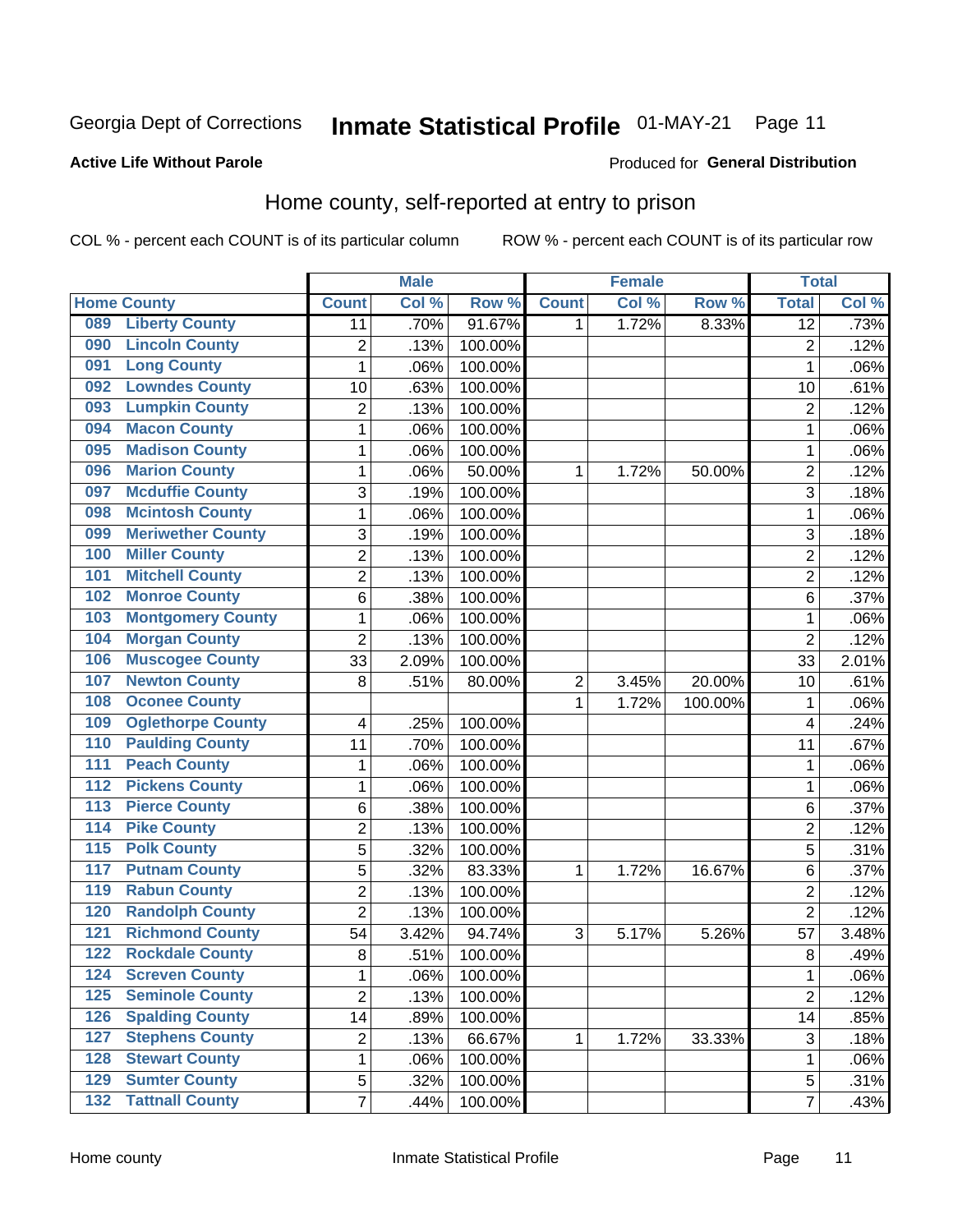# Inmate Statistical Profile 01-MAY-21 Page 12

#### **Active Life Without Parole**

#### Produced for General Distribution

### Home county, self-reported at entry to prison

COL % - percent each COUNT is of its particular column

|                                    |                | <b>Male</b> |         | <b>Female</b> |       |        | <b>Total</b>   |         |
|------------------------------------|----------------|-------------|---------|---------------|-------|--------|----------------|---------|
| <b>Home County</b>                 | <b>Count</b>   | Col %       | Row %   | <b>Count</b>  | Col % | Row %  | <b>Total</b>   | Col %   |
| <b>Taylor County</b><br>133        | 1              | .06%        | 100.00% |               |       |        | 1              | $.06\%$ |
| <b>Telfair County</b><br>134       | $\overline{2}$ | .13%        | 100.00% |               |       |        | $\overline{2}$ | .12%    |
| <b>Thomas County</b><br>136        | 4              | .25%        | 100.00% |               |       |        | 4              | .24%    |
| <b>Tift County</b><br>137          | 7              | .44%        | 100.00% |               |       |        | 7              | .43%    |
| <b>Toombs County</b><br>138        | 10             | .63%        | 100.00% |               |       |        | 10             | .61%    |
| <b>Treutlen County</b><br>140      | 4              | .25%        | 100.00% |               |       |        | 4              | .24%    |
| <b>Troup County</b><br>141         | 6              | .38%        | 100.00% |               |       |        | 6              | .37%    |
| <b>Twiggs County</b><br>143        | $\overline{2}$ | .13%        | 100.00% |               |       |        | $\overline{2}$ | .12%    |
| <b>Union County</b><br>144         | 1              | .06%        | 100.00% |               |       |        |                | .06%    |
| <b>Upson County</b><br>145         | 5              | .32%        | 100.00% |               |       |        | 5              | .31%    |
| <b>Walker County</b><br>146        | 3              | .19%        | 75.00%  | 1             | 1.72% | 25.00% | 4              | .24%    |
| <b>Walton County</b><br>147        | 14             | .89%        | 100.00% |               |       |        | 14             | .85%    |
| <b>Ware County</b><br>148          | 12             | .76%        | 100.00% |               |       |        | 12             | .73%    |
| <b>Warren County</b><br>149        | $\overline{2}$ | .13%        | 66.67%  | 1             | 1.72% | 33.33% | 3              | .18%    |
| <b>Washington County</b><br>150    | 6              | .38%        | 100.00% |               |       |        | 6              | .37%    |
| <b>Wayne County</b><br>151         | 9              | .57%        | 100.00% |               |       |        | 9              | .55%    |
| <b>Wheeler County</b><br>153       | 1              | .06%        | 100.00% |               |       |        | 1              | .06%    |
| <b>White County</b><br>154         | 1              | .06%        | 50.00%  | 1             | 1.72% | 50.00% | $\overline{2}$ | .12%    |
| <b>Whitfield County</b><br>155     | 13             | .82%        | 100.00% |               |       |        | 13             | .79%    |
| <b>Wilkes County</b><br>157        | 4              | .25%        | 100.00% |               |       |        | 4              | .24%    |
| <b>Wilkinson County</b><br>158     | $\overline{2}$ | .13%        | 100.00% |               |       |        | $\overline{2}$ | .12%    |
| <b>Worth County</b><br>159         | 1              | .06%        | 100.00% |               |       |        | 1              | .06%    |
| <b>Other Custody/Out Of</b><br>999 | 3              | .19%        | 100.00% |               |       |        | 3              | .18%    |
| <b>State</b>                       |                |             |         |               |       |        |                |         |
| <b>Total Rported</b>               | 1,581          | 100%        | 96.46%  | 58            | 100%  | 3.54%  | 1,639          | 100%    |

| <b>Not Reported</b> |      |    |      |
|---------------------|------|----|------|
| <b>Total</b>        | .58' | ວດ | ,639 |

| Mode (most frequent) | <b>Fulton County</b> | <b>Fulton County</b> | <b>Fulton County</b> |
|----------------------|----------------------|----------------------|----------------------|
|----------------------|----------------------|----------------------|----------------------|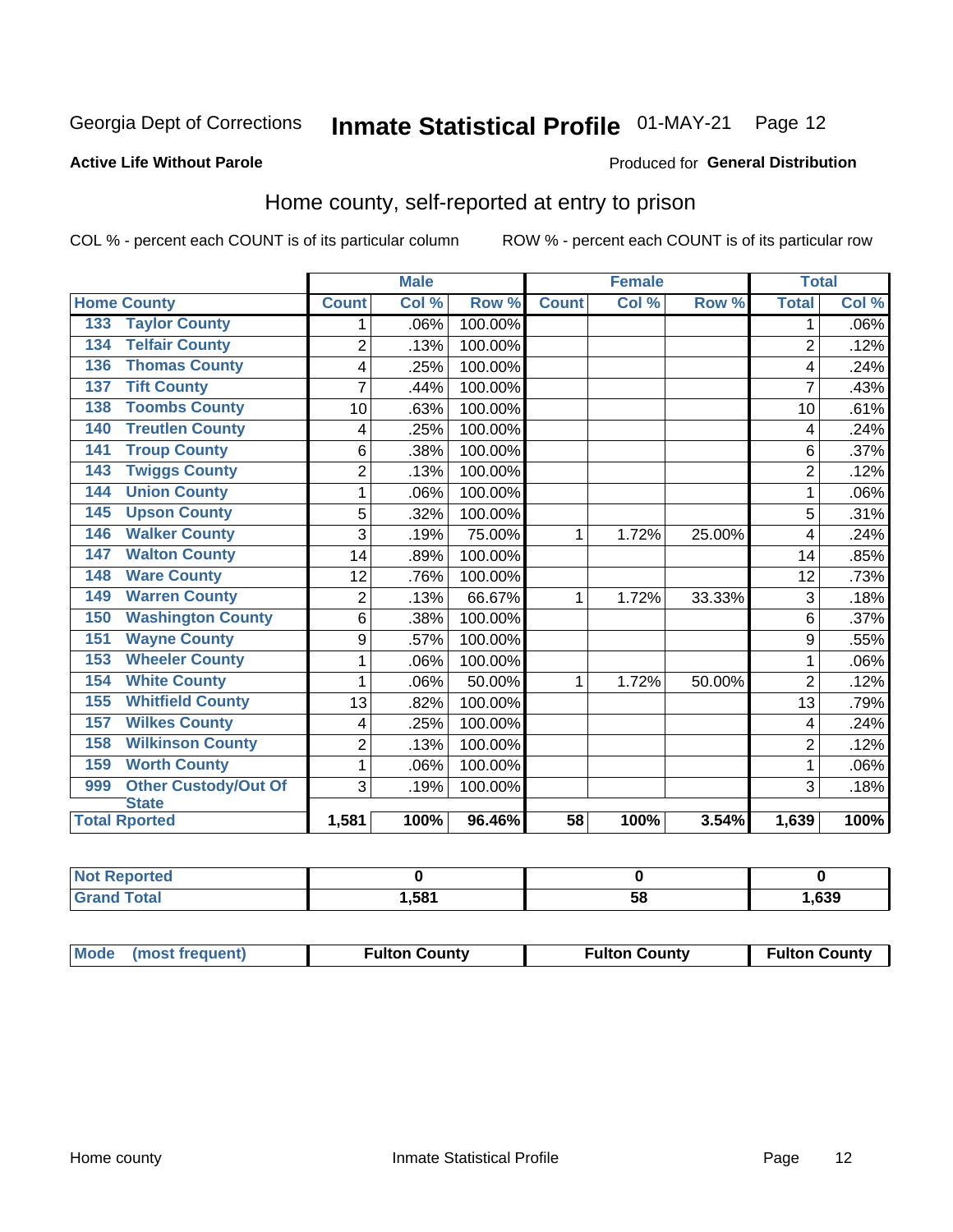#### Inmate Statistical Profile 01-MAY-21 Page 13

### **Active Life Without Parole**

### Produced for General Distribution

### Employment status before prison, self-reported at entry to prison

COL % - percent each COUNT is of its particular column

|                           |              | <b>Male</b> |         |              | <b>Female</b> |        |       | <b>Total</b> |
|---------------------------|--------------|-------------|---------|--------------|---------------|--------|-------|--------------|
| <b>Employment Status</b>  | <b>Count</b> | Col %       | Row %   | <b>Count</b> | Col %         | Row %  | Total | Col %        |
| <b>Full Time</b><br>01    | 513          | 45.24%      | 96.07%  | 21           | 47.73%        | 3.93%  | 534   | 45.33%       |
| <b>Part Time</b><br>02    | 75           | 6.61%       | 100.00% |              |               |        | 75    | 6.37%        |
| Unempl $<$ 6M<br>03       | 69           | 6.08%       | 98.57%  |              | 2.27%         | 1.43%  | 70    | 5.94%        |
| Unempl > 6M<br>04         | 287          | 25.31%      | 94.72%  | 16           | 36.36%        | 5.28%  | 303   | 25.72%       |
| <b>Never Worked</b><br>05 | 105          | 9.26%       | 100.00% |              |               |        | 105   | 8.91%        |
| <b>Student</b><br>06      | 34           | 3.00%       | 100.00% |              |               |        | 34    | 2.89%        |
| <b>Incapable</b><br>07    | 51           | 4.50%       | 89.47%  | 6            | 13.64%        | 10.53% | 57    | 4.84%        |
| <b>Total Reported</b>     | 1,134        | 100%        | 96.26%  | 44           | 100%          | 3.74%  | 1,178 | 100%         |

| $\overline{\phantom{a}}$<br>- - - | "  | 461  |
|-----------------------------------|----|------|
| .581                              | ວເ | .639 |

| Mc | ∙u∥<br>----<br>ıme | ίuΙ<br>Πmε |
|----|--------------------|------------|
|    |                    |            |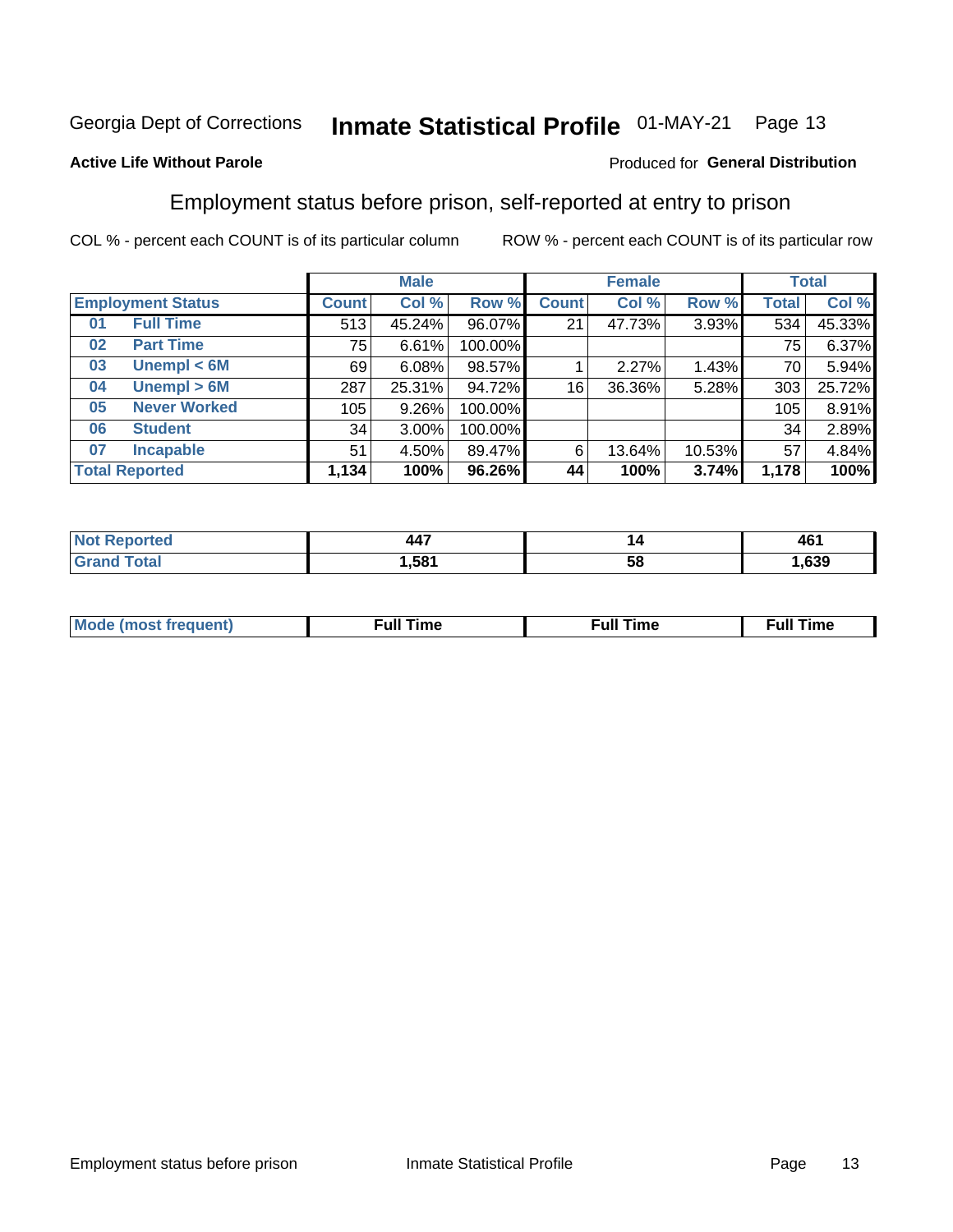### **Active Life Without Parole**

Produced for General Distribution

### Age at admission

COL % - percent each COUNT is of its particular column

|                         |              | <b>Male</b> |         |                | <b>Female</b> |        |              | <b>Total</b> |
|-------------------------|--------------|-------------|---------|----------------|---------------|--------|--------------|--------------|
| <b>Age At Admission</b> | <b>Count</b> | Col %       | Row %   | <b>Count</b>   | Col %         | Row %  | <b>Total</b> | Col %        |
| 15                      | 2            | 0.13%       | 100.00% |                |               |        | 2            | 0.12%        |
| 16                      | 1            | 0.06%       | 100.00% |                |               |        | 1            | 0.06%        |
| $\overline{17}$         | 8            | 0.51%       | 100.00% |                |               |        | 8            | 0.49%        |
| 18                      | 8            | 0.51%       | 100.00% |                |               |        | 8            | 0.49%        |
| 19                      | 22           | 1.39%       | 100.00% |                |               |        | 22           | 1.34%        |
| $\overline{20}$         | 42           | 2.66%       | 97.67%  | 1              | 1.72%         | 2.33%  | 43           | 2.62%        |
| $\overline{21}$         | 36           | 2.28%       | 94.74%  | $\overline{2}$ | 3.45%         | 5.26%  | 38           | 2.32%        |
| 22                      | 63           | 3.98%       | 96.92%  | $\overline{2}$ | 3.45%         | 3.08%  | 65           | 3.97%        |
| 23                      | 55           | 3.48%       | 98.21%  | 1              | 1.72%         | 1.79%  | 56           | 3.42%        |
| 24                      | 57           | 3.61%       | 95.00%  | 3              | 5.17%         | 5.00%  | 60           | 3.66%        |
| $\overline{25}$         | 71           | 4.49%       | 94.67%  | 4              | 6.90%         | 5.33%  | 75           | 4.58%        |
| 26                      | 73           | 4.62%       | 97.33%  | $\overline{2}$ | 3.45%         | 2.67%  | 75           | 4.58%        |
| $\overline{27}$         | 62           | 3.92%       | 93.94%  | 4              | 6.90%         | 6.06%  | 66           | 4.03%        |
| 28                      | 69           | 4.36%       | 97.18%  | $\overline{2}$ | 3.45%         | 2.82%  | 71           | 4.33%        |
| 29                      | 70           | 4.43%       | 98.59%  | 1              | 1.72%         | 1.41%  | 71           | 4.33%        |
| 30                      | 54           | 3.42%       | 100.00% |                |               |        | 54           | 3.29%        |
| $\overline{31}$         | 70           | 4.43%       | 98.59%  | 1              | 1.72%         | 1.41%  | 71           | 4.33%        |
| 32                      | 65           | 4.11%       | 95.59%  | 3              | 5.17%         | 4.41%  | 68           | 4.15%        |
| 33                      | 53           | 3.35%       | 96.36%  | $\overline{2}$ | 3.45%         | 3.64%  | 55           | 3.36%        |
| 34                      | 35           | 2.21%       | 92.11%  | 3              | 5.17%         | 7.89%  | 38           | 2.32%        |
| 35                      | 43           | 2.72%       | 95.56%  | $\overline{2}$ | 3.45%         | 4.44%  | 45           | 2.75%        |
| 36                      | 53           | 3.35%       | 96.36%  | $\overline{2}$ | 3.45%         | 3.64%  | 55           | 3.36%        |
| $\overline{37}$         | 43           | 2.72%       | 97.73%  | 1              | 1.72%         | 2.27%  | 44           | 2.68%        |
| 38                      | 53           | 3.35%       | 100.00% |                |               |        | 53           | 3.23%        |
| 39                      | 39           | 2.47%       | 86.67%  | 6              | 10.34%        | 13.33% | 45           | 2.75%        |
| 40                      | 35           | 2.21%       | 94.59%  | $\overline{2}$ | 3.45%         | 5.41%  | 37           | 2.26%        |
| 41                      | 42           | 2.66%       | 95.45%  | $\overline{2}$ | 3.45%         | 4.55%  | 44           | 2.68%        |
| 42                      | 35           | 2.21%       | 100.00% |                |               |        | 35           | 2.14%        |
| 43                      | 30           | 1.90%       | 93.75%  | $\overline{2}$ | 3.45%         | 6.25%  | 32           | 1.95%        |
| 44                      | 24           | 1.52%       | 92.31%  | $\overline{2}$ | 3.45%         | 7.69%  | 26           | 1.59%        |
| 45                      | 33           | 2.09%       | 97.06%  | 1              | 1.72%         | 2.94%  | 34           | 2.07%        |
| 46                      | 25           | 1.58%       | 89.29%  | 3              | 5.17%         | 10.71% | 28           | 1.71%        |
| 47                      | 29           | 1.83%       | 100.00% |                |               |        | 29           | 1.77%        |
| 48                      | 25           | 1.58%       | 89.29%  | 3              | 5.17%         | 10.71% | 28           | 1.71%        |
| 49                      | 24           | 1.52%       | 100.00% |                |               |        | 24           | 1.46%        |
| 50                      | 25           | 1.58%       | 100.00% |                |               |        | 25           | 1.53%        |
| $\overline{51}$         | 11           | 0.70%       | 100.00% |                |               |        | 11           | 0.67%        |
| 52                      | 13           | 0.82%       | 100.00% |                |               |        | 13           | 0.79%        |
| 53                      | 16           | 1.01%       | 100.00% |                |               |        | 16           | 0.98%        |
| 54                      | 11           | 0.70%       | 100.00% |                |               |        | 11           | 0.67%        |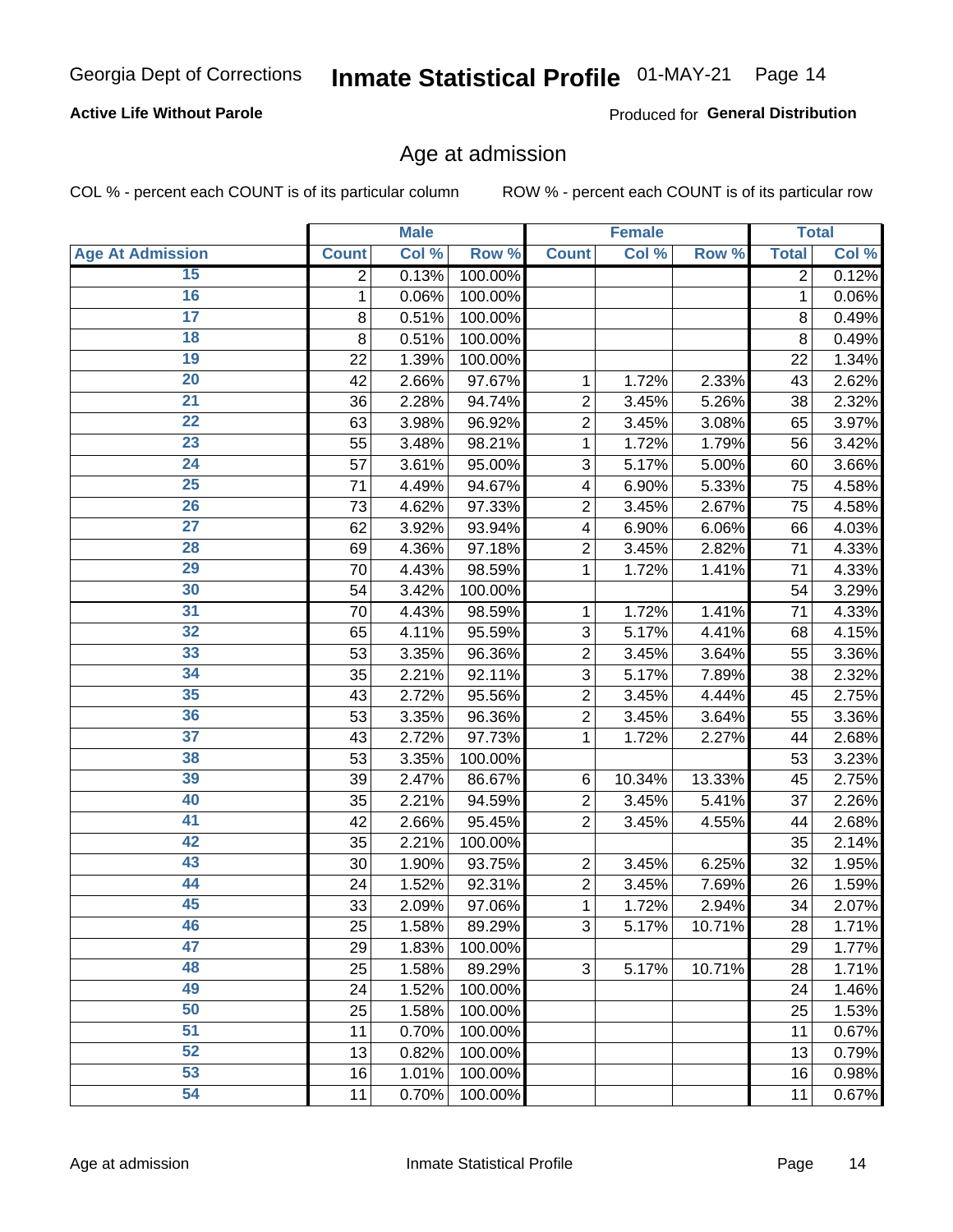# Inmate Statistical Profile 01-MAY-21 Page 15

### **Active Life Without Parole**

Produced for General Distribution

### Age at admission

COL % - percent each COUNT is of its particular column

|                         |              | <b>Male</b> |         |              | <b>Female</b> |       |                | <b>Total</b> |
|-------------------------|--------------|-------------|---------|--------------|---------------|-------|----------------|--------------|
| <b>Age At Admission</b> | <b>Count</b> | Col %       | Row %   | <b>Count</b> | Col %         | Row % | <b>Total</b>   | Col %        |
| 55                      | 12           | 0.76%       | 92.31%  |              | 1.72%         | 7.69% | 13             | 0.79%        |
| 56                      |              | 0.44%       | 100.00% |              |               |       |                | 0.43%        |
| 57                      | 9            | 0.57%       | 100.00% |              |               |       | 9              | 0.55%        |
| 58                      | 5            | 0.32%       | 100.00% |              |               |       | 5              | 0.31%        |
| 59                      | 5            | 0.32%       | 100.00% |              |               |       | 5              | 0.31%        |
| 60                      | 3            | 0.19%       | 100.00% |              |               |       | 3              | 0.18%        |
| 61                      | 2            | 0.13%       | 100.00% |              |               |       | $\overline{2}$ | 0.12%        |
| 62                      | 2            | 0.13%       | 100.00% |              |               |       | $\overline{2}$ | 0.12%        |
| 63                      |              | 0.06%       | 100.00% |              |               |       |                | 0.06%        |
| 64                      | 3            | 0.19%       | 100.00% |              |               |       | 3              | 0.18%        |
| 65                      |              | 0.06%       | 100.00% |              |               |       |                | 0.06%        |
| 66                      | 2            | 0.13%       | 100.00% |              |               |       | 2              | 0.12%        |
| 67                      | 2            | 0.13%       | 100.00% |              |               |       | $\overline{2}$ | 0.12%        |
| 69                      | 2            | 0.13%       | 100.00% |              |               |       | 2              | 0.12%        |
| <b>Total Reported</b>   | 1,581        | 100%        | 96.46%  | 58           | 100%          | 3.54% | 1,639          | 100%         |

| <b>Not Reported</b> |       |    |      |
|---------------------|-------|----|------|
| Total<br>Grar       | 581,ا | 58 | ,639 |

| <b>Mean</b><br>(average) | 33.88    | 34 | 33.88    |
|--------------------------|----------|----|----------|
| Median (middle)          | JZ       | 34 | …<br>34  |
| Mode<br>(most frequent)  | ^^<br>۷۵ | 39 | つに<br>ZJ |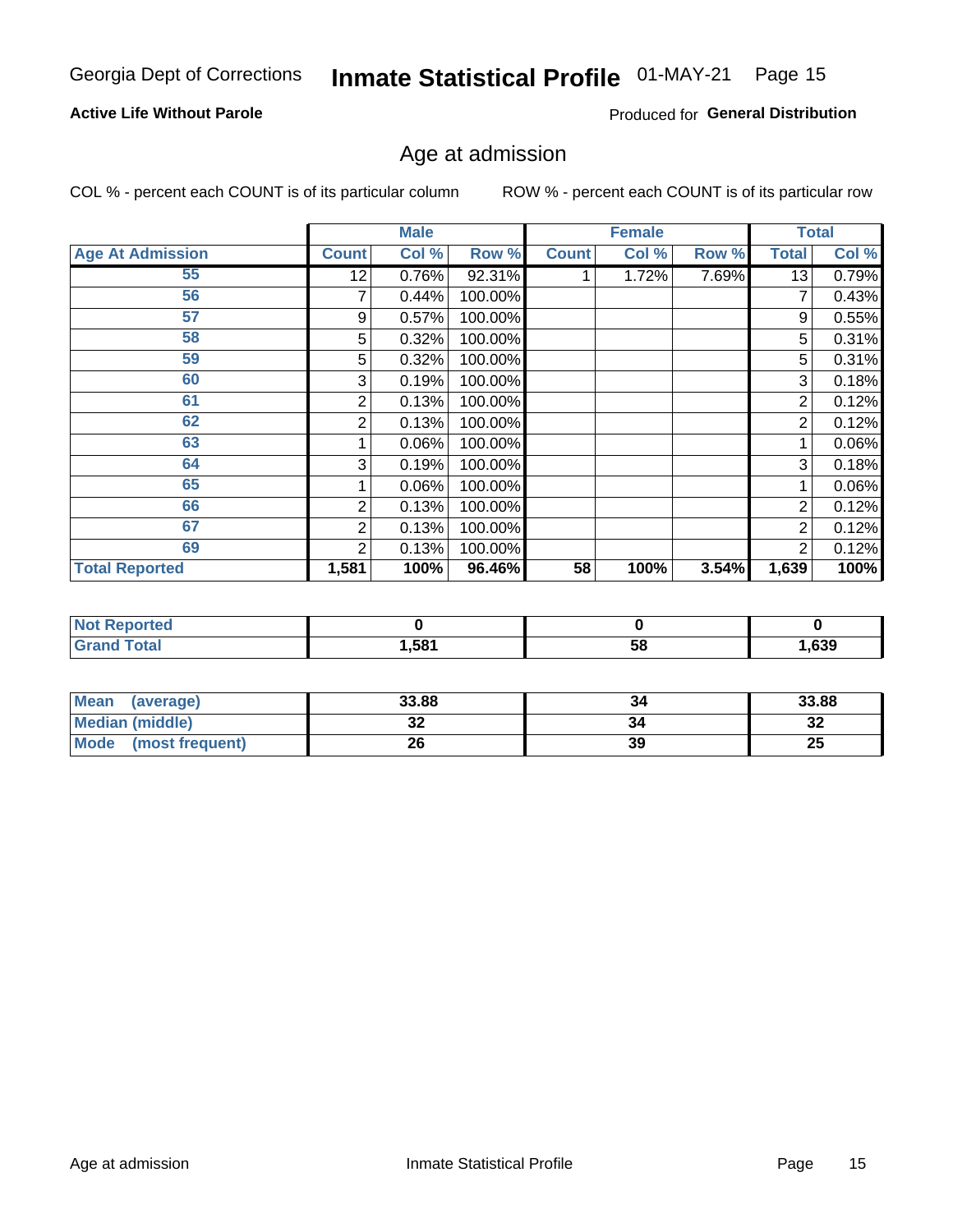### **Active Life Without Parole**

#### Produced for General Distribution

### Height, measured at entry to prison

COL % - percent each COUNT is of its particular column

|                       |                | <b>Male</b> |         |                 | <b>Female</b>              |         |                | <b>Total</b> |
|-----------------------|----------------|-------------|---------|-----------------|----------------------------|---------|----------------|--------------|
| <b>Height</b>         | <b>Count</b>   | Col %       | Row %   | <b>Count</b>    | $\overline{\text{Col }^9}$ | Row %   | <b>Total</b>   | Col %        |
| $\bf{0}$              | 7              | 0.44%       | 100.00% |                 |                            |         | 7              | 0.43%        |
| 4'10"                 |                |             |         | $\mathbf{1}$    | 1.72%                      | 100.00% | 1              | 0.06%        |
| 5'00''                | 4              | 0.25%       | 100.00% |                 |                            |         | 4              | 0.24%        |
| 5'01"                 | 4              | 0.25%       | 80.00%  | 1               | 1.72%                      | 20.00%  | 5              | 0.31%        |
| 5'02"                 | 8              | 0.51%       | 72.73%  | 3               | 5.17%                      | 27.27%  | 11             | 0.67%        |
| 5'03''                | 13             | 0.82%       | 52.00%  | 12              | 20.69%                     | 48.00%  | 25             | 1.53%        |
| 5'04"                 | 19             | 1.20%       | 63.33%  | 11              | 18.97%                     | 36.67%  | 30             | 1.83%        |
| 5'05"                 | 41             | 2.59%       | 80.39%  | 10              | 17.24%                     | 19.61%  | 51             | 3.11%        |
| 5'06''                | 103            | 6.51%       | 95.37%  | 5               | 8.62%                      | 4.63%   | 108            | 6.59%        |
| 5'07"                 | 110            | 6.96%       | 94.02%  | $\overline{7}$  | 12.07%                     | 5.98%   | 117            | 7.14%        |
| 5'08''                | 159            | 10.06%      | 98.76%  | $\overline{2}$  | 3.45%                      | 1.24%   | 161            | 9.82%        |
| 5'09''                | 204            | 12.90%      | 99.03%  | $\overline{2}$  | 3.45%                      | 0.97%   | 206            | 12.57%       |
| 5'10''                | 189            | 11.95%      | 98.95%  | $\overline{2}$  | 3.45%                      | 1.05%   | 191            | 11.65%       |
| 5'11"                 | 197            | 12.46%      | 100.00% |                 |                            |         | 197            | 12.02%       |
| 6'00''                | 174            | 11.01%      | 99.43%  | $\mathbf{1}$    | 1.72%                      | 0.57%   | 175            | 10.68%       |
| 6'01''                | 133            | 8.41%       | 99.25%  | $\mathbf{1}$    | 1.72%                      | 0.75%   | 134            | 8.18%        |
| 6'02"                 | 104            | 6.58%       | 100.00% |                 |                            |         | 104            | 6.35%        |
| 6'03''                | 53             | 3.35%       | 100.00% |                 |                            |         | 53             | 3.23%        |
| 6'04"                 | 34             | 2.15%       | 100.00% |                 |                            |         | 34             | 2.07%        |
| 6'05"                 | 13             | 0.82%       | 100.00% |                 |                            |         | 13             | 0.79%        |
| 6'06''                | $\overline{7}$ | 0.44%       | 100.00% |                 |                            |         | $\overline{7}$ | 0.43%        |
| 6'07''                | $\overline{2}$ | 0.13%       | 100.00% |                 |                            |         | $\overline{2}$ | 0.12%        |
| 6'08''                | $\overline{2}$ | 0.13%       | 100.00% |                 |                            |         | $\overline{2}$ | 0.12%        |
| 6'11''                | 1              | 0.06%       | 100.00% |                 |                            |         |                | 0.06%        |
| <b>Total Reported</b> | 1,581          | 100%        | 96.46%  | $\overline{58}$ | 100%                       | 3.54%   | 1,639          | 100%         |

| <b>NOT</b><br>rtea<br>- AREN HAT<br>$\sim$ |      |    |      |
|--------------------------------------------|------|----|------|
| $\sim$ 10                                  | ⊪581 | 58 | ,639 |

| <b>Mean</b> | (average)       | 5'10" | 5'05" | 5'10"<br>ັ |
|-------------|-----------------|-------|-------|------------|
|             |                 |       |       |            |
| <b>Mode</b> | (most frequent) | 5'09" | 5'03" | 5'09"      |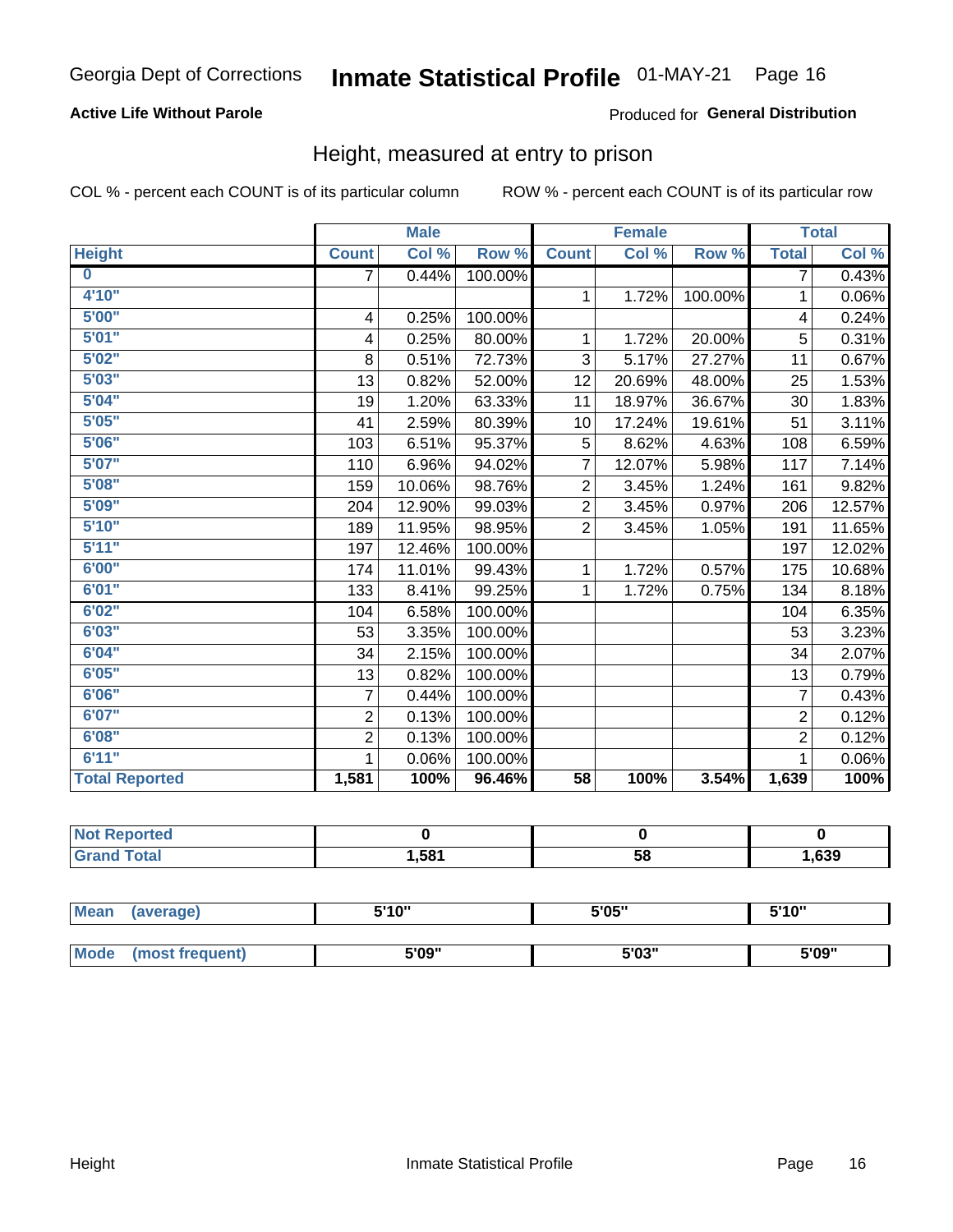**Active Life Without Parole** 

Produced for General Distribution

### Weight, measured at entry to prison

COL % - percent each COUNT is of its particular column

ROW % - percent each COUNT is of its particular row

| Col %<br>Row %<br>Col %<br>Row %<br><b>Total</b><br>Col %<br><b>Weight</b><br><b>Count</b><br><b>Count</b><br>100 - 109 pounds<br>0.06%<br>1.72%<br>50.00%<br>0.12%<br>50.00%<br>$\overline{2}$<br>1<br>1<br>110 - 119 pounds<br>0.25%<br>66.67%<br>$\overline{2}$<br>33.33%<br>3.45%<br>6<br>0.37%<br>4 |
|----------------------------------------------------------------------------------------------------------------------------------------------------------------------------------------------------------------------------------------------------------------------------------------------------------|
|                                                                                                                                                                                                                                                                                                          |
|                                                                                                                                                                                                                                                                                                          |
|                                                                                                                                                                                                                                                                                                          |
| 120 - 129 pounds<br>0.51%<br>72.73%<br>3<br>5.17%<br>27.27%<br>0.67%<br>8<br>11                                                                                                                                                                                                                          |
| 130 - 139 pounds<br>2.79%<br>95.65%<br>$\overline{2}$<br>3.45%<br>4.35%<br>2.81%<br>44<br>46                                                                                                                                                                                                             |
| 140 - 149 pounds<br>6.15%<br>96.04%<br>6.90%<br>3.96%<br>6.18%<br>97<br>4<br>101                                                                                                                                                                                                                         |
| 150 - 159 pounds<br>9.26%<br>93.59%<br>17.24%<br>9.54%<br>146<br>6.41%<br>156<br>10                                                                                                                                                                                                                      |
| 160 - 169 pounds<br>97.52%<br>12.35%<br>12.49%<br>5<br>8.62%<br>2.48%<br>202<br>197                                                                                                                                                                                                                      |
| 170 - 179 pounds<br>13.19%<br>98.58%<br>3<br>5.17%<br>1.42%<br>12.91%<br>208<br>211                                                                                                                                                                                                                      |
| 180 - 189 pounds<br>12.87%<br>98.54%<br>3<br>5.17%<br>1.46%<br>12.60%<br>203<br>206                                                                                                                                                                                                                      |
| 190 - 199 pounds<br>$\overline{7}$<br>8.50%<br>95.04%<br>12.07%<br>4.96%<br>141<br>8.62%<br>134                                                                                                                                                                                                          |
| 200 - 209 pounds<br>8.69%<br>95.14%<br>$\overline{7}$<br>12.07%<br>4.86%<br>8.81%<br>137<br>144                                                                                                                                                                                                          |
| 210 - 219 pounds<br>95.83%<br>6.90%<br>5.87%<br>92<br>5.83%<br>$\overline{\mathbf{4}}$<br>4.17%<br>96                                                                                                                                                                                                    |
| 220 - 229 pounds<br>5.87%<br>6.09%<br>100.00%<br>96<br>96                                                                                                                                                                                                                                                |
| 230 - 239 pounds<br>98.31%<br>3.61%<br>3.68%<br>1.72%<br>58<br>1<br>1.69%<br>59                                                                                                                                                                                                                          |
| 240 - 249 pounds<br>100.00%<br>2.94%<br>48<br>3.04%<br>48                                                                                                                                                                                                                                                |
| 250 - 259 pounds<br>32<br>2.03%<br>96.97%<br>1.72%<br>2.02%<br>$\mathbf{1}$<br>3.03%<br>33                                                                                                                                                                                                               |
| 260 - 269 pounds<br>19<br>1.20%<br>100.00%<br>1.16%<br>19                                                                                                                                                                                                                                                |
| 270 - 279 pounds<br>1.08%<br>17<br>94.44%<br>1<br>1.72%<br>5.56%<br>1.10%<br>18                                                                                                                                                                                                                          |
| 280 - 289 pounds<br>1<br>0.89%<br>93.33%<br>1.72%<br>6.67%<br>0.92%<br>14<br>15                                                                                                                                                                                                                          |
| 290 - 299 pounds<br>0.25%<br>$\overline{2}$<br>33.33%<br>$\,6$<br>0.37%<br>66.67%<br>3.45%<br>$\overline{\mathbf{4}}$                                                                                                                                                                                    |
| 300 - 309 pounds<br>$\overline{5}$<br>0.32%<br>5<br>0.31%<br>100.00%                                                                                                                                                                                                                                     |
| 320 - 329 pounds<br>3<br>3<br>0.19%<br>100.00%<br>0.18%                                                                                                                                                                                                                                                  |
| 330 - 339 pounds<br>$\overline{5}$<br>5<br>0.31%<br>0.32%<br>100.00%                                                                                                                                                                                                                                     |
| 350 - 359 pounds<br>0.06%<br>100.00%<br>0.06%<br>1<br>$\mathbf{1}$                                                                                                                                                                                                                                       |
| 360 - 369 pounds<br>1<br>0.06%<br>100.00%<br>$\mathbf{1}$<br>0.06%                                                                                                                                                                                                                                       |
| 370 - 379 pounds<br>1<br>0.06%<br>100.00%<br>$\mathbf{1}$<br>0.06%                                                                                                                                                                                                                                       |
| 390 - 399 pounds<br>100.00%<br>$\mathbf{1}$<br>1<br>1.72%<br>0.06%                                                                                                                                                                                                                                       |
| 400 pounds and over<br>$\overline{2}$<br>$\overline{2}$<br>0.13%<br>$\overline{0.12\%}$<br>100.00%                                                                                                                                                                                                       |
| <b>Total Reported</b><br>96.45%<br>100%<br>1,577<br>100%<br>$\overline{58}$<br>100%<br>3.55%<br>1,635                                                                                                                                                                                                    |
|                                                                                                                                                                                                                                                                                                          |
| <b>Not Reported</b><br>$\overline{4}$<br>$\overline{4}$<br>$\pmb{0}$                                                                                                                                                                                                                                     |
| <b>Grand Total</b><br>1,581<br>$\overline{58}$<br>1,639                                                                                                                                                                                                                                                  |
| <b>Mean</b><br>189<br>$\overline{183}$<br>188                                                                                                                                                                                                                                                            |
| (average)<br><b>Median (middle)</b><br>176<br>180<br>180                                                                                                                                                                                                                                                 |

**Mode** 

(most frequent)

 $\overline{200}$ 

 $180$ 

 $180$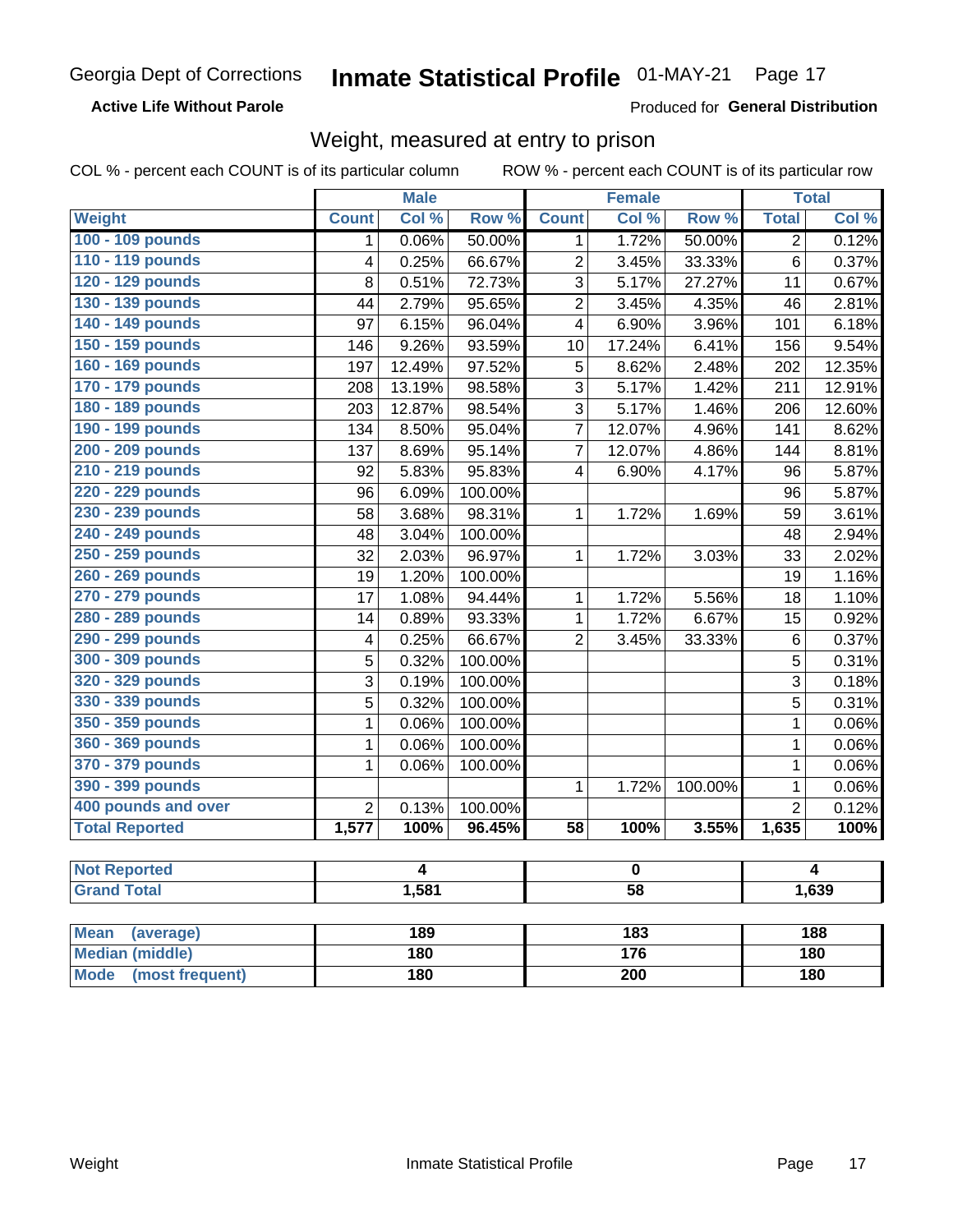# Inmate Statistical Profile 01-MAY-21 Page 18

#### **Active Life Without Parole**

#### Produced for General Distribution

### Veterans validated by Veteran's Administration

COL % - percent each COUNT is of its particular column

|                          |              | <b>Male</b> |                    | <b>Female</b> |       |       | <b>Total</b> |
|--------------------------|--------------|-------------|--------------------|---------------|-------|-------|--------------|
| <b>Military service</b>  | <b>Count</b> | Col %       | <b>Row % Count</b> | Col %         | Row % | Total | Col %        |
| <b>Others</b><br>0       | 52           | 41.27%      | 100.00%            |               |       | 52    | 40.94%       |
| <b>Air Force</b>         | 47           | 37.30%      | 97.92%             | 100.00%       | 2.08% | 48    | 37.80%       |
| <b>Army</b>              | 6            | 4.76%       | 100.00%            |               |       | 6     | 4.72%        |
| <b>Navy</b><br>3         |              | $6.35\%$    | 100.00%            |               |       | 8     | 6.30%        |
| <b>Coast Guard</b><br>5. | 13           | 10.32%      | 100.00%            |               |       | 13    | 10.24%       |
| <b>Total Reported</b>    | 126          | 100%        | 99.21%             | 100%          | .79%  | 127   | 100%         |

|             | <b>A55</b><br>7JJ | --<br>v, | E12<br>. |
|-------------|-------------------|----------|----------|
| $f$ ata $f$ | ,581              | 58       | ,639     |

| <b>Moo.</b> |
|-------------|
|-------------|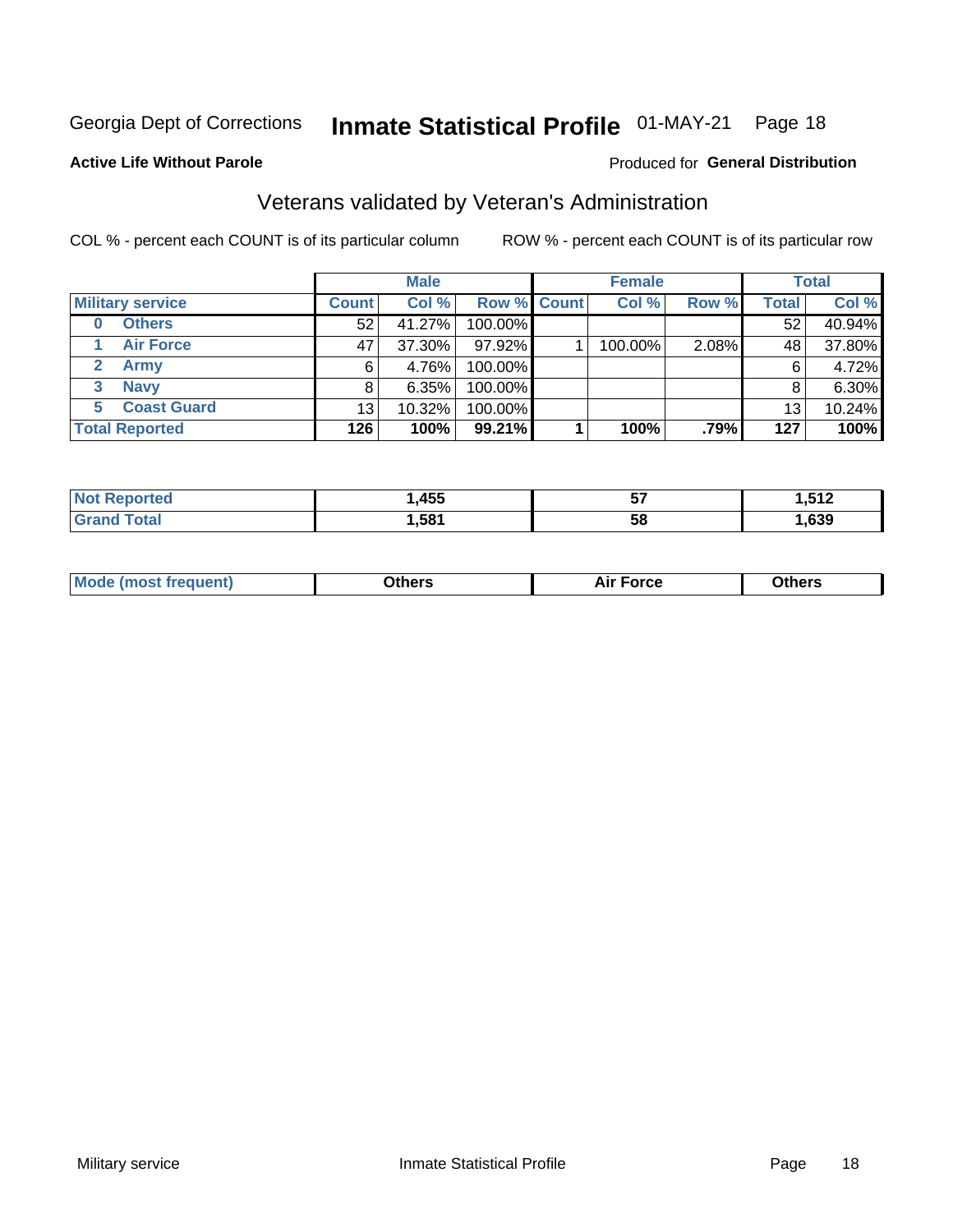#### Inmate Statistical Profile 01-MAY-21 Page 19

### **Active Life Without Parole**

#### Produced for General Distribution

### Type of admission to prison

COL % - percent each COUNT is of its particular column

|                                      |              | <b>Male</b> |                    |    | <b>Female</b> |       |              | <b>Total</b> |
|--------------------------------------|--------------|-------------|--------------------|----|---------------|-------|--------------|--------------|
| <b>Type of Admission</b>             | <b>Count</b> | Col %       | <b>Row % Count</b> |    | Col %         | Row % | <b>Total</b> | Col %        |
| <b>New Sentence</b><br>52            | 1,493        | 94.43%      | 96.26%             | 58 | 100.00%       | 3.74% | 1,551        | 94.63%       |
| <b>Probation Rev Partial</b><br>53   | 9            | .57%        | 100.00%            |    |               |       | 9            | .55%         |
| <b>Probation Rev Remainder</b><br>54 | 24           | 1.52%       | 100.00%            |    |               |       | 24           | 1.46%        |
| <b>Parole Rev New Sentence</b><br>55 | 22           | 1.39%       | 100.00%            |    |               |       | 22           | 1.34%        |
| <b>Parole Rev No New</b><br>56       | 19           | 1.20%       | 100.00%            |    |               |       | 19           | 1.16%        |
| <b>Sentence</b>                      |              |             |                    |    |               |       |              |              |
| <b>Life W/O Parole</b><br>70         | 13           | .82%        | 100.00%            |    |               |       | 13           | .79%         |
| <b>Unknown</b><br>82                 |              | .06%        | 100.00%            |    |               |       |              | .06%         |
| <b>Total Reported</b>                | 1,581        | 100%        | 96.46%             | 58 | 100%          | 3.54% | 1,639        | 100%         |

| <b>Not Reported</b> |      |           |      |
|---------------------|------|-----------|------|
| <b>Total</b>        | ,581 | - -<br>Эō | ,639 |

| <b>Mode (most frequent)</b> | <b>New Sentence</b> | <b>New Sentence</b> | <b>New Sentence</b> |
|-----------------------------|---------------------|---------------------|---------------------|
|                             |                     |                     |                     |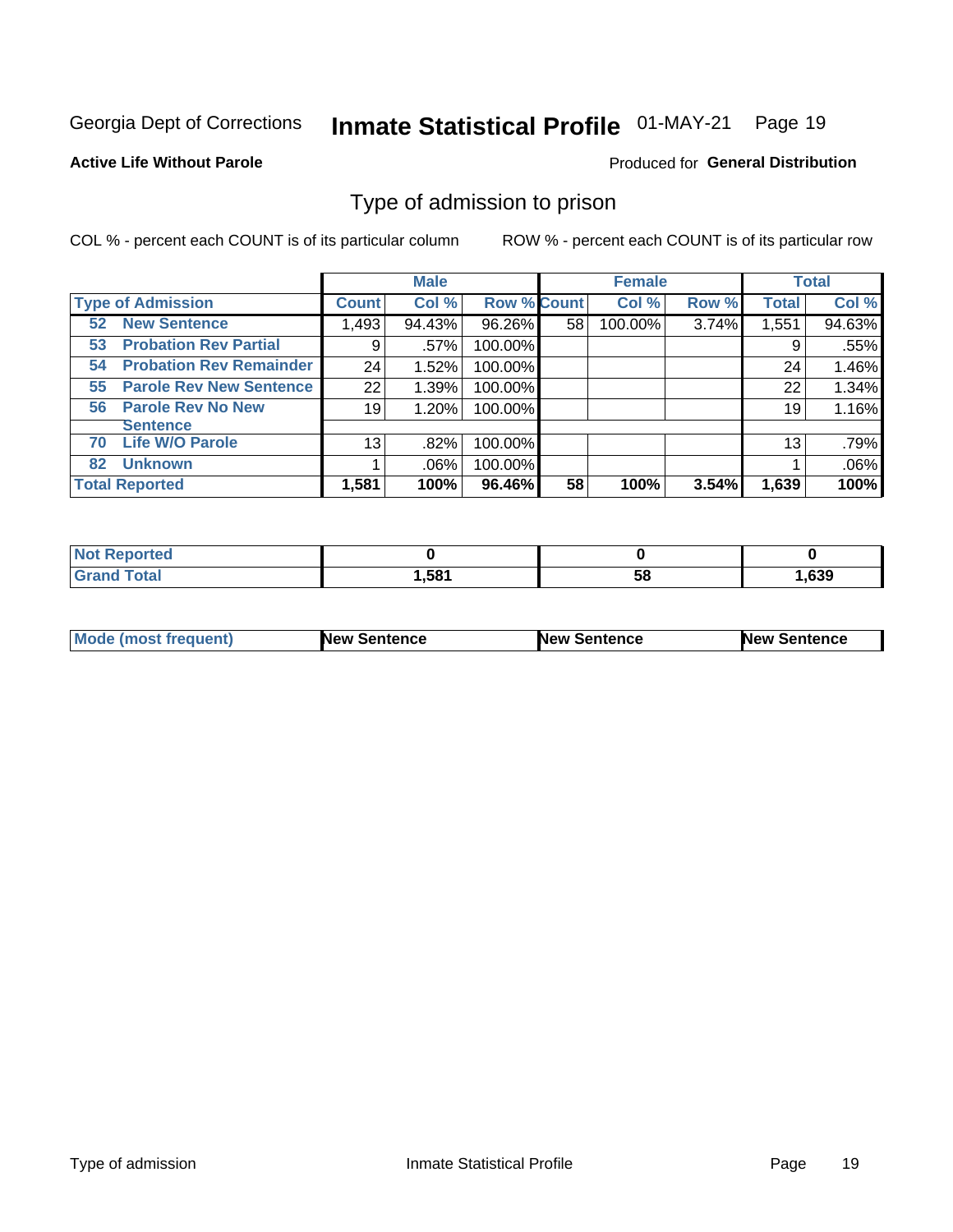# Inmate Statistical Profile 01-MAY-21 Page 20

**Active Life Without Parole** 

#### Produced for General Distribution

### Current / last supervision level

COL % - percent each COUNT is of its particular column

|                        |              | <b>Male</b>      |                    |    | <b>Female</b> |       |       | <b>Total</b> |
|------------------------|--------------|------------------|--------------------|----|---------------|-------|-------|--------------|
| <b>Security Status</b> | <b>Count</b> | Col%             | <b>Row % Count</b> |    | Col %         | Row % | Total | Col %        |
| 4 Medium               | ົ            | 19% <sub>1</sub> | 100.00%            |    | .00%          |       |       | .18%         |
| 5 Close                | 1.578        | 99.81%           | 96.45%             | 58 | 100.00%       | 3.55% | .636  | 99.82%       |
| <b>Total Reported</b>  | .581         | 100%             | 96.46%             | 58 | 100%          | 3.54% | 1,639 | 100%         |

| <b>Still being diagnosed</b> |       |    |       |
|------------------------------|-------|----|-------|
| <b>Not Reported</b>          |       |    |       |
| <b>Grand Total</b>           | 1,581 | 58 | 1,639 |

| <b>Mode (most frequent)</b> | Close | ∵lose | Close |
|-----------------------------|-------|-------|-------|
|                             |       |       |       |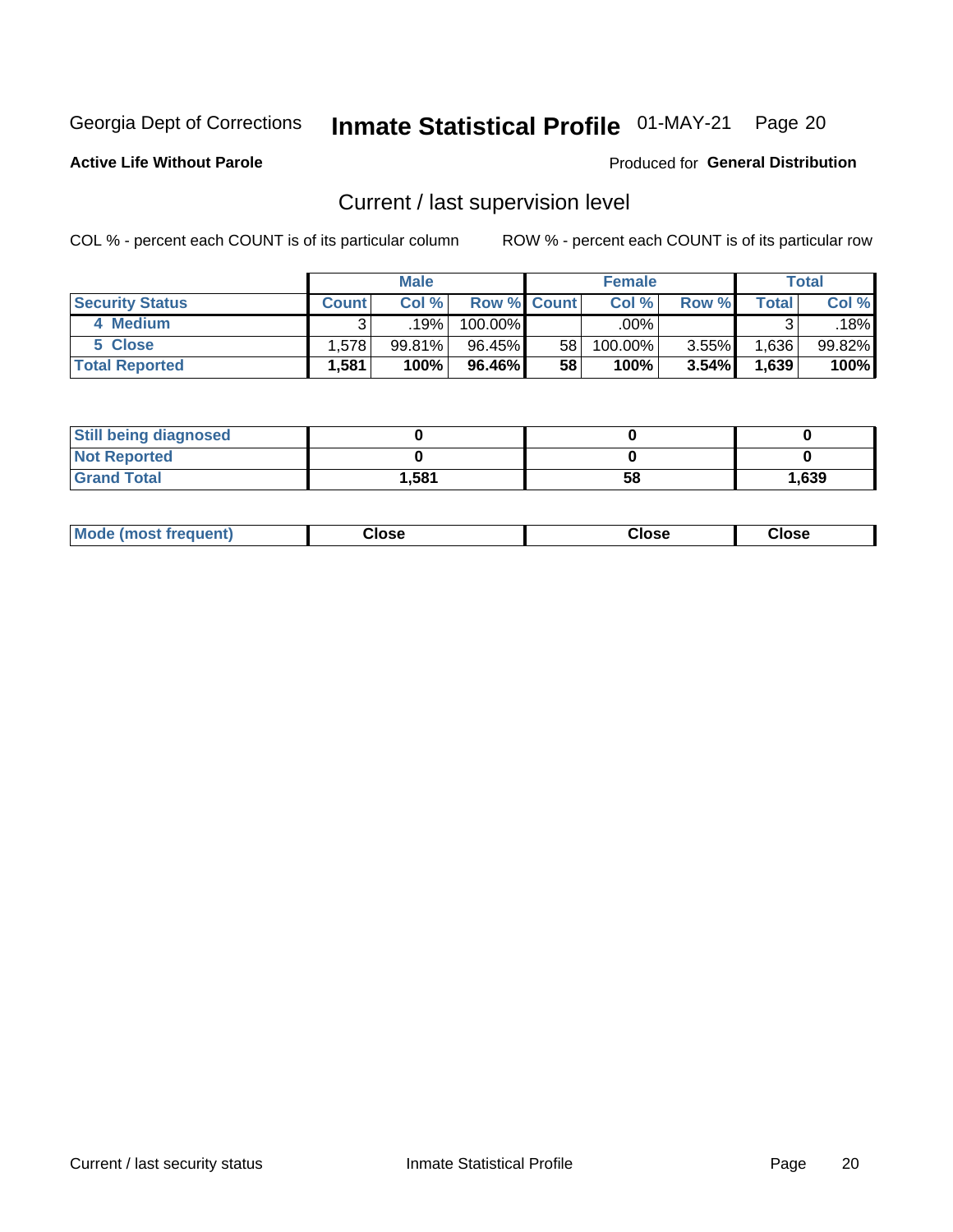# Inmate Statistical Profile 01-MAY-21 Page 21

**Active Life Without Parole** 

Produced for General Distribution

### Current / last type of institution

COL % - percent each COUNT is of its particular column

|                            |              | <b>Male</b> |                    |    | <b>Female</b> |          |              | Total   |
|----------------------------|--------------|-------------|--------------------|----|---------------|----------|--------------|---------|
| <b>Type of Institution</b> | <b>Count</b> | Col %       | <b>Row % Count</b> |    | Col %         | Row %    | <b>Total</b> | Col %   |
| <b>State Prison</b>        | .581         | $100.00\%$  | 96.46%             | 58 | $100.00\%$    | $3.54\%$ | 1,639        | 100.00% |
| <b>Total Reported</b>      | 1,581        | 100%        | 96.46% I           | 58 | 100%          | $3.54\%$ | 1,639        | 100%    |

| rted<br>. |      |    |      |
|-----------|------|----|------|
|           | ,581 | ວເ | .639 |

| <b>Mode (most frequent)</b> | State Prison | <b>State Prison</b> | State<br>⊦ Prisonl |
|-----------------------------|--------------|---------------------|--------------------|
|                             |              |                     |                    |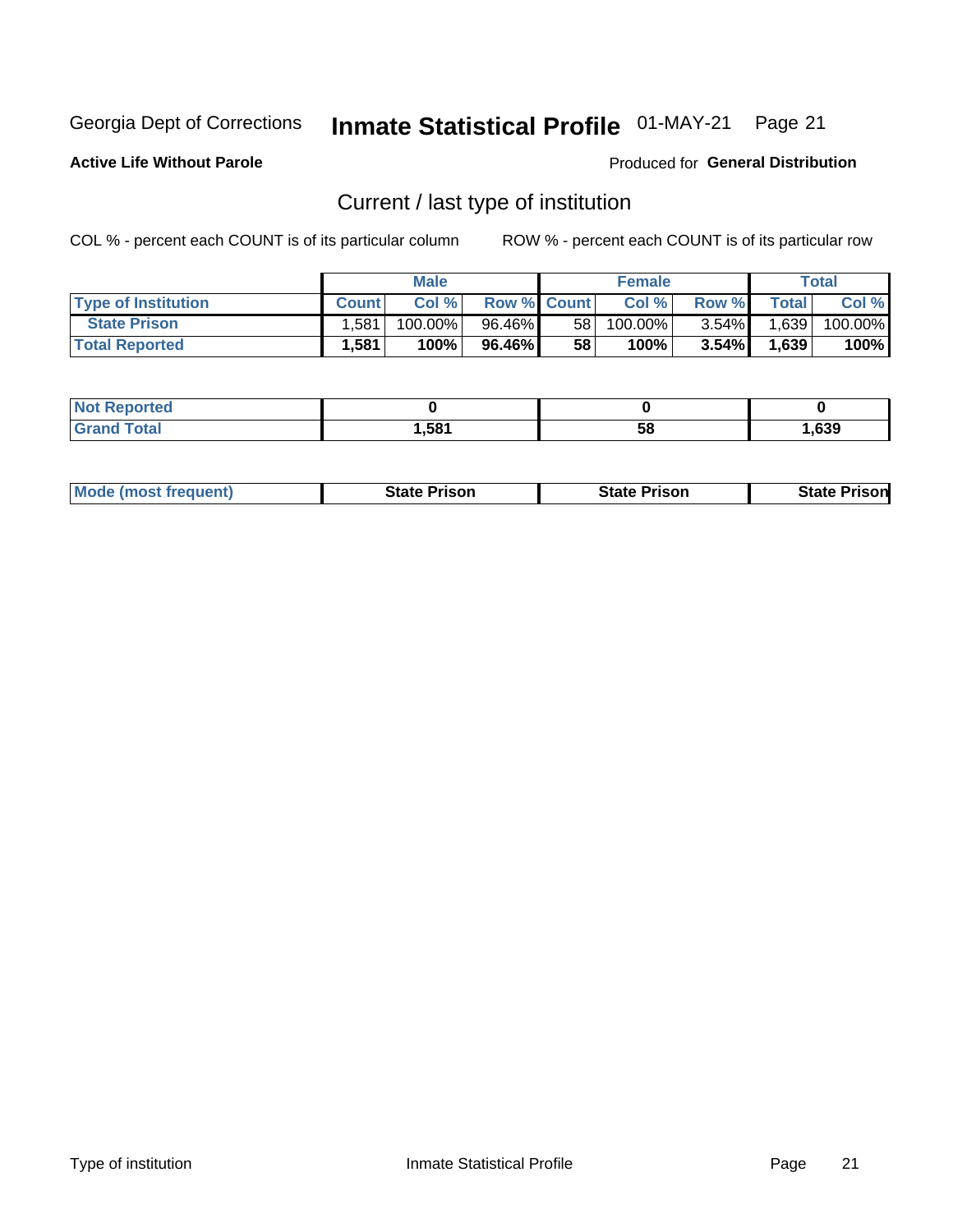# Inmate Statistical Profile 01-MAY-21 Page 22

### **Active Life Without Parole**

#### Produced for General Distribution

### Institution type - transitional centers

COL % - percent each COUNT is of its particular column

|                                          |              | <b>Male</b> |                    | <b>Female</b> |             | <b>Total</b> |
|------------------------------------------|--------------|-------------|--------------------|---------------|-------------|--------------|
| <b>Institution Type - Trans. Centers</b> | <b>Count</b> | CoI%        | <b>Row % Count</b> | Col %         | Row % Total | Col %        |
| <b>Total Reported</b>                    |              |             |                    |               |             |              |

| <b>Reported</b><br><b>NOT</b><br>$\sim$            |  |  |
|----------------------------------------------------|--|--|
| $f$ $f \circ f \circ f$<br>$C = 1$<br><b>TULAI</b> |  |  |

| Mode (most frequent) | <b>Null</b> | <b>Null</b> | <b>Null</b> |
|----------------------|-------------|-------------|-------------|
|                      |             |             |             |
|                      |             |             |             |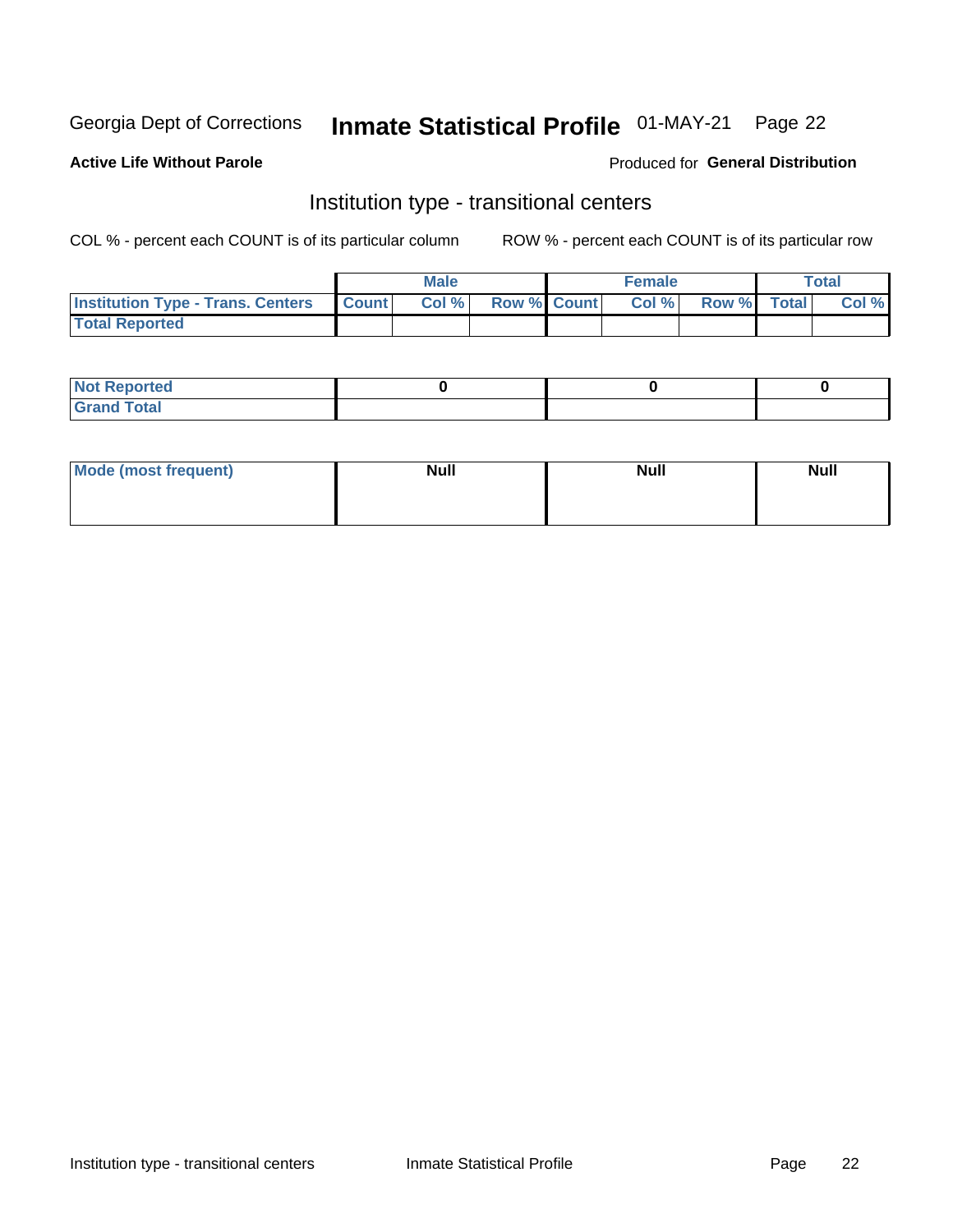# Inmate Statistical Profile 01-MAY-21 Page 23

**Active Life Without Parole** 

Produced for General Distribution

### Institution type - county prisons

COL % - percent each COUNT is of its particular column

|                                                    | <b>Male</b> |       |  | <b>Female</b> |                          |             | <b>Total</b> |       |
|----------------------------------------------------|-------------|-------|--|---------------|--------------------------|-------------|--------------|-------|
| <b>Institution Type - County Prisons   Count  </b> |             | Col % |  |               | <b>Row % Count Col %</b> | Row % Total |              | Col % |
| <b>Total Reported</b>                              |             |       |  |               |                          |             |              |       |

| <b>Not Reported</b>   |  |  |
|-----------------------|--|--|
| <b>Total</b><br>Granc |  |  |

| Mode (most frequent) | <b>Null</b> | <b>Null</b><br><b>Null</b> |
|----------------------|-------------|----------------------------|
|                      |             |                            |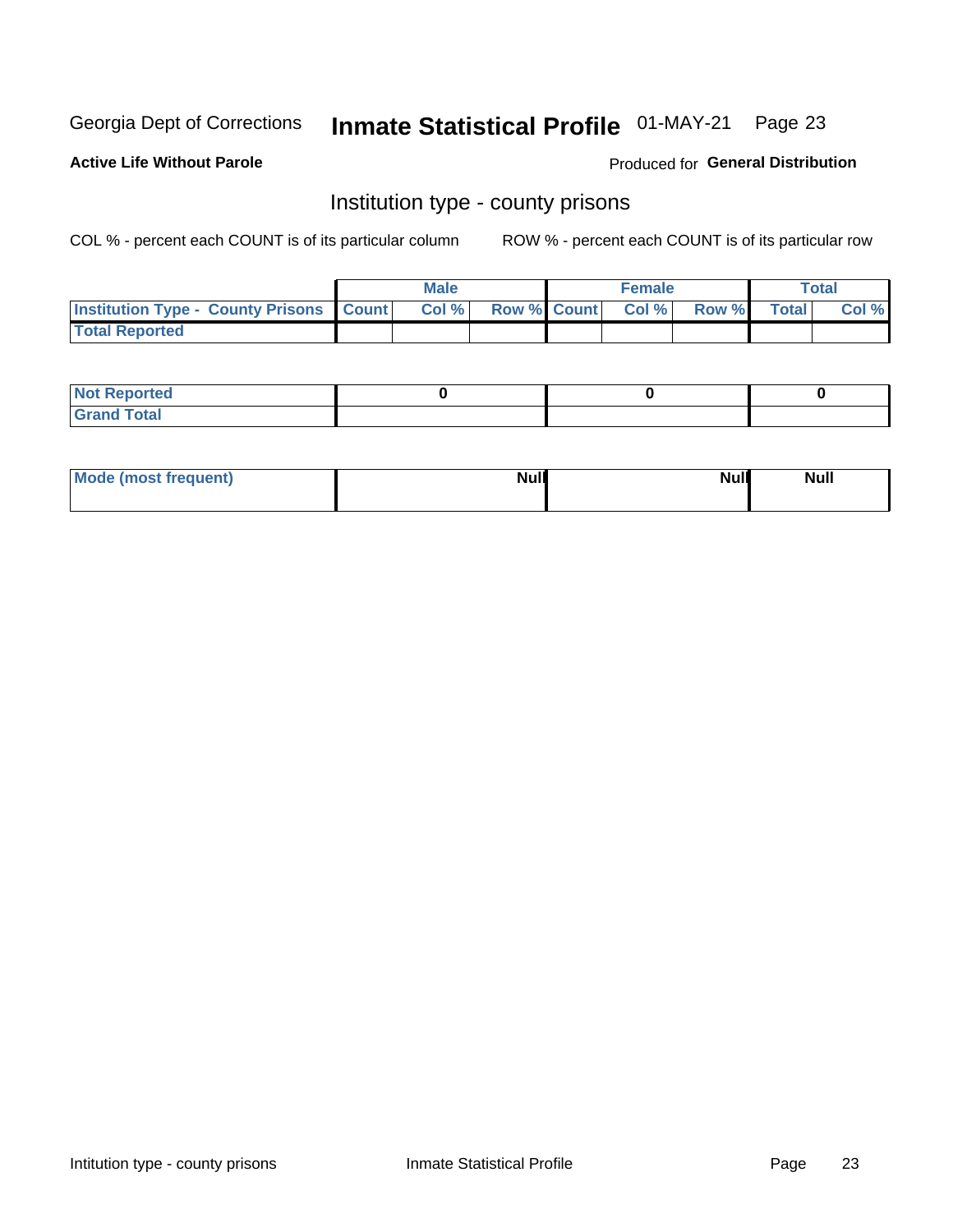# Inmate Statistical Profile 01-MAY-21 Page 24

#### **Active Life Without Parole**

#### Produced for General Distribution

### Institution type - state prisons

COL % - percent each COUNT is of its particular column

|                                         | <b>Male</b>               |        |                               |              | <b>Female</b> |                                     | <b>Total</b>   |        |
|-----------------------------------------|---------------------------|--------|-------------------------------|--------------|---------------|-------------------------------------|----------------|--------|
| <b>Institution Type - State Prisons</b> | <b>Count</b>              | Col %  | Row %                         | <b>Count</b> | Col %         | Row %                               | <b>Total</b>   | Col %  |
| <b>Arrendale State Prison</b>           |                           |        |                               | 30           | 51.72%        | 100.00%                             | 30             | 1.83%  |
| <b>Augusta State Med. Prison</b>        | 90                        | 5.69%  | 100.00%                       |              |               |                                     | 90             | 5.49%  |
| <b>Autry State Prison</b>               | $\overline{2}$            | .13%   | 100.00%                       |              |               |                                     | $\overline{2}$ | .12%   |
| <b>Baldwin State Prison</b>             | 52                        | 3.29%  | 100.00%                       |              |               |                                     | 52             | 3.17%  |
| <b>Calhoun State Prison</b>             | $\overline{2}$            | .13%   | 100.00%                       |              |               |                                     | $\overline{2}$ | .12%   |
| <b>Central State Prison</b>             | 4                         | .25%   | 100.00%                       |              |               |                                     | 4              | .24%   |
| <b>Coastal State Prison</b>             | 3                         | .19%   | 100.00%                       |              |               |                                     | 3              | .18%   |
| <b>Dooly State Prison</b>               | 1                         | .06%   | 100.00%                       |              |               |                                     | 1              | .06%   |
| <b>Ga Diag Class Prison</b>             | 17                        | 1.08%  | 100.00%                       |              |               |                                     | 17             | 1.04%  |
| <b>Ga State Prison</b>                  | 51                        | 3.23%  | 100.00%                       |              |               |                                     | 51             | 3.11%  |
| <b>Hancock State Prison</b>             | 156                       | 9.87%  | 100.00%                       |              |               |                                     | 156            | 9.52%  |
| <b>Hays State Prison</b>                | 135                       | 8.54%  | 100.00%                       |              |               |                                     | 135            | 8.24%  |
| <b>Johnson State Prison</b>             | 1                         | .06%   | 100.00%                       |              |               |                                     | 1              | .06%   |
| <b>Macon State Prison</b>               | 305                       | 19.29% | 100.00%                       |              |               |                                     | 305            | 18.61% |
| <b>Phillips State Prison</b>            | 33                        | 2.09%  | 100.00%                       |              |               |                                     | 33             | 2.01%  |
| <b>Pulaski State Prison</b>             |                           |        |                               | 28           | 48.28%        | 100.00%                             | 28             | 1.71%  |
| <b>Smith State Prison</b>               | 222                       | 14.04% | 100.00%                       |              |               |                                     | 222            | 13.54% |
| <b>Special Management Unit</b>          | 26                        | 1.64%  | 100.00%                       |              |               |                                     | 26             | 1.59%  |
| <b>Telfair State Prison</b>             | 232                       | 14.67% | 100.00%                       |              |               |                                     | 232            | 14.15% |
| <b>Valdosta State Prison</b>            | 127                       | 8.03%  | 100.00%                       |              |               |                                     | 127            | 7.75%  |
| <b>Ware State Prison</b>                | 122                       | 7.72%  | 100.00%                       |              |               |                                     | 122            | 7.44%  |
| <b>Total Reported</b>                   | 1,581                     | 100%   | 96.46%                        | 58           | 100%          | 3.54%                               | 1,639          | 100%   |
| <b>Not Reported</b>                     | 0                         |        | $\mathbf 0$                   |              |               | $\bf{0}$                            |                |        |
| <b>Grand Total</b>                      |                           | 1,581  |                               | 58           |               |                                     |                | 1,639  |
| <b>Mode (most frequent)</b>             | <b>Macon State Prison</b> |        | <b>Arrendale State Prison</b> |              |               | <b>Macon State</b><br><b>Prison</b> |                |        |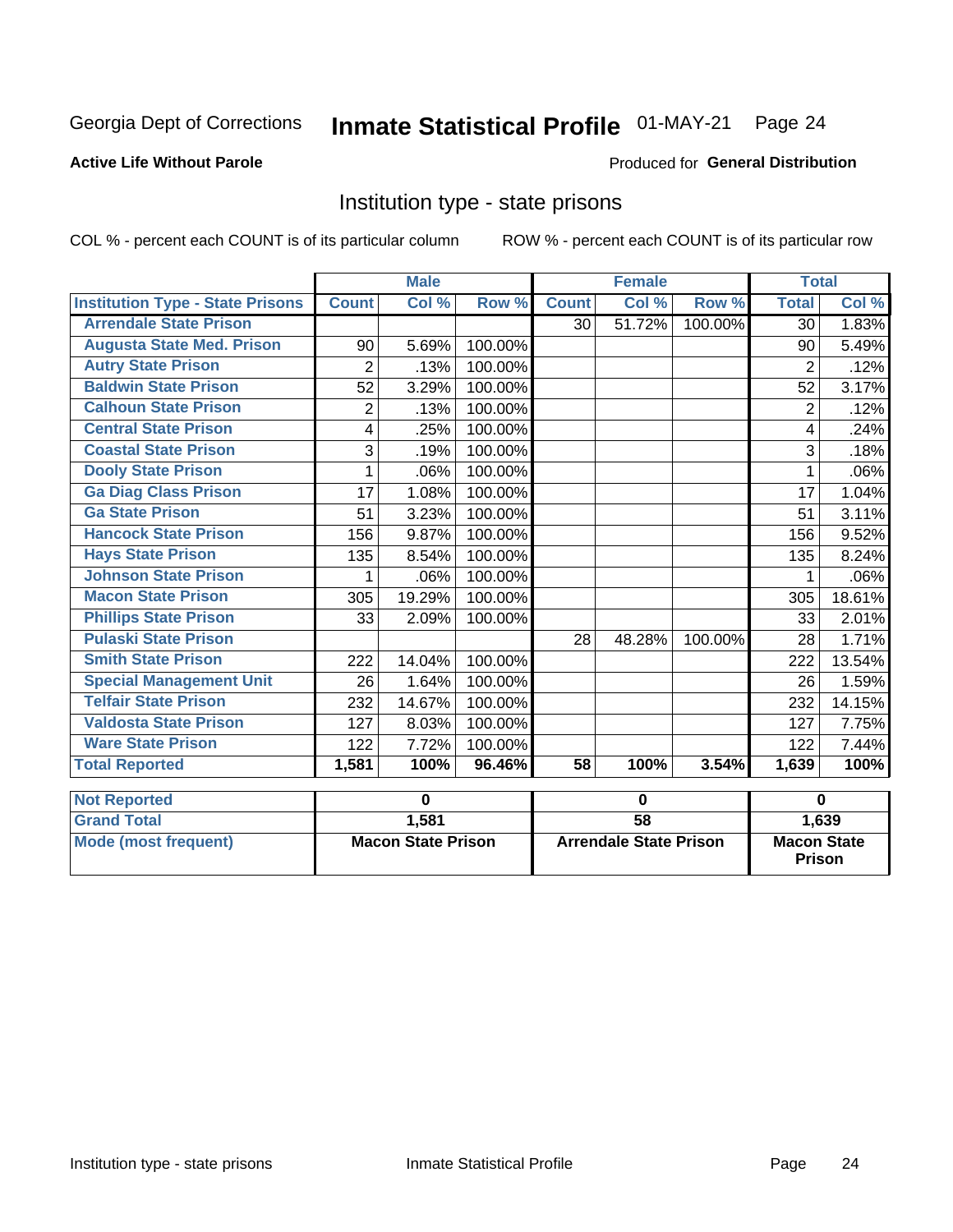# Inmate Statistical Profile 01-MAY-21 Page 25

### **Active Life Without Parole**

#### Produced for General Distribution

### Institution type - private prisons

COL % - percent each COUNT is of its particular column

|                                                     | <b>Male</b> |       |                    | <b>Female</b> |       |             | Total |       |
|-----------------------------------------------------|-------------|-------|--------------------|---------------|-------|-------------|-------|-------|
| <b>Institution Type - Private Prisons   Count  </b> |             | Col % | <b>Row % Count</b> |               | Col % | Row % Total |       | Col % |
| <b>Total Reported</b>                               |             |       |                    |               |       |             |       |       |

| Not Reported           |  |  |
|------------------------|--|--|
| <b>Cotal</b><br>______ |  |  |

| <b>Mo</b><br>frequent) | <b>Null</b> | <b>Null</b> | . . I *<br><b>IVUII</b> |
|------------------------|-------------|-------------|-------------------------|
|                        |             |             |                         |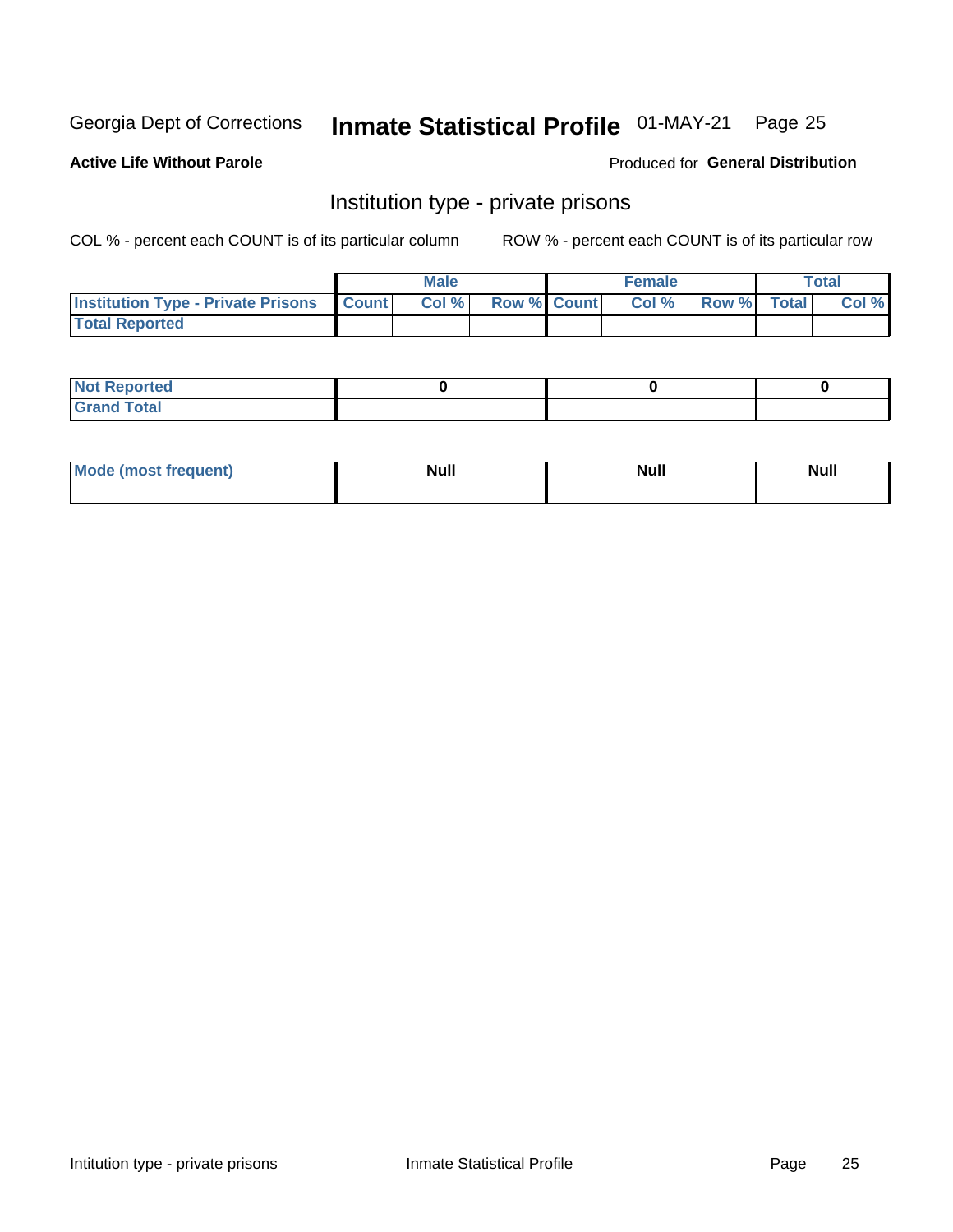# Inmate Statistical Profile 01-MAY-21 Page 26

#### **Active Life Without Parole**

#### Produced for General Distribution

### Institution type - inmate boot camp

COL % - percent each COUNT is of its particular column

|                                      | <b>Male</b>  |       |               |              | <b>Female</b> | <b>Total</b> |       |
|--------------------------------------|--------------|-------|---------------|--------------|---------------|--------------|-------|
| <b>Institution Type - Boot Camps</b> | <b>Count</b> | Col % | <b>Row %I</b> | <b>Count</b> | Col %         | Row % Total  | Col % |
| <b>Total Rported</b>                 |              |       |               |              |               |              |       |

| <b>Not Reported</b>            |  |  |
|--------------------------------|--|--|
| <b>Total</b><br>C <sub>r</sub> |  |  |

| Mod<br>uamo | Nul.<br>$- - - - - -$ | <b>Null</b> | <br>uu.<br>------ |
|-------------|-----------------------|-------------|-------------------|
|             |                       |             |                   |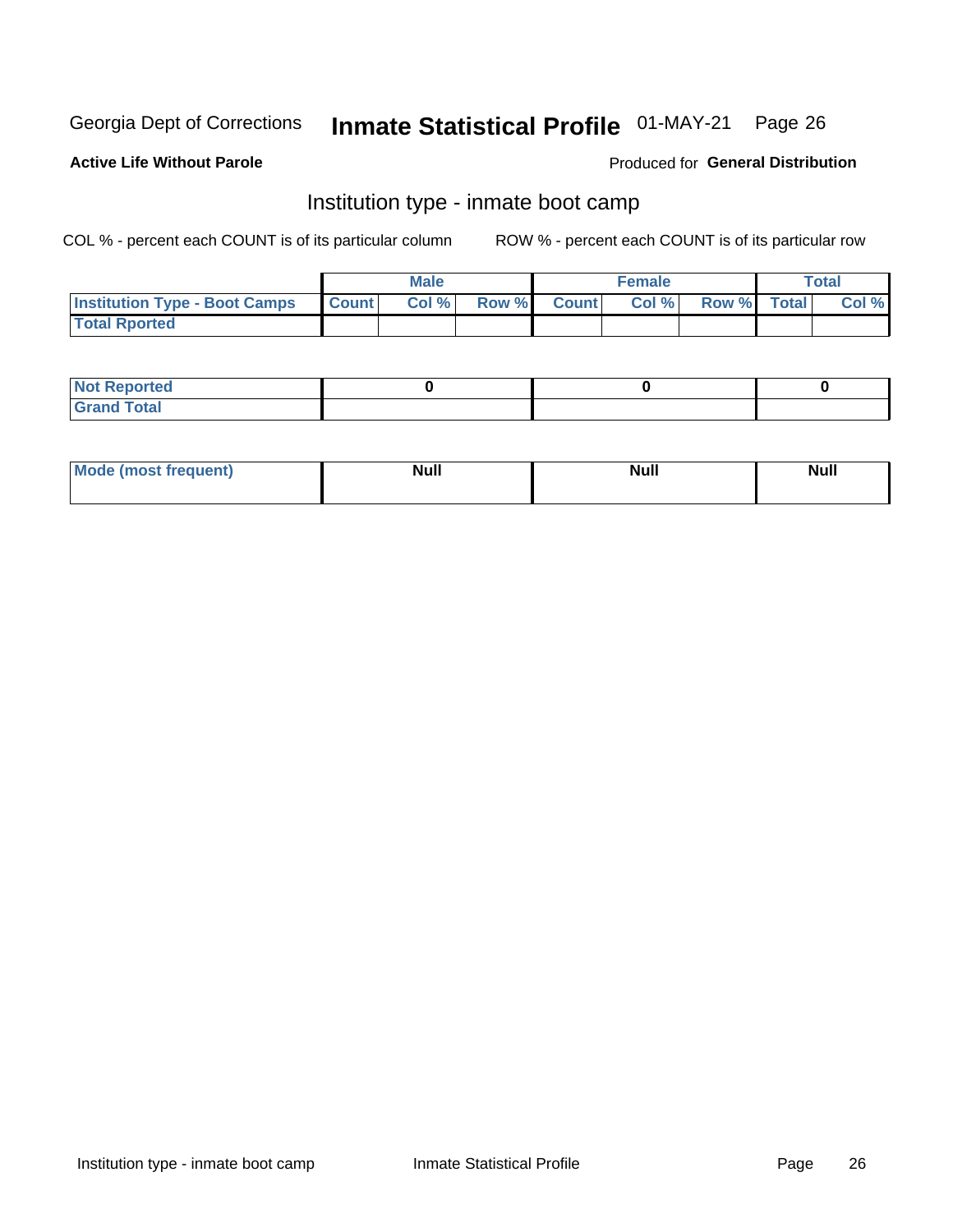# Inmate Statistical Profile 01-MAY-21 Page 27

#### **Active Life Without Parole**

### **Produced for General Distribution**

### Number of disciplinary reports

COL % - percent each COUNT is of its particular column

|                                       | <b>Male</b>  |          |        | <b>Female</b> |        |          | <b>Total</b> |        |
|---------------------------------------|--------------|----------|--------|---------------|--------|----------|--------------|--------|
| <b>Number of Disciplinary Reports</b> | <b>Count</b> | Col %    | Row %  | <b>Count</b>  | Col %  | Row %    | <b>Total</b> | Col %  |
|                                       | 413          | 26.12%   | 95.16% | 21            | 36.21% | 4.84%    | 434          | 26.48% |
|                                       | 224          | 14.17%   | 96.14% | 9             | 15.52% | 3.86%    | 233          | 14.22% |
| $\mathbf{2}$                          | 137          | $8.67\%$ | 94.48% | 8             | 13.79% | 5.52%    | 145          | 8.85%  |
| 3                                     | 136          | $8.60\%$ | 96.45% | 5             | 8.62%  | $3.55\%$ | 141          | 8.60%  |
|                                       | 88           | 5.57%    | 95.65% | 4             | 6.90%  | 4.35%    | 92           | 5.61%  |
| 5                                     | 71           | 4.49%    | 98.61% |               | 1.72%  | 1.39%    | 72           | 4.39%  |
| <b>More Than 5</b>                    | 512          | 32.38%   | 98.08% | 10            | 17.24% | 1.92%    | 522          | 31.85% |
| <b>Total Reported</b>                 | 1,581        | 100%     | 96.46% | 58            | 100%   | 3.54%    | 1,639        | 100%   |

| NO<br>τеο |      |    |      |
|-----------|------|----|------|
| Гоtal     | ,581 | Ⴢჾ | ,639 |

| Mean (average)         | 4.09 | 6.68 |
|------------------------|------|------|
| <b>Median (middle)</b> |      |      |
| Mode (most frequent)   |      |      |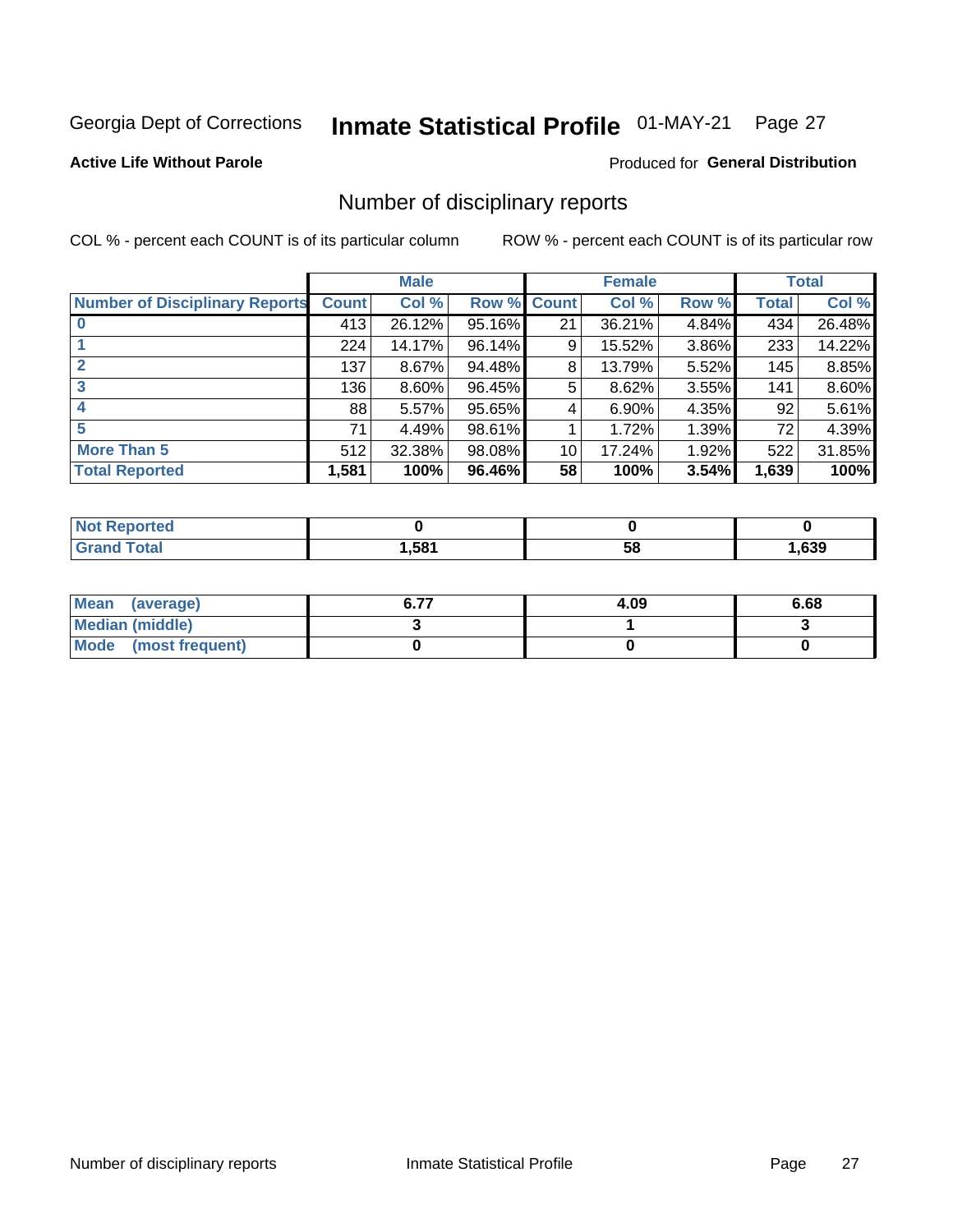# Inmate Statistical Profile 01-MAY-21 Page 28

#### **Active Life Without Parole**

### **Produced for General Distribution**

### Number of transfers

COL % - percent each COUNT is of its particular column

|                            |         | <b>Male</b> |        |              | <b>Female</b> |        |              | <b>Total</b> |
|----------------------------|---------|-------------|--------|--------------|---------------|--------|--------------|--------------|
| <b>Number of Transfers</b> | Count l | Col %       | Row %  | <b>Count</b> | Col %         | Row %  | <b>Total</b> | Col %        |
|                            | 13      | 0.82%       | 61.90% | 8            | 13.79%        | 38.10% | 21           | 1.28%        |
|                            | 399     | 25.24%      | 94.55% | 23           | 39.66%        | 5.45%  | 422          | 25.75%       |
| $\mathbf{2}$               | 218     | 13.79%      | 93.97% | 14           | 24.14%        | 6.03%  | 232          | 14.15%       |
| 3                          | 183     | 11.57%      | 96.83% | 6            | 10.34%        | 3.17%  | 189          | 11.53%       |
|                            | 129     | $8.16\%$    | 99.23% |              | 1.72%         | 0.77%  | 130          | 7.93%        |
| 5                          | 105     | 6.64%       | 98.13% | 2            | 3.45%         | 1.87%  | 107          | 6.53%        |
| <b>More Than 5</b>         | 534     | 33.78%      | 99.26% | 4            | 6.90%         | 0.74%  | 538          | 32.82%       |
| <b>Total Reported</b>      | 1,581   | 100%        | 96.46% | 58           | 100%          | 3.54%  | 1,639        | 100%         |

| NO<br>τеο |      |    |      |
|-----------|------|----|------|
| Гоtal     | ,581 | Ⴢჾ | ,639 |

| Mean (average)       | 6.09 | 1.98 | 5.95 |
|----------------------|------|------|------|
| Median (middle)      |      |      |      |
| Mode (most frequent) |      |      |      |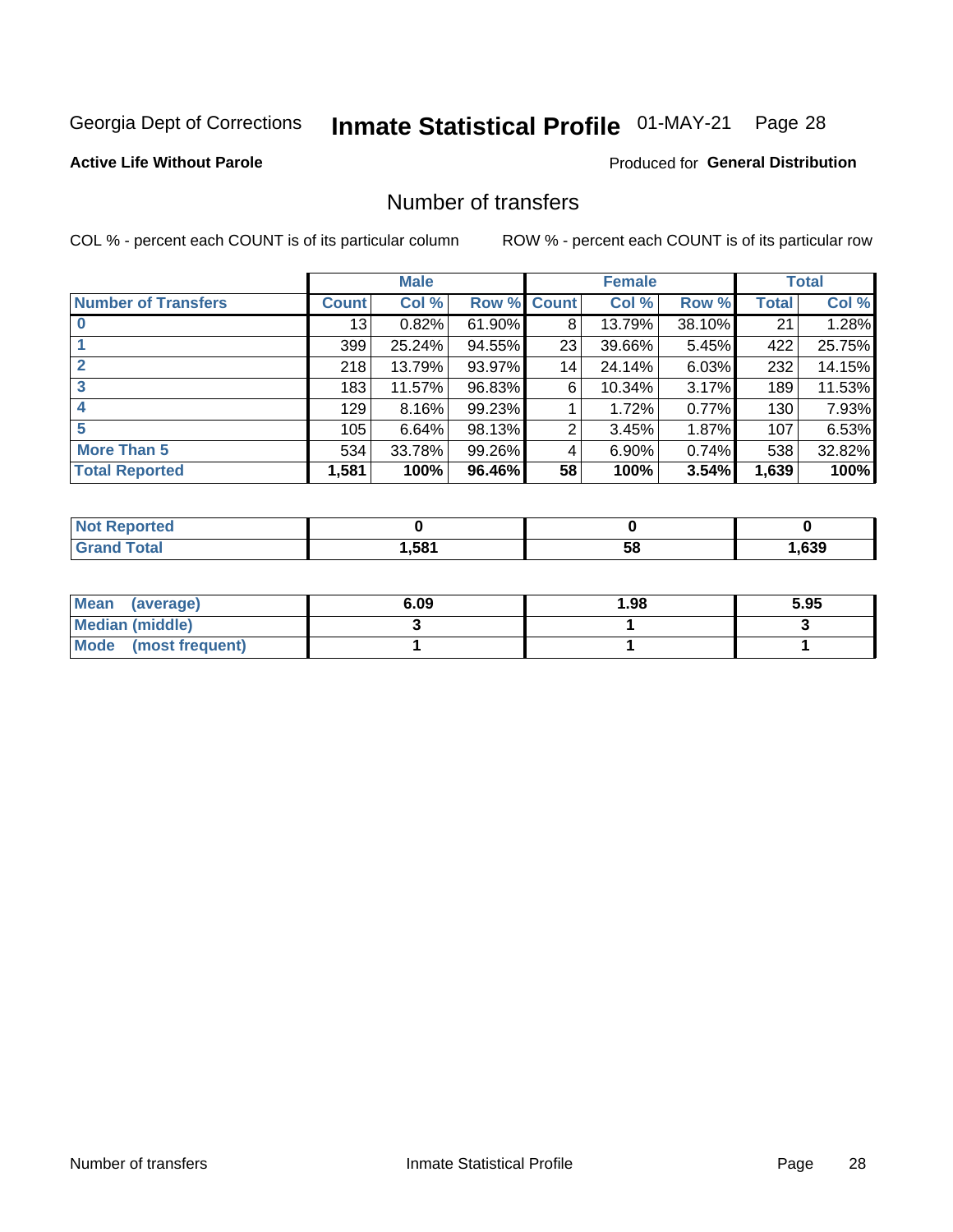# Inmate Statistical Profile 01-MAY-21 Page 29

**Active Life Without Parole** 

Produced for General Distribution

### Number of escapes

COL % - percent each COUNT is of its particular column

|                          | <b>Male</b>  |        |                    | <b>Female</b> |            |          | Total |        |
|--------------------------|--------------|--------|--------------------|---------------|------------|----------|-------|--------|
| <b>Number of Escapes</b> | <b>Count</b> | Col %  | <b>Row % Count</b> |               | Col %      | Row %    | Total | Col %  |
|                          | .577         | 99.75% | $96.45\%$          | 58            | $100.00\%$ | $3.55\%$ | 1,635 | 99.76% |
|                          |              | 0.13%  | 100.00%            |               |            |          |       | 0.12%  |
|                          |              | 0.13%  | $100.00\%$         |               |            |          |       | 0.12%  |
| <b>Total Reported</b>    | .581         | 100%   | $96.46\%$          | 58            | 100%       | $3.54\%$ | 1,639 | 100%   |

| <b>Reported</b><br><b>NOT</b> |       |    |      |
|-------------------------------|-------|----|------|
| <b>Total</b>                  | 581.ا | 58 | ,639 |

| Mean (average)       |  |  |
|----------------------|--|--|
| Median (middle)      |  |  |
| Mode (most frequent) |  |  |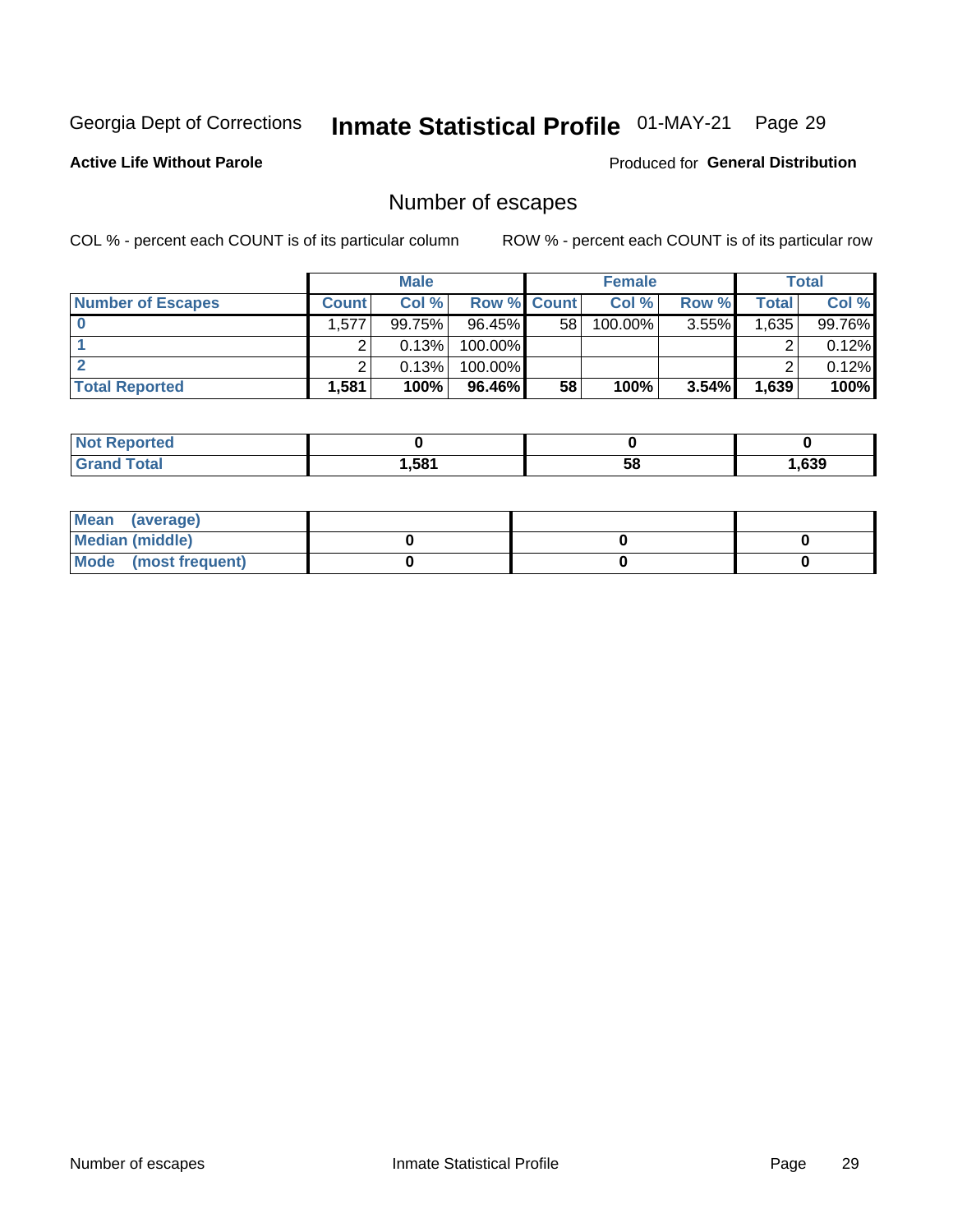### **Active Life Without Parole**

### Produced for General Distribution

### Time served in current (or last) institution

COL % - percent each COUNT is of its particular column

|                            |              | <b>Male</b> |         |              | <b>Female</b> | <b>Total</b> |              |        |
|----------------------------|--------------|-------------|---------|--------------|---------------|--------------|--------------|--------|
| <b>Time In Institution</b> | <b>Count</b> | Col %       | Row %   | <b>Count</b> | Col %         | Row %        | <b>Total</b> | Col %  |
| 0 to 3 months              | 92           | 5.82%       | 97.87%  | 2            | 3.45%         | 2.13%        | 94           | 5.74%  |
| <b>3.01 to 6 months</b>    | 34           | 2.15%       | 97.14%  |              | 1.72%         | 2.86%        | 35           | 2.14%  |
| 6.01 to 9 months           | 71           | 4.49%       | 100.00% |              |               |              | 71           | 4.33%  |
| 9.01 to 12 months          | 70           | 4.43%       | 100.00% |              |               |              | 70           | 4.27%  |
| <b>12.01 to 18 months</b>  | 129          | 8.16%       | 97.73%  | 3            | 5.17%         | 2.27%        | 132          | 8.05%  |
| <b>18.01 to 24 months</b>  | 169          | 10.69%      | 98.26%  | 3            | 5.17%         | 1.74%        | 172          | 10.49% |
| $2.01$ to 3 years          | 324          | 20.49%      | 95.58%  | 15           | 25.86%        | 4.42%        | 339          | 20.68% |
| 3.01 to 4 years            | 203          | 12.84%      | 97.60%  | 5            | 8.62%         | 2.40%        | 208          | 12.69% |
| $4.01$ to 5 years          | 126          | 7.97%       | 96.18%  | 5            | 8.62%         | 3.82%        | 131          | 7.99%  |
| 5.01 to 6 years            | 104          | 6.58%       | 92.04%  | 9            | 15.52%        | 7.96%        | 113          | 6.89%  |
| 6.01 to 7 years            | 56           | 3.54%       | 91.80%  | 5            | 8.62%         | 8.20%        | 61           | 3.72%  |
| 7.01 to 8 years            | 51           | 3.23%       | 94.44%  | 3            | 5.17%         | 5.56%        | 54           | 3.29%  |
| 8.01 to 9 years            | 42           | 2.66%       | 95.45%  | 2            | 3.45%         | 4.55%        | 44           | 2.68%  |
| 9.01 to 10 years           | 25           | 1.58%       | 100.00% |              |               |              | 25           | 1.53%  |
| Over 10 years              | 85           | 5.38%       | 94.44%  | 5            | 8.62%         | 5.56%        | 90           | 5.49%  |
| <b>Total Reported</b>      | 1,581        | 100%        | 96.46%  | 58           | 100%          | 3.54%        | 1,639        | 100%   |

| Reported<br><b>Not</b> |      |    |      |
|------------------------|------|----|------|
| <i>i</i> otal          | ,581 | vu | ,639 |

| <b>Mean</b><br>(average) | 43 months | 53 months | 44 months |
|--------------------------|-----------|-----------|-----------|
| Median (middle)          | 32 months | 51 months | 32 months |
| Mode (most frequent)     | 9 months  | 4 months  | 1 months  |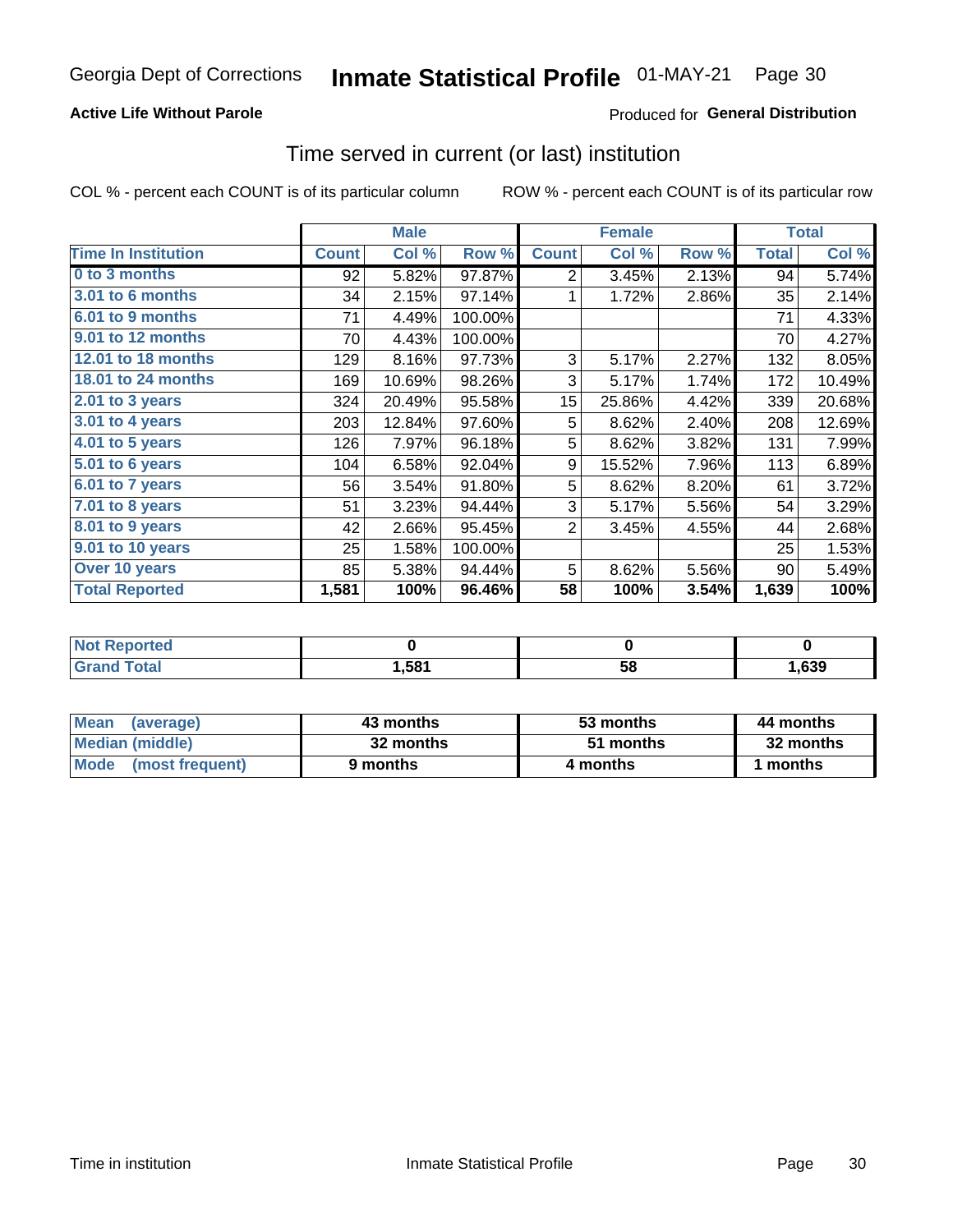#### Inmate Statistical Profile 01-MAY-21 Page 31

#### **Active Life Without Parole**

#### Produced for General Distribution

### Highest grade level attained

COL % - percent each COUNT is of its particular column

|                              |                | <b>Male</b> |         |                 | <b>Female</b> |        |                | <b>Total</b> |
|------------------------------|----------------|-------------|---------|-----------------|---------------|--------|----------------|--------------|
| <b>Grade Level</b>           | <b>Count</b>   | Col %       | Row %   | <b>Count</b>    | Col %         | Row %  | <b>Total</b>   | Col %        |
| No school at all             | 2              | 0.17%       | 100.00% |                 |               |        | $\overline{2}$ | 0.17%        |
| <b>Grade 1</b>               | 1              | 0.08%       | 100.00% |                 |               |        | 1              | 0.08%        |
| <b>Grade 2</b>               | 1              | 0.08%       | 100.00% |                 |               |        | 1              | 0.08%        |
| <b>Grade 3</b>               | $\overline{2}$ | 0.17%       | 100.00% |                 |               |        | $\overline{2}$ | 0.17%        |
| Grade 4                      | 3              | 0.25%       | 100.00% |                 |               |        | 3              | 0.25%        |
| Grade 5                      | 1              | 0.08%       | 100.00% |                 |               |        | 1              | 0.08%        |
| Grade 6                      | 9              | 0.76%       | 100.00% |                 |               |        | 9              | 0.75%        |
| Grade 7                      | 33             | 2.80%       | 100.00% |                 |               |        | 33             | 2.74%        |
| <b>Grade 8</b>               | 79             | 6.70%       | 98.75%  | 1               | 3.85%         | 1.25%  | 80             | 6.64%        |
| Grade 9                      | 141            | 11.96%      | 97.92%  | 3               | 11.54%        | 2.08%  | 144            | 11.95%       |
| Grade 10                     | 226            | 19.17%      | 97.41%  | 6               | 23.08%        | 2.59%  | 232            | 19.25%       |
| Grade 11                     | 216            | 18.32%      | 98.63%  | 3               | 11.54%        | 1.37%  | 219            | 18.17%       |
| <b>Grade 12 or GED</b>       | 307            | 26.04%      | 97.46%  | 8               | 30.77%        | 2.54%  | 315            | 26.14%       |
| Some tech school             | 14             | 1.19%       | 93.33%  | 1               | 3.85%         | 6.67%  | 15             | 1.24%        |
| <b>Completed tech school</b> | 17             | 1.44%       | 100.00% |                 |               |        | 17             | 1.41%        |
| College, 1 year              | 38             | 3.22%       | 97.44%  | 1               | 3.85%         | 2.56%  | 39             | 3.24%        |
| College, 2 year              | 42             | 3.56%       | 97.67%  | 1               | 3.85%         | 2.33%  | 43             | 3.57%        |
| College, 3 year              | 19             | 1.61%       | 100.00% |                 |               |        | 19             | 1.58%        |
| <b>Bachelor's degree</b>     | 21             | 1.78%       | 100.00% |                 |               |        | 21             | 1.74%        |
| <b>Master's degree</b>       | 4              | 0.34%       | 80.00%  | 1               | 3.85%         | 20.00% | 5              | 0.41%        |
| Ph.D. degree                 | 1              | 0.08%       | 50.00%  | 1               | 3.85%         | 50.00% | $\overline{2}$ | 0.17%        |
| Law degree                   | $\overline{2}$ | 0.17%       | 100.00% |                 |               |        | $\overline{2}$ | 0.17%        |
| <b>Total Reported</b>        | 1,179          | 100%        | 97.84%  | $\overline{26}$ | 100.0%        | 2.16%  | 1,205          | 100%         |

| rteo        | AN <sup>o</sup> | ^^ | .    |
|-------------|-----------------|----|------|
| NO          | TVŁ             | ◡∠ | -105 |
| <b>Utal</b> | .581            | 58 | ,639 |

| <b>Mean</b><br>(average) | 10.85           | 11.62           | 10.86           |
|--------------------------|-----------------|-----------------|-----------------|
| <b>Median (middle)</b>   | Grade 11        | Other           | Grade 11        |
| Mode<br>(most frequent)  | Grade 12 or GED | Grade 12 or GED | Grade 12 or GED |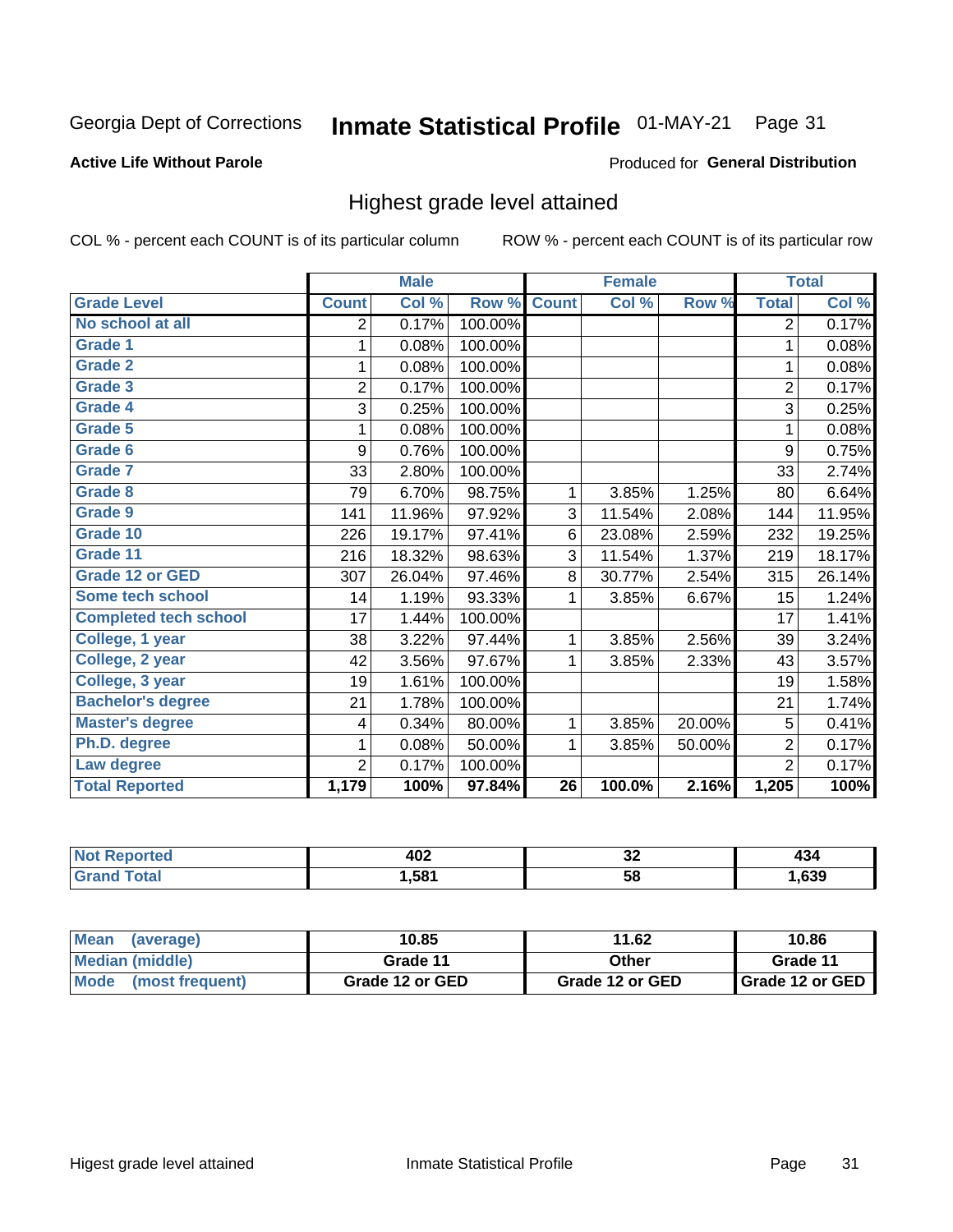#### Inmate Statistical Profile 01-MAY-21 Page 32

#### **Active Life Without Parole**

### **Produced for General Distribution**

### Culture fair IQ scores

COL % - percent each COUNT is of its particular column

|                       |                | <b>Male</b> |        |                | <b>Female</b> |          |              | <b>Total</b> |
|-----------------------|----------------|-------------|--------|----------------|---------------|----------|--------------|--------------|
| <b>IQ Scores</b>      | <b>Count</b>   | Col %       | Row %  | Count          | Col %         | Row %    | <b>Total</b> | Col %        |
| $60 - 69$             | 44             | 3.23%       | 97.78% |                | 2.13%         | 2.22%    | 45           | 3.19%        |
| $70 - 79$             | 101            | 7.42%       | 97.12% | 3              | 6.38%         | 2.88%    | 104          | 7.38%        |
| $80 - 89$             | 186            | 13.66%      | 96.37% | 7              | 14.89%        | $3.63\%$ | 193          | 13.70%       |
| $90 - 99$             | 355            | 26.06%      | 94.92% | 19             | 40.43%        | 5.08%    | 374          | 26.54%       |
| $100 - 109$           | 373            | 27.39%      | 97.64% | 9              | 19.15%        | 2.36%    | 382          | 27.11%       |
| $110 - 119$           | 252            | 18.50%      | 98.05% | 5              | 10.64%        | 1.95%    | 257          | 18.24%       |
| $120 - 129$           | 49             | $3.60\%$    | 96.08% | $\overline{2}$ | 4.26%         | $3.92\%$ | 51           | 3.62%        |
| $130 - 139$           | $\overline{2}$ | 0.15%       | 66.67% | 1              | 2.13%         | 33.33%   | 3            | 0.21%        |
| <b>Total Reported</b> | 1,362          | 100%        | 96.66% | 47             | 100.0%        | 3.34%    | 1,409        | 100%         |

| <b>Not Reported</b>  | 202   |    | 209   |
|----------------------|-------|----|-------|
| Not Valid (under 60) |       |    | ີ     |
| <b>Grand Total</b>   | 1,581 | 58 | 1,639 |

| <b>Mean</b><br>(average) | 98 | 98  | 98 |
|--------------------------|----|-----|----|
| <b>Median (middle)</b>   | 99 | 96  | 99 |
| Mode<br>(most frequent)  | 99 | 102 | 99 |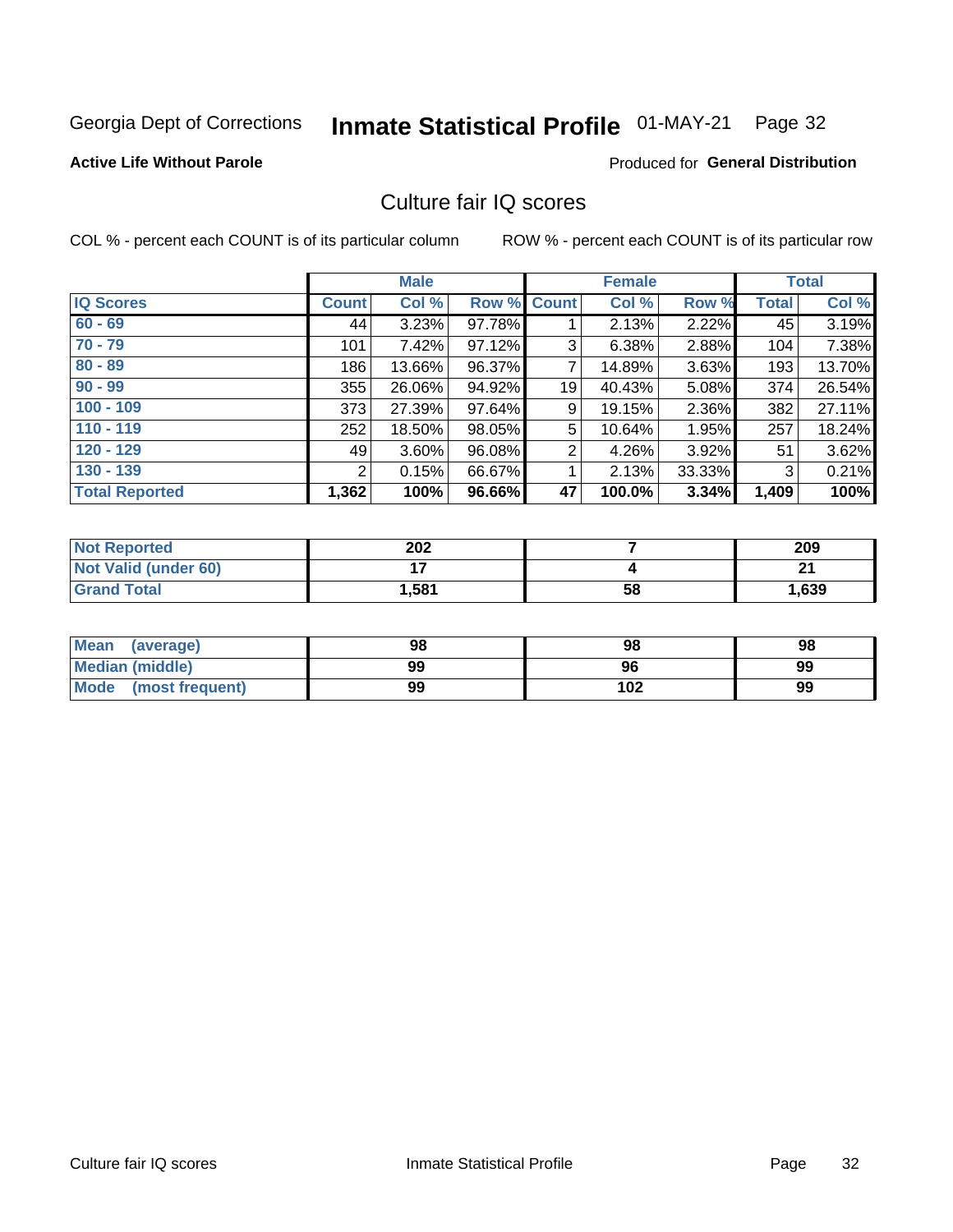#### Inmate Statistical Profile 01-MAY-21 Page 33

#### **Active Life Without Parole**

### Produced for General Distribution

## Wide Range Achievement Test (WRAT) reading score

COL % - percent each COUNT is of its particular column

|                           |              | <b>Male</b> |         | <b>Female</b>  |                |       | <b>Total</b> |        |
|---------------------------|--------------|-------------|---------|----------------|----------------|-------|--------------|--------|
| <b>WRAT Reading Score</b> | <b>Count</b> | Col %       | Row %   | <b>Count</b>   | Col %          | Row % | <b>Total</b> | Col %  |
| $0.1$ to $0.9$            | 27           | 1.85%       | 100.00% |                |                |       | 27           | 1.79%  |
| 1.0 to 1.9                | 23           | 1.58%       | 100.00% |                |                |       | 23           | 1.52%  |
| 2.0 to 2.9                | 48           | 3.29%       | 96.00%  | 2              | 3.92%          | 4.00% | 50           | 3.31%  |
| 3.0 to 3.9                | 87           | 5.96%       | 95.60%  | 4              | 7.84%          | 4.40% | 91           | 6.03%  |
| 4.0 to 4.9                | 108          | 7.40%       | 96.43%  | 4              | 7.84%          | 3.57% | 112          | 7.42%  |
| 5.0 to 5.9                | 137          | 9.39%       | 98.56%  | $\overline{2}$ | 3.92%          | 1.44% | 139          | 9.21%  |
| 6.0 to 6.9                | 119          | 8.16%       | 98.35%  | $\overline{2}$ | 3.92%          | 1.65% | 121          | 8.01%  |
| 7.0 to 7.9                | 46           | 3.15%       | 100.00% |                |                |       | 46           | 3.05%  |
| 8.0 to 8.9                | 126          | 8.64%       | 97.67%  | 3              | 5.88%          | 2.33% | 129          | 8.54%  |
| 9.0 to 9.9                | 71           | 4.87%       | 97.26%  | $\overline{2}$ | 3.92%          | 2.74% | 73           | 4.83%  |
| 10.0 to 10.9              | 85           | 5.83%       | 98.84%  | 1              | 1.96%          | 1.16% | 86           | 5.70%  |
| 11.0 to 11.9              | 143          | 9.80%       | 95.97%  | 6              | 11.76%         | 4.03% | 149          | 9.87%  |
| 12.0 to 12.9              | 385          | 26.39%      | 94.59%  | 22             | 43.14%         | 5.41% | 407          | 26.95% |
| 13                        | 54           | 3.70%       | 94.74%  | 3              | 5.88%          | 5.26% | 57           | 3.77%  |
| <b>Total Reported</b>     | 1,459        | 100%        | 96.62%  | 51             | 100%           | 3.38% | 1,510        | 100%   |
|                           |              |             |         |                |                |       |              |        |
| Not Penerted              |              | 122         |         |                | $\overline{ }$ |       |              | 120    |

| ortea | $\overline{100}$<br>. <i>. .</i> |    | 120<br>1 Z.J |
|-------|----------------------------------|----|--------------|
| _____ | .581                             | 58 | ,639         |
|       |                                  |    |              |

| <b>Mean</b><br>(average)       | 0.74       | 9.88 | 8.75 |
|--------------------------------|------------|------|------|
| <b>Median (middle)</b>         | ר ח<br>Y.Z | 11.9 | 9.Z  |
| <b>Mode</b><br>(most frequent) | l2.9       | 12.9 | 12.9 |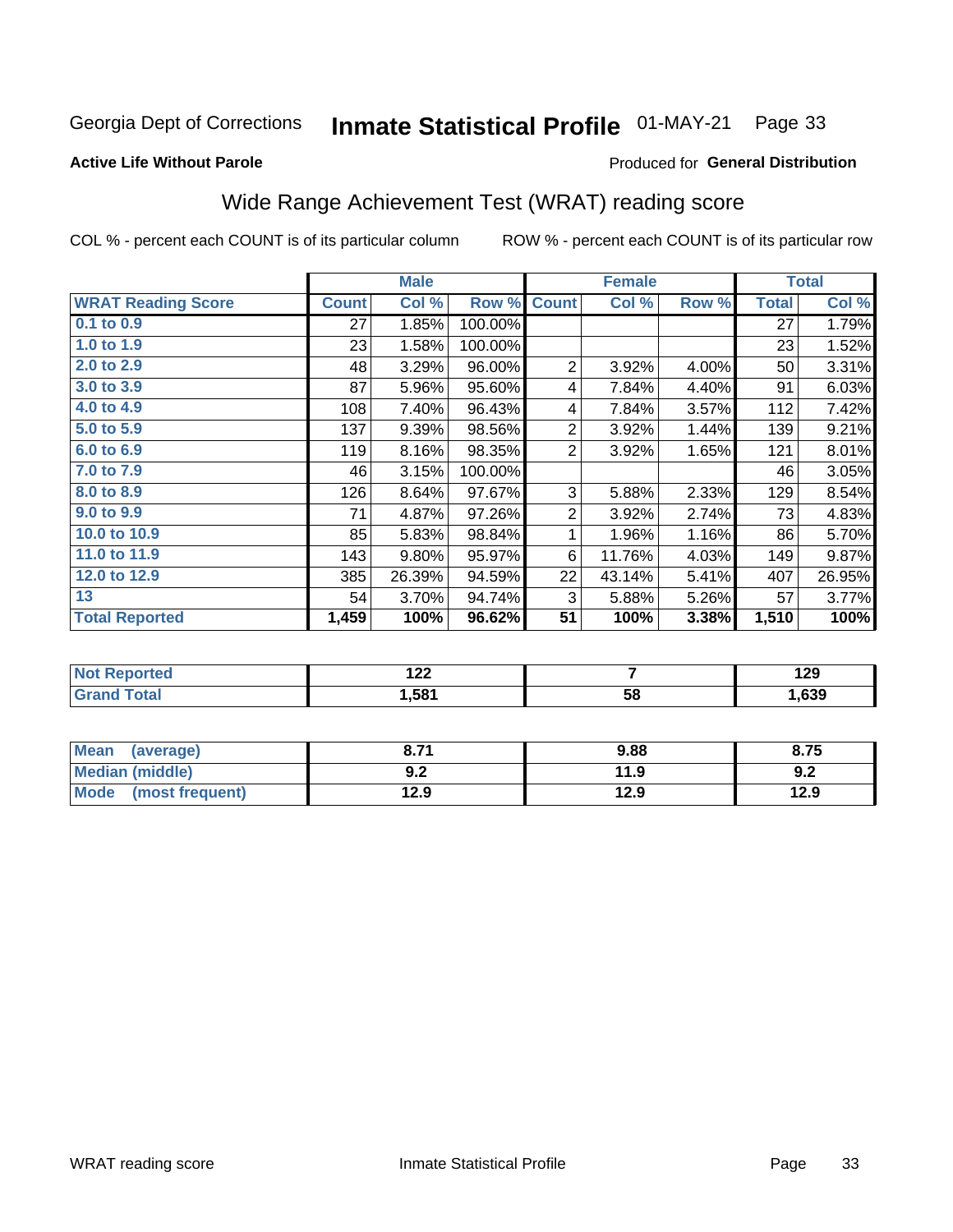#### Inmate Statistical Profile 01-MAY-21 Page 34

#### **Active Life Without Parole**

### Produced for General Distribution

## Wide Range Achievement Test (WRAT) math score

COL % - percent each COUNT is of its particular column

|                              |              | <b>Male</b> |         |                | <b>Female</b> |        |              | <b>Total</b> |
|------------------------------|--------------|-------------|---------|----------------|---------------|--------|--------------|--------------|
| <b>WRAT Mathematic Score</b> | <b>Count</b> | Col %       | Row %   | <b>Count</b>   | Col %         | Row %  | <b>Total</b> | Col %        |
| $0.1$ to $0.9$               | 5            | 0.34%       | 100.00% |                |               |        | 5            | 0.33%        |
| 1.0 to 1.9                   | 12           | 0.82%       | 100.00% |                |               |        | 12           | 0.79%        |
| 2.0 to 2.9                   | 34           | 2.33%       | 97.14%  | 1              | 1.96%         | 2.86%  | 35           | 2.32%        |
| 3.0 to 3.9                   | 82           | 5.62%       | 97.62%  | $\overline{2}$ | 3.92%         | 2.38%  | 84           | 5.56%        |
| 4.0 to 4.9                   | 162          | 11.10%      | 97.01%  | 5              | 9.80%         | 2.99%  | 167          | 11.06%       |
| 5.0 to 5.9                   | 208          | 14.26%      | 97.65%  | 5              | 9.80%         | 2.35%  | 213          | 14.11%       |
| 6.0 to 6.9                   | 308          | 21.11%      | 97.16%  | 9              | 17.65%        | 2.84%  | 317          | 20.99%       |
| 7.0 to 7.9                   | 134          | 9.18%       | 96.40%  | 5              | 9.80%         | 3.60%  | 139          | 9.21%        |
| 8.0 to 8.9                   | 146          | 10.01%      | 97.99%  | 3              | 5.88%         | 2.01%  | 149          | 9.87%        |
| 9.0 to 9.9                   | 110          | 7.54%       | 95.65%  | 5              | 9.80%         | 4.35%  | 115          | 7.62%        |
| 10.0 to 10.9                 | 30           | 2.06%       | 100.00% |                |               |        | 30           | 1.99%        |
| 11.0 to 11.9                 | 49           | 3.36%       | 96.08%  | $\overline{2}$ | 3.92%         | 3.92%  | 51           | 3.38%        |
| 12.0 to 12.9                 | 173          | 11.86%      | 93.01%  | 13             | 25.49%        | 6.99%  | 186          | 12.32%       |
| 13                           | 6            | 0.41%       | 85.71%  | 1              | 1.96%         | 14.29% | 7            | 0.46%        |
| <b>Total Reported</b>        | 1,459        | 100%        | 96.62%  | 51             | 100%          | 3.38%  | 1,510        | 100.0%       |
|                              |              |             |         |                |               |        |              |              |

| <b>Not Reported</b> | ה הו<br>175 |    | 190<br>1 Z J |
|---------------------|-------------|----|--------------|
| <b>Total</b>        | 581,ا       | 58 | ,639         |

| <b>Mean</b><br>(average)       | 7.33 | 8.40 | 7 27<br>، د. ا |
|--------------------------------|------|------|----------------|
| <b>Median (middle)</b>         | 6.9  |      | 6.9            |
| <b>Mode</b><br>(most frequent) | l2.9 | 12.9 | 12.9           |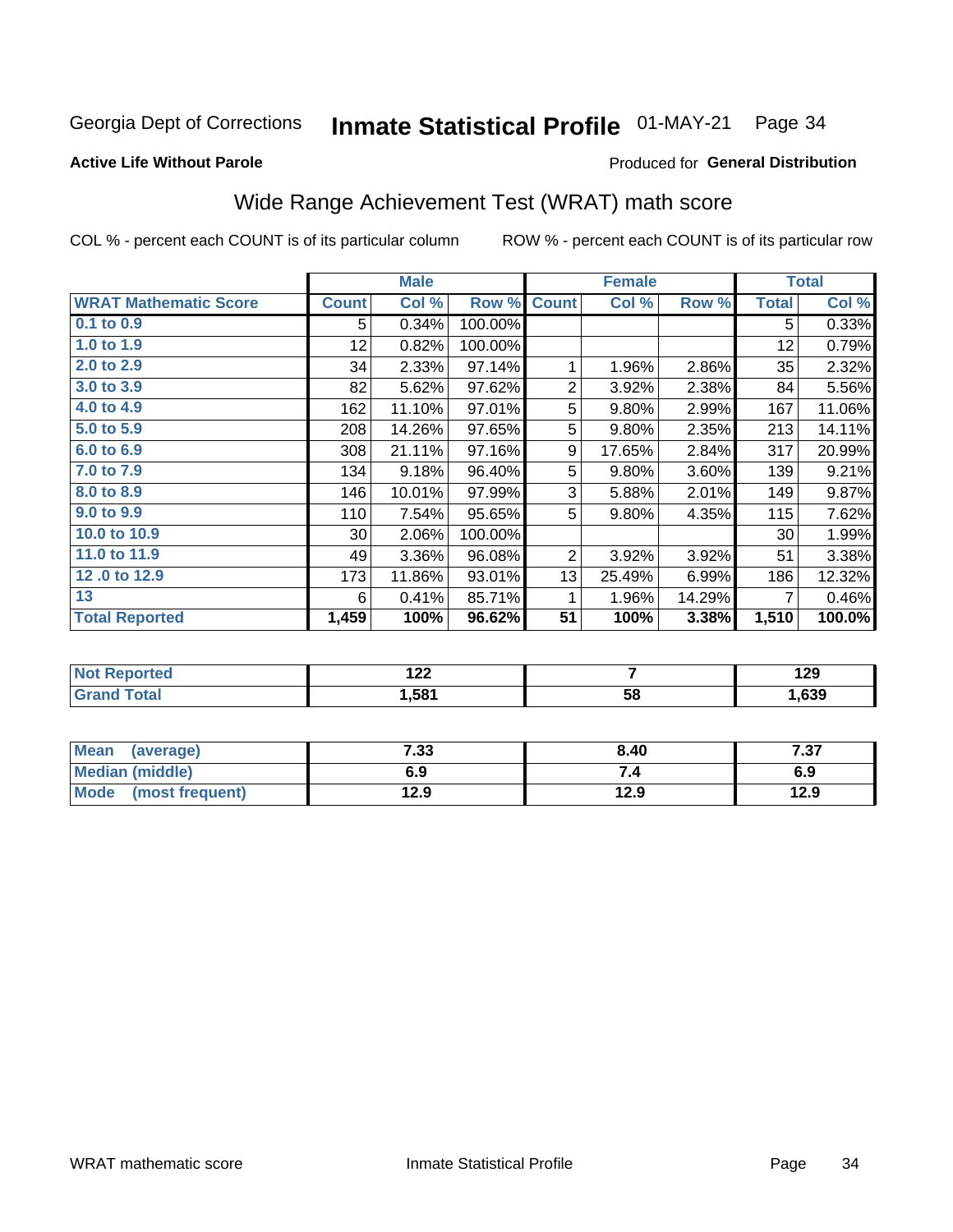#### Inmate Statistical Profile 01-MAY-21 Page 35

#### **Active Life Without Parole**

#### Produced for General Distribution

### Wide Range Achievement Test (WRAT) spelling score

COL % - percent each COUNT is of its particular column

|                            |              | <b>Male</b> |         | <b>Female</b>  |        |       | <b>Total</b> |        |
|----------------------------|--------------|-------------|---------|----------------|--------|-------|--------------|--------|
| <b>WRAT Spelling Score</b> | <b>Count</b> | Col %       | Row %   | <b>Count</b>   | Col %  | Row % | <b>Total</b> | Col %  |
| 0.1 to 0.9                 | 26           | 1.78%       | 100.00% |                |        |       | 26           | 1.72%  |
| 1.0 to 1.9                 | 35           | 2.40%       | 100.00% |                |        |       | 35           | 2.32%  |
| 2.0 to 2.9                 | 61           | 4.19%       | 96.83%  | 2              | 3.92%  | 3.17% | 63           | 4.18%  |
| 3.0 to 3.9                 | 86           | 5.90%       | 97.73%  | $\overline{2}$ | 3.92%  | 2.27% | 88           | 5.84%  |
| 4.0 to 4.9                 | 85           | 5.83%       | 97.70%  | $\overline{2}$ | 3.92%  | 2.30% | 87           | 5.77%  |
| 5.0 to 5.9                 | 148          | 10.16%      | 99.33%  | 1              | 1.96%  | 0.67% | 149          | 9.88%  |
| 6.0 to 6.9                 | 129          | 8.85%       | 98.47%  | $\overline{2}$ | 3.92%  | 1.53% | 131          | 8.69%  |
| 7.0 to 7.9                 | 135          | 9.27%       | 97.83%  | 3              | 5.88%  | 2.17% | 138          | 9.15%  |
| 8.0 to 8.9                 | 127          | 8.72%       | 97.69%  | 3              | 5.88%  | 2.31% | 130          | 8.62%  |
| 9.0 to 9.9                 | 79           | 5.42%       | 100.00% |                |        |       | 79           | 5.24%  |
| 10.0 to 10.9               | 74           | 5.08%       | 100.00% |                |        |       | 74           | 4.91%  |
| 11.0 to 11.9               | 103          | 7.07%       | 93.64%  | $\overline{7}$ | 13.73% | 6.36% | 110          | 7.29%  |
| 12.0 to 12.9               | 339          | 23.27%      | 92.37%  | 28             | 54.90% | 7.63% | 367          | 24.34% |
| 13                         | 30           | 2.06%       | 96.77%  | 1              | 1.96%  | 3.23% | 31           | 2.06%  |
| <b>Total Reported</b>      | 1,457        | 100%        | 96.62%  | 51             | 100%   | 3.38% | 1,508        | 100.0% |
|                            |              |             |         |                |        |       |              |        |
| <b>Not Reported</b>        |              | 124         |         | $\overline{7}$ |        |       | 131          |        |
| <b>Grand Total</b>         |              | 1,581       |         |                | 58     |       |              | 1,639  |

| <b>Mean</b><br>(average) | 8.26 | 10.55         | 8.34 |
|--------------------------|------|---------------|------|
| <b>Median (middle)</b>   | 8.3  | 1つ フ<br>I 4.I | ი.ა  |
| Mode<br>(most frequent)  | 12.9 | 12.9          | 12.9 |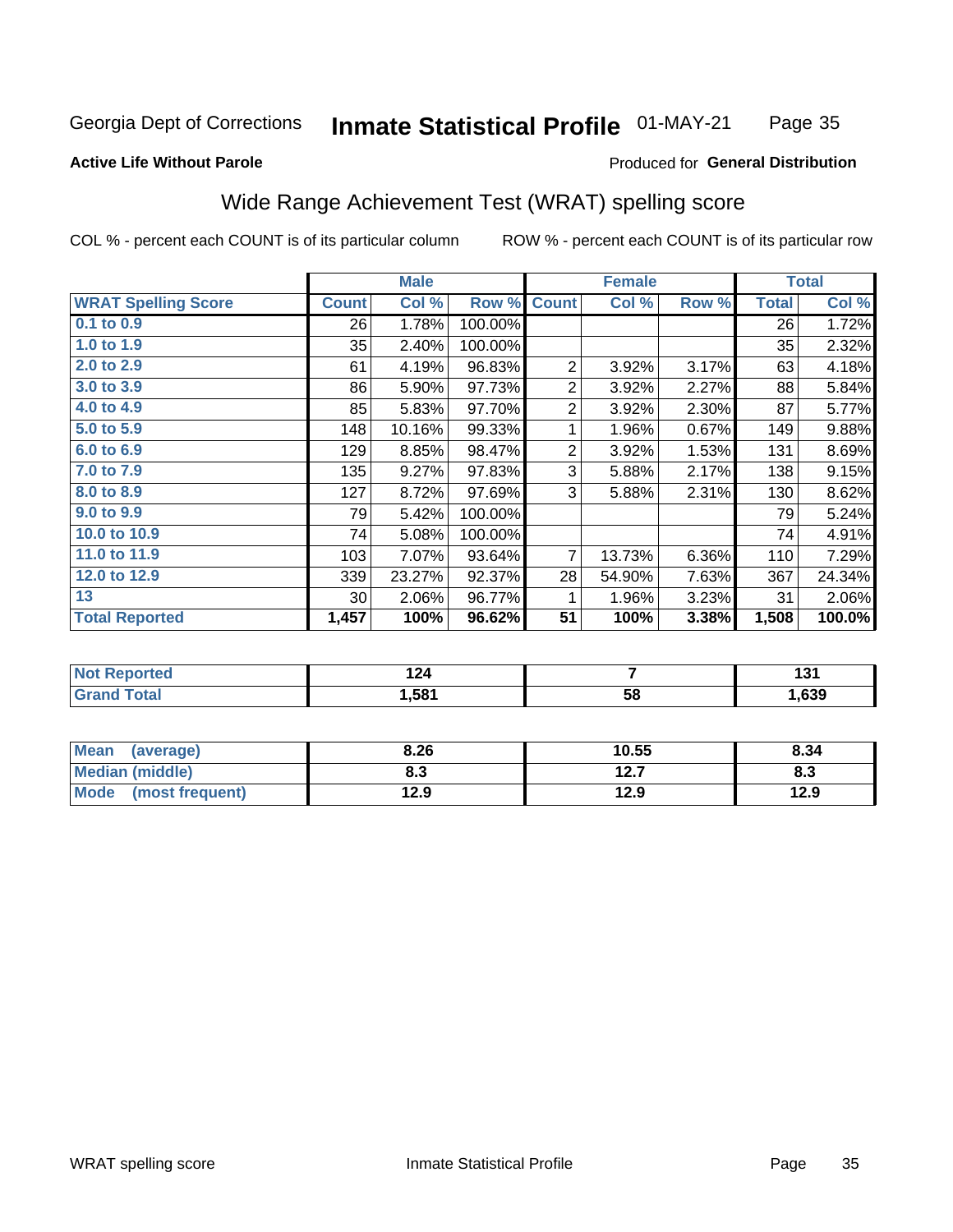# Inmate Statistical Profile 01-MAY-21 Page 36

#### **Active Life Without Parole**

### **Produced for General Distribution**

### Current / last mental health treatment level

COL % - percent each COUNT is of its particular column

|                                    |              | <b>Male</b> |         |              | <b>Female</b> |       |              | <b>Total</b> |
|------------------------------------|--------------|-------------|---------|--------------|---------------|-------|--------------|--------------|
| <b>Mental Health Treatment Lev</b> | <b>Count</b> | Col %       | Row %   | <b>Count</b> | Col %         | Row % | <b>Total</b> | Col %        |
| 1 No problem at current time       | 276          | 38.07%      | 95.83%  | 12           | 23.53%        | 4.17% | 288          | 37.11%       |
| 2 Receiving outpatient             | 358          | 49.38%      | 90.18%  | 39           | 76.47%        | 9.82% | 397          | 51.16%       |
| <b>Treatment</b>                   |              |             |         |              |               |       |              |              |
| 3 Inpatient, moderate              | 68           | 9.38%       | 100.00% |              |               |       | 68           | 8.76%        |
| Treatment                          |              |             |         |              |               |       |              |              |
| 4 Inpatient, intensive             | 19           | 2.62%       | 100.00% |              |               |       | 19           | 2.45%        |
| Treatment                          |              |             |         |              |               |       |              |              |
| <b>5 Undergoing crisis</b>         | 4            | 0.55%       | 100.00% |              |               |       | 4            | 0.52%        |
| <b>stabilization</b>               |              |             |         |              |               |       |              |              |
| <b>Total Evaluated</b>             | 725          | 100%        | 93.43%  | 51           | 100%          | 6.57% | 776          | 100%         |

| <b>evaluation</b><br>Never had MF | 856   |    | 863  |
|-----------------------------------|-------|----|------|
| $f$ otol                          | .,581 | 58 | ,639 |

| Median (middle)                | <b>Receiving outpatient</b><br>treatment | <b>Receiving outpatient</b><br>treatment | <b>Receiving</b><br>outpatient<br>treatment |  |  |
|--------------------------------|------------------------------------------|------------------------------------------|---------------------------------------------|--|--|
| <b>Mode</b><br>(most frequent) | <b>Receiving outpatient</b><br>treatment | <b>Receiving outpatient</b><br>treatment | <b>Receiving</b><br>outpatient<br>treatment |  |  |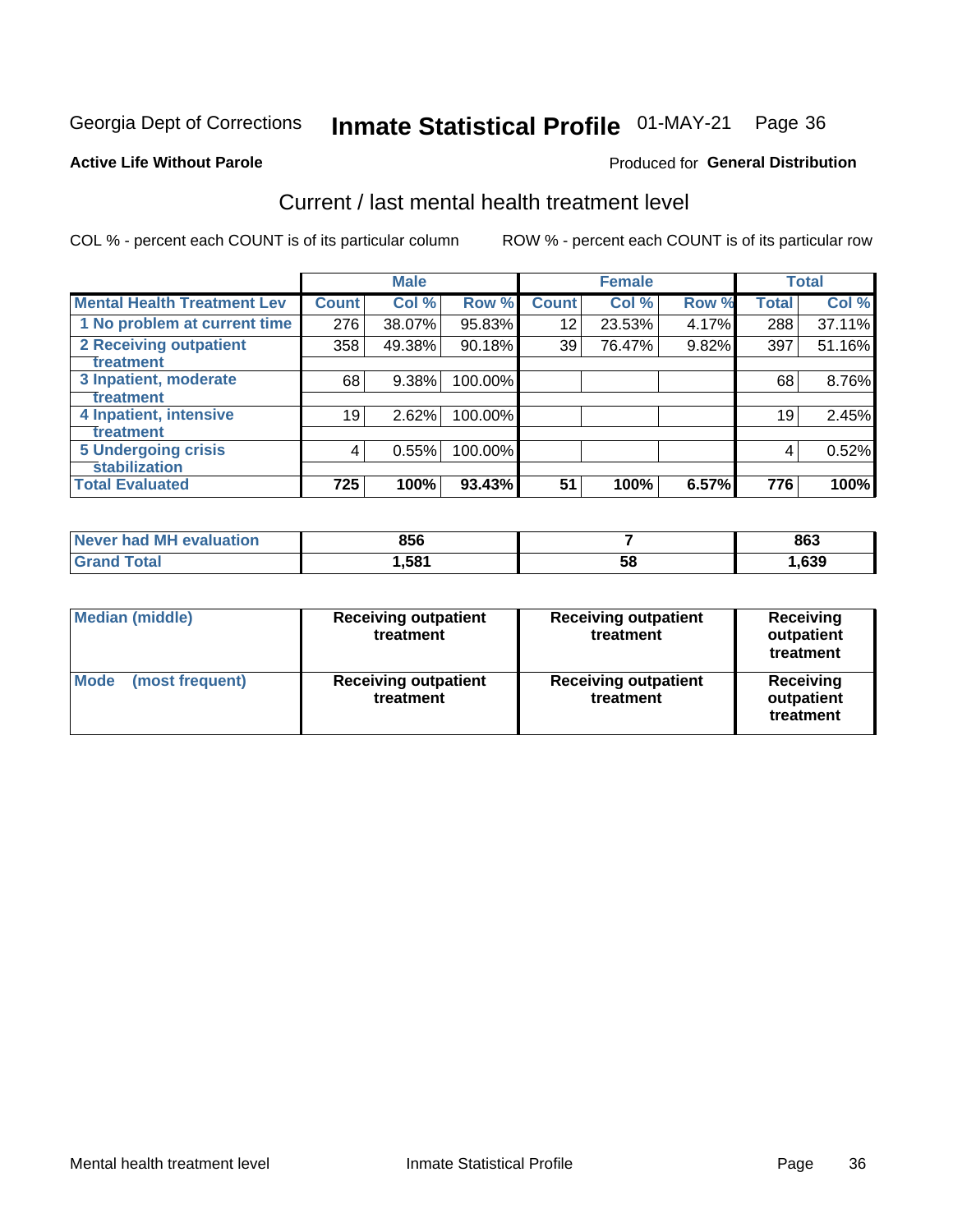#### Inmate Statistical Profile 01-MAY-21 Page 37

### **Active Life Without Parole**

### Produced for General Distribution

## PULHESDWIT medical scale - 'P' overall condition ('P'hysical)

COL % - percent each COUNT is of its particular column

|                                  |                | <b>Male</b> |             |    | <b>Female</b> |       |              | <b>Total</b> |
|----------------------------------|----------------|-------------|-------------|----|---------------|-------|--------------|--------------|
| 'P' Overall Condition            | <b>Count</b>   | Col %       | Row % Count |    | Col %         | Row % | <b>Total</b> | Col %        |
| 1 No medical illness             | 1,134          | 76.62%      | 97.34%      | 31 | 53.45%        | 2.66% | 1,165        | 75.75%       |
| 2 Well-controlled chronic        | 311            | 21.01%      | 92.28%      | 26 | 44.83%        | 7.72% | 337          | 21.91%       |
| <b>lillness</b>                  |                |             |             |    |               |       |              |              |
| 3 Poorly-controlled chronic      | 32             | 2.16%       | 96.97%      |    | 1.72%         | 3.03% | 33           | 2.15%        |
| <b>illness</b>                   |                |             |             |    |               |       |              |              |
| 4 Significant problems requiring | $\overline{2}$ | 0.14%       | 100.00%     |    |               |       | 2            | 0.13%        |
| special housing                  |                |             |             |    |               |       |              |              |
| 5 Terminal illness, < 6 months   |                | $0.07\%$    | 100.00%     |    |               |       |              | 0.07%        |
| to live                          |                |             |             |    |               |       |              |              |
| <b>Total Reported</b>            | 1,480          | 100%        | 96.23%      | 58 | 100%          | 3.77% | 1,538        | 100.0%       |

| rtea<br>ени<br>           | 1 N 1<br>ו טו |    | 1 N 1<br>ιv |
|---------------------------|---------------|----|-------------|
| $F_{\alpha}$ ial<br>_____ | 581,ا         | Эč | ,639        |

|  |  | Mode (most frequent) | 1 No medical illness | 1 No medical illness | 1 No medical<br>illness |
|--|--|----------------------|----------------------|----------------------|-------------------------|
|--|--|----------------------|----------------------|----------------------|-------------------------|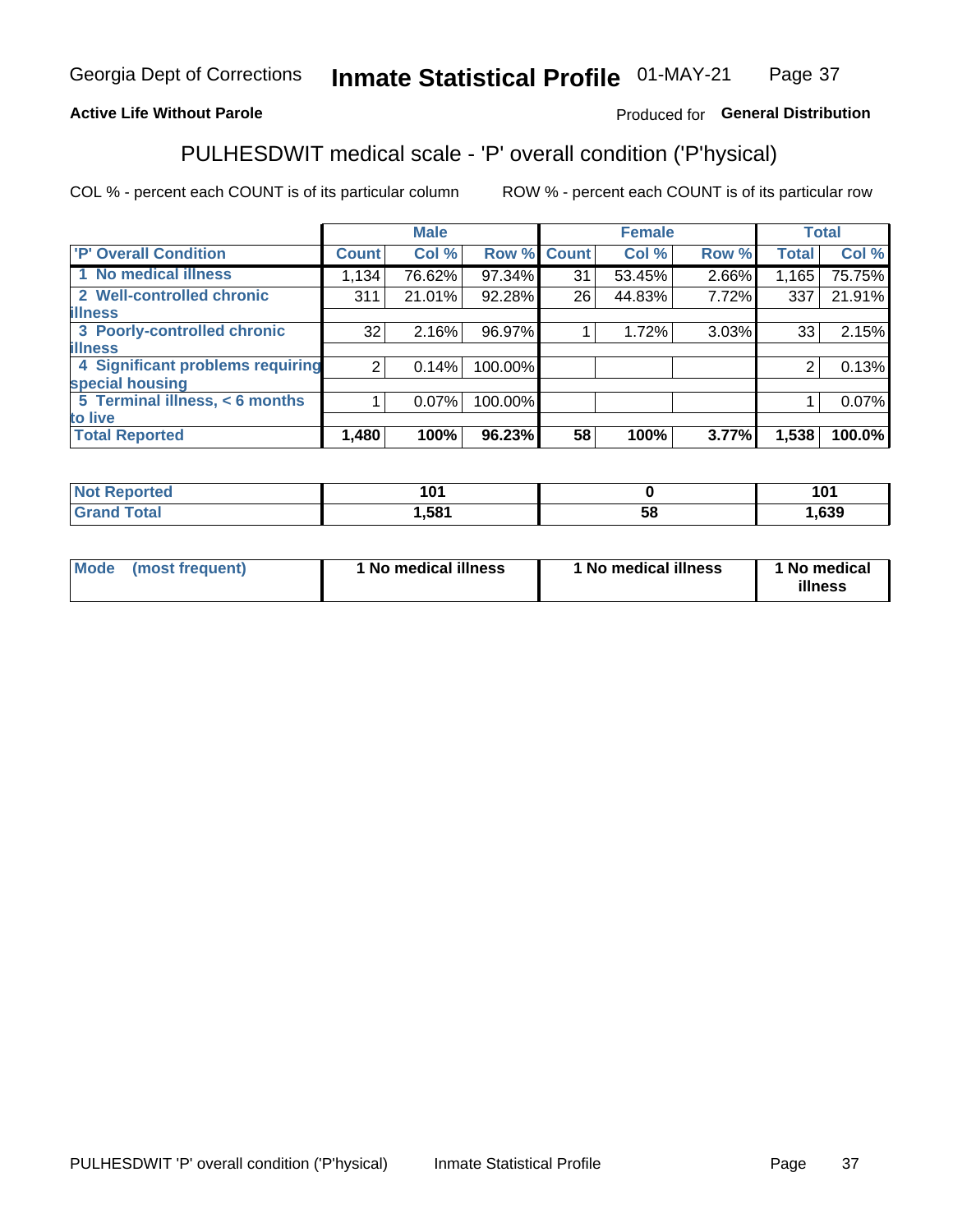#### **Active Life Without Parole**

### Produced for General Distribution

# PULHESDWIT medical scale - 'U' upper body

COL % - percent each COUNT is of its particular column

|                              |              | <b>Male</b> |         |              | <b>Female</b> |       |              | <b>Total</b> |
|------------------------------|--------------|-------------|---------|--------------|---------------|-------|--------------|--------------|
| <b>'U' Upper Body</b>        | <b>Count</b> | Col %       | Row %   | <b>Count</b> | Col %         | Row % | <b>Total</b> | Col %        |
| 1 Upper bones, joints,       | 1,391        | 94.18%      | 96.26%  | 54           | 93.10%        | 3.74% | 1,445        | 94.14%       |
| muscles all OK               |              |             |         |              |               |       |              |              |
| 2 One or both arms minimally | 74           | 5.01%       | 94.87%  | 4            | 6.90%         | 5.13% | 78           | 5.08%        |
| limited                      |              |             |         |              |               |       |              |              |
| 3 One or both arms           | 9            | 0.61%       | 100.00% |              |               |       | 9            | 0.59%        |
| moderately limited           |              |             |         |              |               |       |              |              |
| 4 One arm disabled,          | 3            | 0.20%       | 100.00% |              |               |       | 3            | 0.20%        |
| paralyzed, or amputated      |              |             |         |              |               |       |              |              |
| <b>Total Reported</b>        | 1,477        | 100%        | 96.22%  | 58           | 100%          | 3.78% | 1,535        | 100.0%       |

| <b>Not Reported</b> | 104  |    | 104  |
|---------------------|------|----|------|
| <b>Grand Total</b>  | ,581 | 58 | ,639 |

| <b>Mode</b> | (most frequent) | 1 Upper bones, joints,<br>muscles all OK | 1 Upper bones, joints,<br>muscles all OK | 1 Upper bones,<br>ljoints, muscles all<br>ОK |
|-------------|-----------------|------------------------------------------|------------------------------------------|----------------------------------------------|
|-------------|-----------------|------------------------------------------|------------------------------------------|----------------------------------------------|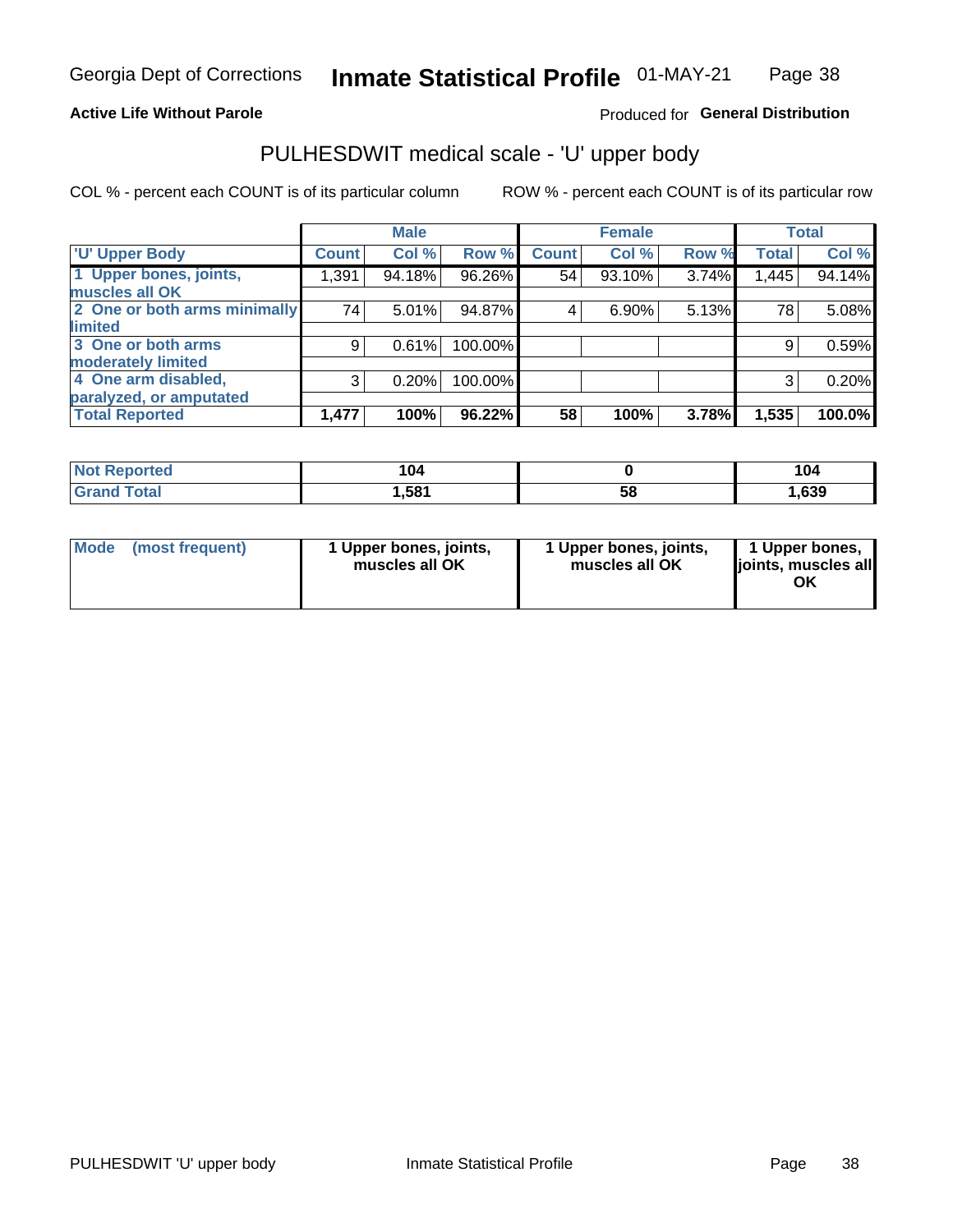#### **Active Life Without Parole**

#### Produced for General Distribution

### PULHESDWIT medical scale - 'L' lower body

COL % - percent each COUNT is of its particular column

|                                |              | <b>Male</b> |         |              | <b>Female</b> |       |              | <b>Total</b> |
|--------------------------------|--------------|-------------|---------|--------------|---------------|-------|--------------|--------------|
| 'L' Lower Body                 | <b>Count</b> | Col %       | Row %   | <b>Count</b> | Col %         | Row % | <b>Total</b> | Col %        |
| 1 Lower bones, joints,         | 1,282        | 86.80%      | 96.17%  | 51           | 87.93%        | 3.83% | 1,333        | 86.84%       |
| muscles all OK                 |              |             |         |              |               |       |              |              |
| 2 One or both legs minimally   | 165          | 11.17%      | 95.93%  |              | 12.07%        | 4.07% | 172          | 11.21%       |
| limited                        |              |             |         |              |               |       |              |              |
| 3 One or both legs             | 24           | 1.62%       | 100.00% |              |               |       | 24           | 1.56%        |
| moderately limited             |              |             |         |              |               |       |              |              |
| 4 One leg disabled, paralyzed, | 5            | 0.34%       | 100.00% |              |               |       | 5            | 0.33%        |
| or amputated                   |              |             |         |              |               |       |              |              |
| 5 Both legs disabled,          |              | 0.07%       | 100.00% |              |               |       |              | 0.07%        |
| paralyzed, or amputated        |              |             |         |              |               |       |              |              |
| <b>Total Reported</b>          | 1,477        | 100%        | 96.22%  | 58           | 100%          | 3.78% | 1,535        | 100.0%       |

| <b>Not Reported</b> | 04    |    | 104  |
|---------------------|-------|----|------|
| <b>Grand Total</b>  | 581,ا | ხშ | ,639 |

| Mode (most frequent) | I Lower bones, joints,<br>muscles all OK | 1 Lower bones, joints,<br>muscles all OK | 1 Lower bones,<br>joints, muscles all<br>ΟK |
|----------------------|------------------------------------------|------------------------------------------|---------------------------------------------|
|----------------------|------------------------------------------|------------------------------------------|---------------------------------------------|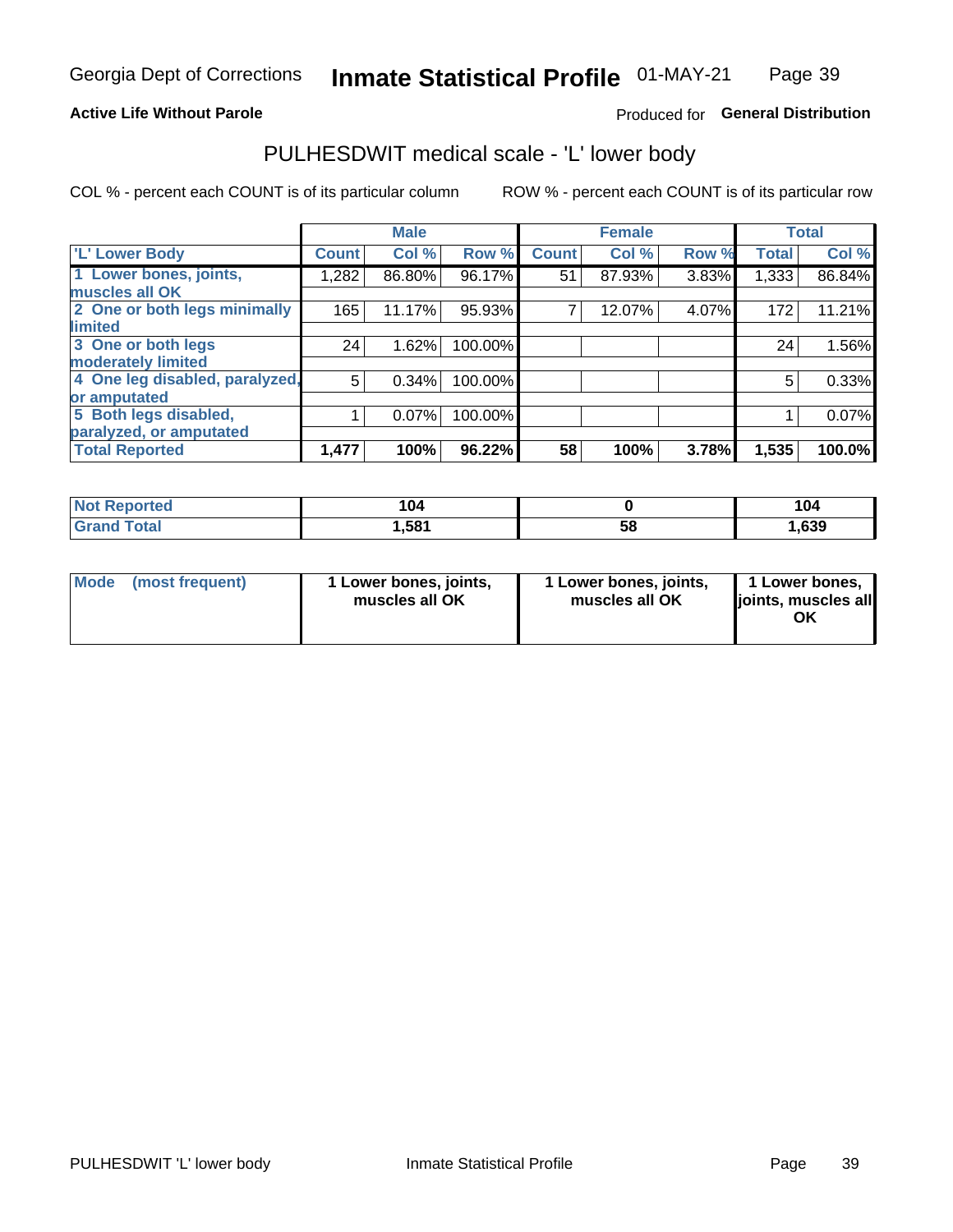#### **Active Life Without Parole**

Produced for General Distribution

### PULHESDWIT medical scale - 'H' hearing

COL % - percent each COUNT is of its particular column

|                                |              | <b>Male</b> |                    |    | <b>Female</b> |       | <b>Total</b> |        |
|--------------------------------|--------------|-------------|--------------------|----|---------------|-------|--------------|--------|
| <b>H' Hearing</b>              | <b>Count</b> | Col %       | <b>Row % Count</b> |    | Col %         | Row % | <b>Total</b> | Col %  |
| 1 Normal hearing both ears     | 1,458        | 98.85%      | 96.24%             | 57 | 100.00%       | 3.76% | 1,515        | 98.89% |
| 2 Some loss in one ear with    | 12           | 0.81%       | 100.00%            |    |               |       | 12           | 0.78%  |
| other OK, or mild loss in both |              |             |                    |    |               |       |              |        |
| 3 Total loss in one ear with   | 4            | 0.27%       | 100.00%            |    |               |       | 4            | 0.26%  |
| mild loss in other             |              |             |                    |    |               |       |              |        |
| 4 Severe loss in both ears     |              | $0.07\%$    | 100.00%            |    |               |       |              | 0.07%  |
| <b>Total Reported</b>          | 1,475        | 100%        | 96.28%             | 57 | 100%          | 3.72% | 1,532        | 100%   |

| <b>Not</b><br>ported | 106 |    | 1 N 7<br>1 V 1 |
|----------------------|-----|----|----------------|
| $\sim$ 10            | 581 | Эō | ,639           |

| Mode (most frequent) | 1 Normal hearing both ears 1 Normal hearing both ears 1 Normal hearing | both ears |
|----------------------|------------------------------------------------------------------------|-----------|
|                      |                                                                        |           |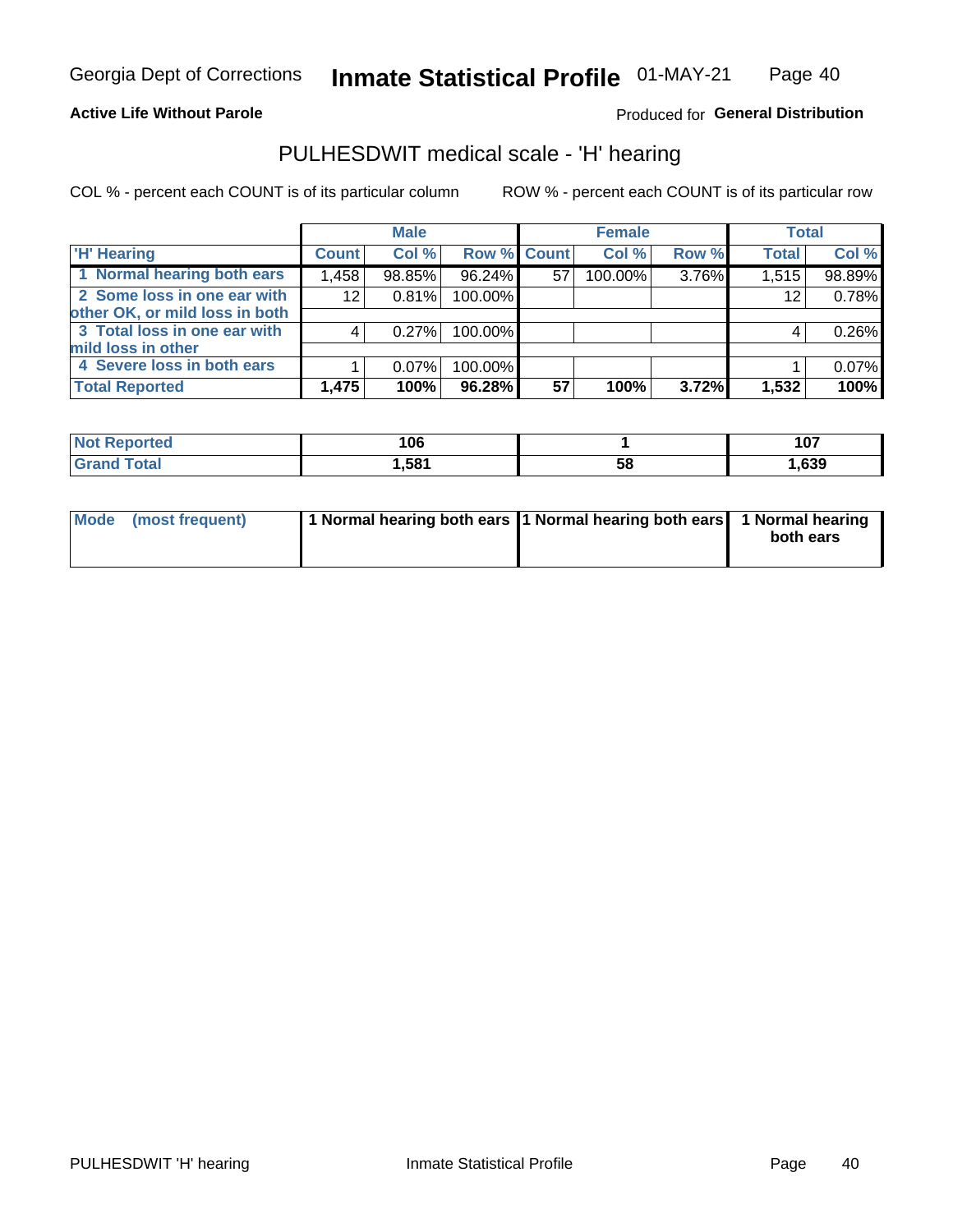#### **Active Life Without Parole**

#### Produced for General Distribution

### PULHESDWIT medical scale - 'E' vision

COL % - percent each COUNT is of its particular column

|                                 |              | <b>Male</b> |         |              | <b>Female</b> |       |              | <b>Total</b> |
|---------------------------------|--------------|-------------|---------|--------------|---------------|-------|--------------|--------------|
| 'E' Vision                      | <b>Count</b> | Col %       | Row %   | <b>Count</b> | Col %         | Row % | <b>Total</b> | Col %        |
| 1 Correctable to 20/40 in both  | 1,045        | 72.82%      | 97.03%  | 32           | 56.14%        | 2.97% | 1,077        | 72.18%       |
| eyes                            |              |             |         |              |               |       |              |              |
| 2 Correctable to 20/70 in one   | 326          | 22.72%      | 92.88%  | 25           | 43.86%        | 7.12% | 351          | 23.53%       |
| eye, may be blind in other      |              |             |         |              |               |       |              |              |
| 3 Correctable to 20/200 in one  | 57           | 3.97%       | 100.00% |              |               |       | 57           | 3.82%        |
| eye, may be blind in other      |              |             |         |              |               |       |              |              |
| 4 One eye not correctable to    | 6            | 0.42%       | 100.00% |              |               |       | 6            | 0.40%        |
| 20/200, other may be blind      |              |             |         |              |               |       |              |              |
| 5 Blind in both eyes, requiring |              | 0.07%       | 100.00% |              |               |       |              | 0.07%        |
| special housing                 |              |             |         |              |               |       |              |              |
| <b>Total Reported</b>           | 1,435        | 100%        | 96.18%  | 57           | 100%          | 3.82% | 1,492        | 100%         |

| <i><b>ported</b></i><br>NO:<br>Reno | ،46   |    | .<br>147 |
|-------------------------------------|-------|----|----------|
| $T \cap f \cap$                     | Ⅰ,581 | 58 | ,639     |

| Mode (most frequent) | 1 Correctable to 20/40 in both<br>eves | 1 Correctable to 20/40 in   1 Correctable to  <br>both eyes | 20/40 in both eyes |
|----------------------|----------------------------------------|-------------------------------------------------------------|--------------------|
|                      |                                        |                                                             |                    |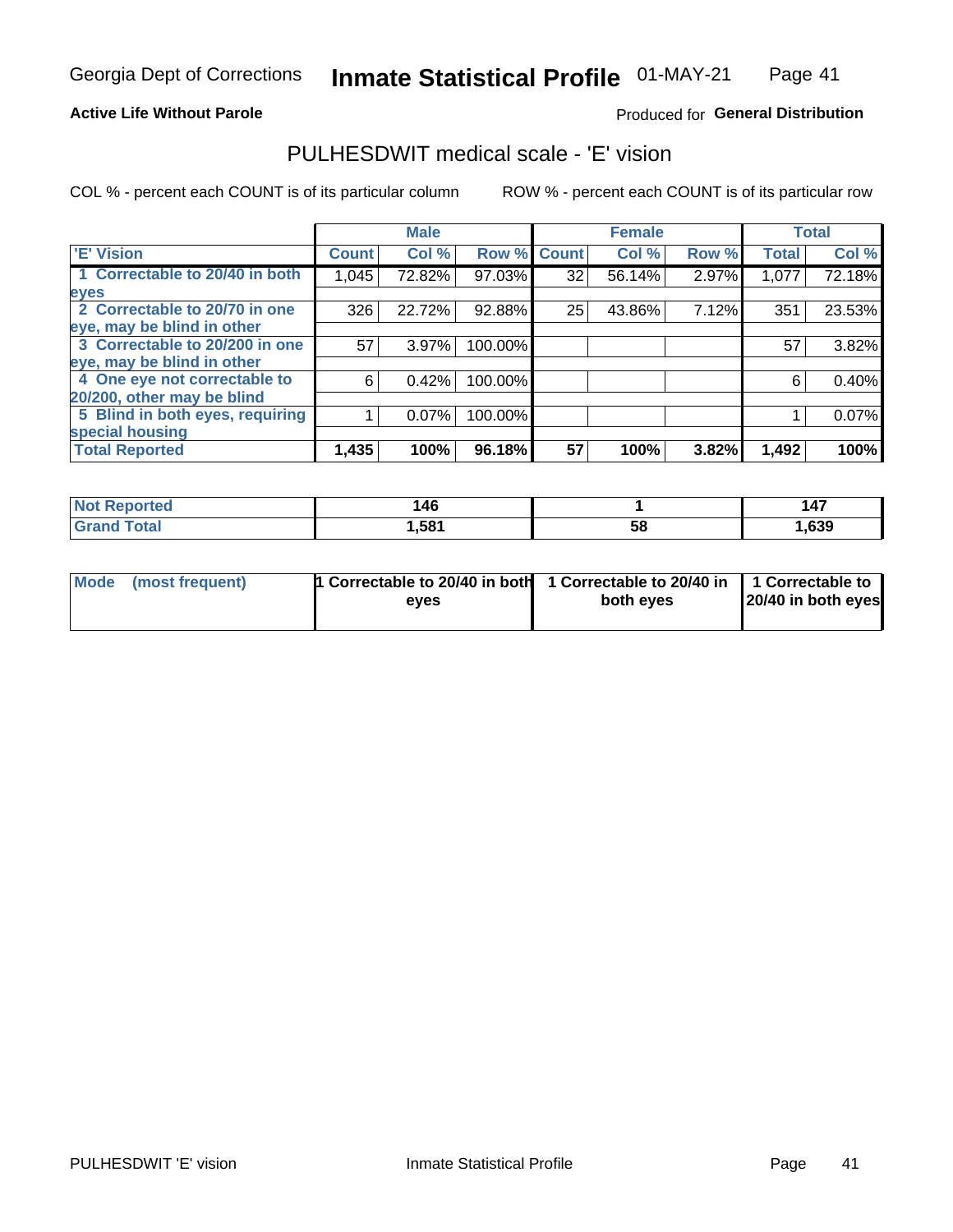#### **Active Life Without Parole**

### Produced for General Distribution

### PULHESDWIT medical scale - 'S' pSychiatric

COL % - percent each COUNT is of its particular column

|                                        |              | <b>Male</b> |                    |    | <b>Female</b> |        |              | <b>Total</b> |
|----------------------------------------|--------------|-------------|--------------------|----|---------------|--------|--------------|--------------|
| 'S' pSychiatric                        | <b>Count</b> | Col %       | <b>Row % Count</b> |    | Col %         | Row %  | <b>Total</b> | Col %        |
| 1 No impairment or disorders           | 1,210        | 82.31%      | 98.53%             | 18 | 34.62%        | 1.47%  | 1,228        | 80.68%       |
| 2 Stable, or in remission, or          | 209          | 14.22%      | 86.36%             | 33 | 63.46%        | 13.64% | 242          | 15.90%       |
| mild impairment or retardation         |              |             |                    |    |               |        |              |              |
| 3 Requires moderate inpatient          | 39           | 2.65%       | 97.50%             |    | 1.92%         | 2.50%  | 40           | 2.63%        |
| treatment                              |              |             |                    |    |               |        |              |              |
| 4 Requires intensive inpatient         | 11           | 0.75%       | 100.00%            |    |               |        | 11           | 0.72%        |
| treatment                              |              |             |                    |    |               |        |              |              |
| <b>5 Requires Crisis Stabilization</b> |              | $0.07\%$    | 100.00%            |    |               |        |              | 0.07%        |
| Unit (CSU) inpatient care              |              |             |                    |    |               |        |              |              |
| <b>Total Reported</b>                  | 1,470        | 100%        | 96.58%             | 52 | 100%          | 3.42%  | 1,522        | 100%         |

| <b>Not Reported</b> | 444   |    | 447   |
|---------------------|-------|----|-------|
| <b>Grand Total</b>  | 581,ا | 58 | 1,639 |

| Mode (most frequent) | <b>1 No impairment or disorders 2 Stable, or in remission, 1 No impairment or</b> |                       |           |
|----------------------|-----------------------------------------------------------------------------------|-----------------------|-----------|
|                      |                                                                                   | or mild impairment or | disorders |
|                      |                                                                                   | retardation           |           |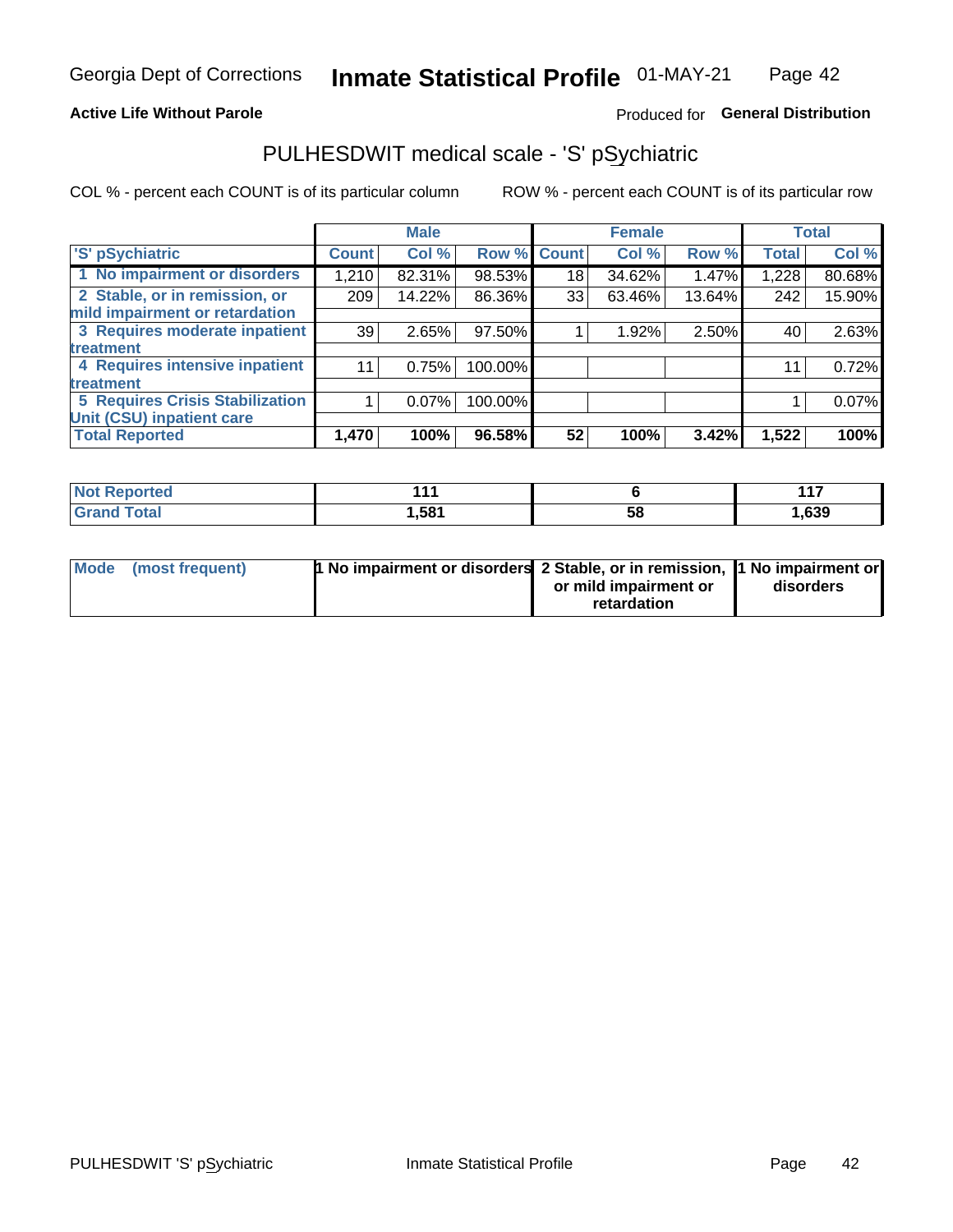#### **Active Life Without Parole**

### Produced for General Distribution

### PULHESDWIT medical scale - 'D' dental

COL % - percent each COUNT is of its particular column

|                                 |              | <b>Male</b> |                    |    | <b>Female</b> |       |              | Total  |
|---------------------------------|--------------|-------------|--------------------|----|---------------|-------|--------------|--------|
| 'D' Dental                      | <b>Count</b> | Col %       | <b>Row % Count</b> |    | Col %         | Row % | <b>Total</b> | Col %  |
| 1 Minimal routine dental health | 1,065        | 77.74%      | 95.52%             | 50 | 94.34%        | 4.48% | 1,115        | 78.36% |
| <b>needs</b>                    |              |             |                    |    |               |       |              |        |
| 2 Moderate cavities and/or gum  | 265          | 19.34%      | 99.25%             | 2  | $3.77\%$      | 0.75% | 267          | 18.76% |
| <b>disease</b>                  |              |             |                    |    |               |       |              |        |
| 3 Extensive gum disease         | 40           | 2.92%       | 97.56%             |    | 1.89%         | 2.44% | 41           | 2.88%  |
| and/or widespread decay         |              |             |                    |    |               |       |              |        |
| <b>Total Reported</b>           | 1,370        | 100%        | 96.28%             | 53 | 100%          | 3.72% | 1,423        | 100%   |

| prtea<br>NOT F<br> | 24<br>.          |    | 24C<br>2 I U |
|--------------------|------------------|----|--------------|
| <b>cotal</b>       | .58 <sup>4</sup> | 58 | ,639         |

| Mode<br>(most frequent) | Minimal routine dental<br>health needs | <b>Minimal routine dental</b><br>health needs | 1 Minimal routine<br>dental health<br>needs |
|-------------------------|----------------------------------------|-----------------------------------------------|---------------------------------------------|
|-------------------------|----------------------------------------|-----------------------------------------------|---------------------------------------------|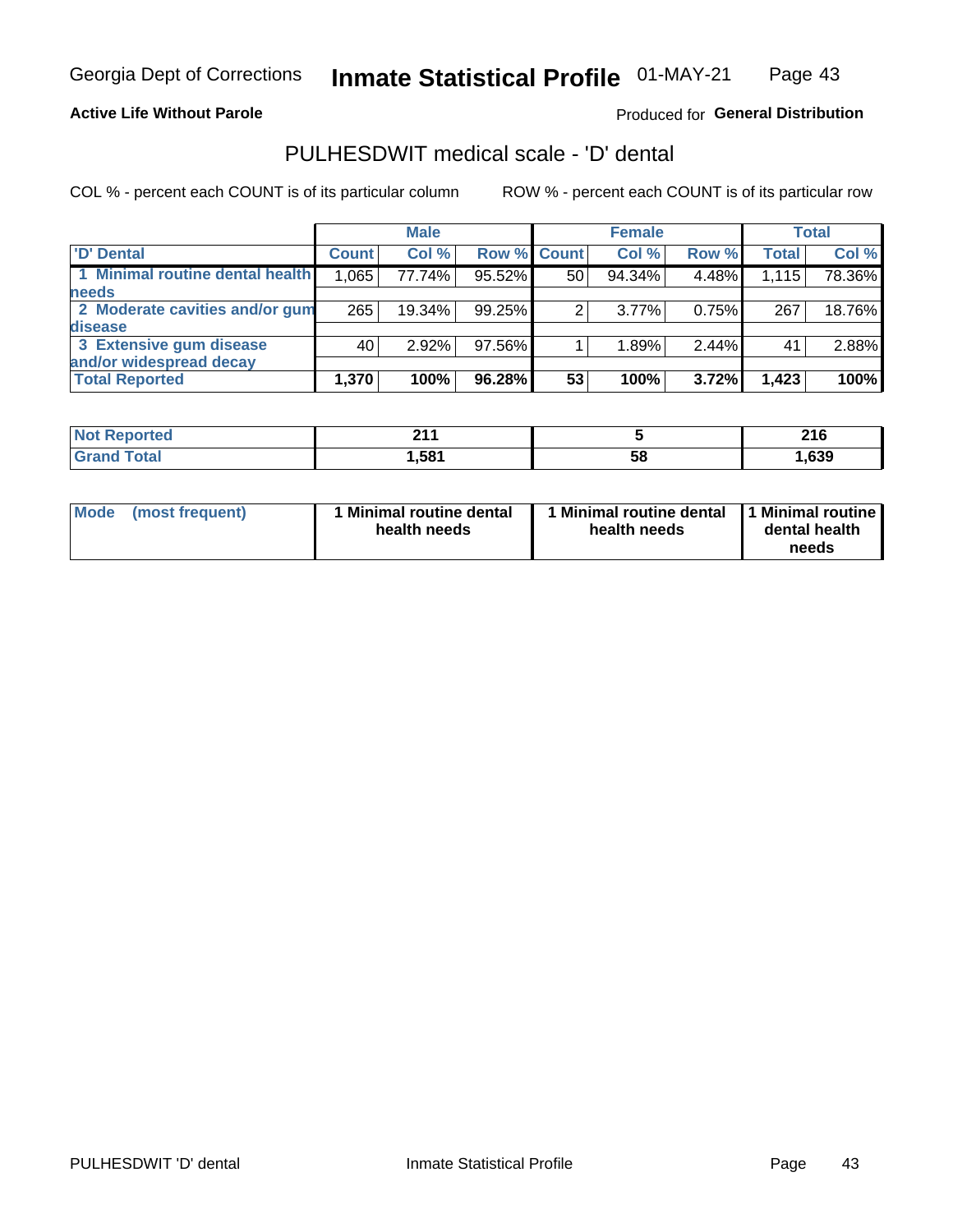#### **Active Life Without Parole**

### Produced for General Distribution

### PULHESDWIT medical scale - 'W' work ability

COL % - percent each COUNT is of its particular column

|                                 |              | <b>Male</b> |         |             | <b>Female</b> |       |              | <b>Total</b> |
|---------------------------------|--------------|-------------|---------|-------------|---------------|-------|--------------|--------------|
| <b>W' work ability</b>          | <b>Count</b> | Col %       |         | Row % Count | Col %         | Row % | <b>Total</b> | Col %        |
| 1 Unrestricted work or activity | 1,236        | 83.68%      | 96.49%  | 45          | 77.59%        | 3.51% | 1,281        | 83.45%       |
| 2 Minor restrictions on type of | 192          | 13.00%      | 93.66%  | 13          | 22.41%        | 6.34% | 205          | 13.36%       |
| <b>work</b>                     |              |             |         |             |               |       |              |              |
| 3 Moderate restrictions on type | 33           | 2.23%       | 100.00% |             |               |       | 33           | 2.15%        |
| lof work                        |              |             |         |             |               |       |              |              |
| 4 Major restrictions on type of | 10           | 0.68%       | 100.00% |             |               |       | 10           | 0.65%        |
| <b>work</b>                     |              |             |         |             |               |       |              |              |
| 5 Cannot work under any         | 6            | 0.41%       | 100.00% |             |               |       | 6            | 0.39%        |
| <b>circumstances</b>            |              |             |         |             |               |       |              |              |
| <b>Total Reported</b>           | 1,477        | 100%        | 96.22%  | 58          | 100%          | 3.78% | 1,535        | 100%         |

| <b>Not Reported</b> | 104  |   | 104  |
|---------------------|------|---|------|
| <b>Total</b>        | ,581 | ວ | ,639 |

| Mode            | 1 Unrestricted work or | 1 Unrestricted work or | 1 Unrestricted   |
|-----------------|------------------------|------------------------|------------------|
| (most frequent) | activity               | activity               | work or activity |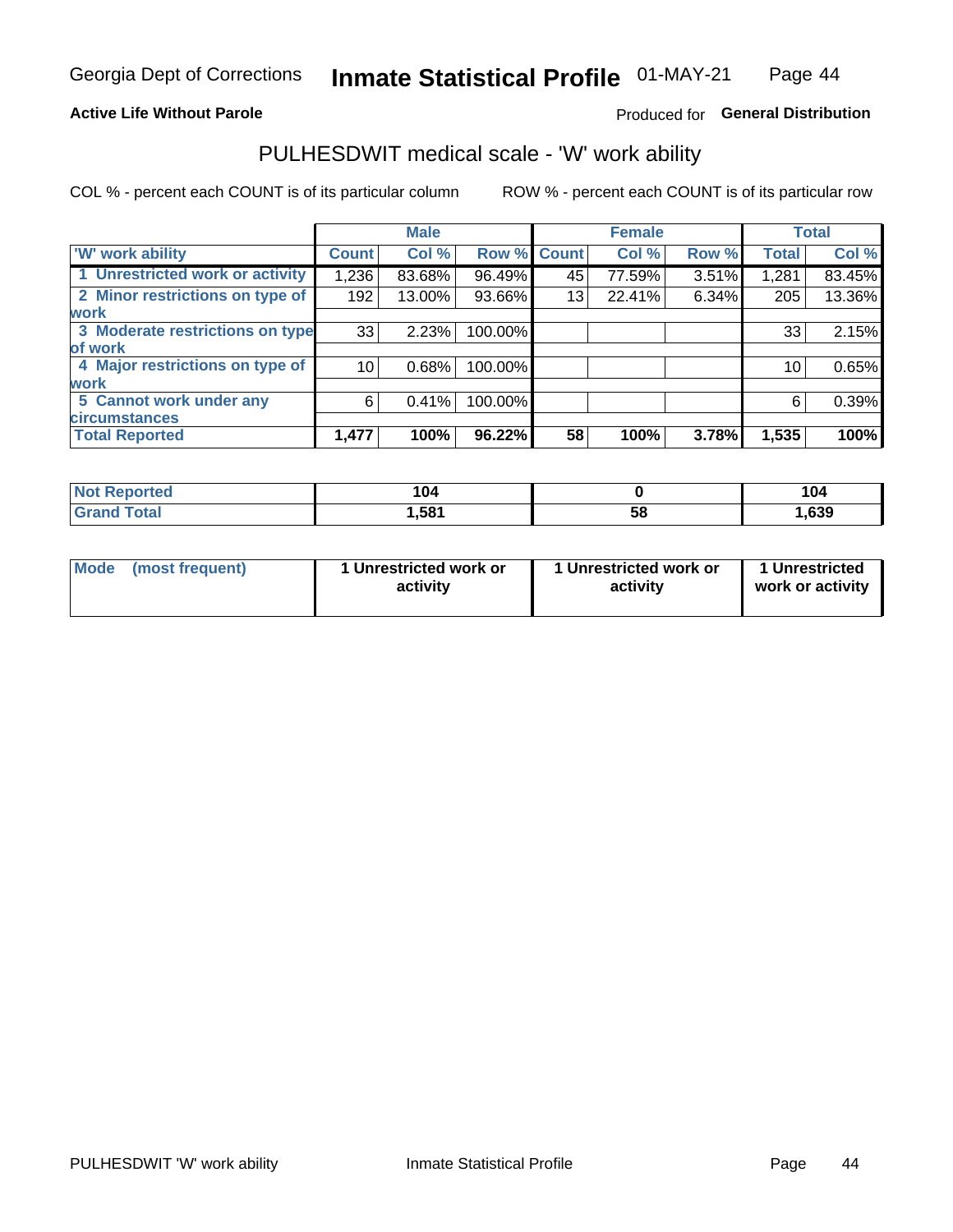#### **Active Life Without Parole**

### Produced for General Distribution

### PULHESDWIT medical scale - 'I' impairment

COL % - percent each COUNT is of its particular column ROW % - percent each COUNT is of its particular row

|                                                       |                 | <b>Male</b> |                    |    | <b>Female</b> |       |              | <b>Total</b> |
|-------------------------------------------------------|-----------------|-------------|--------------------|----|---------------|-------|--------------|--------------|
| <b>T' Impairment</b>                                  | <b>Count</b>    | Col %       | <b>Row % Count</b> |    | Col %         | Row % | <b>Total</b> | Col %        |
| 1 No impairments or<br>disabilities                   | 1,452           | 98.51%      | 96.16%             | 58 | 100.00%       | 3.84% | 1,510        | 98.56%       |
| 2 Wheelchair-bound but                                | 10 <sub>1</sub> | 0.68%       | 100.00%            |    |               |       | 10           | 0.65%        |
| otherwise OK<br><b>3 Needs low-level Assisted</b>     |                 | 0.07%       | 100.00%            |    |               |       |              | 0.07%        |
| Living (level I)                                      |                 |             |                    |    |               |       |              |              |
| 4 Needs moderate Assisted<br><b>Living (level II)</b> |                 | 0.07%       | 100.00%            |    |               |       |              | 0.07%        |
| <b>5 Needs maximal Assisted</b>                       | 10              | 0.68%       | 100.00%            |    |               |       | 10           | 0.65%        |
| <b>Living (level III)</b><br><b>Total Reported</b>    | 1,474           | 100%        | 96.21%             | 58 | 100%          | 3.79% | 1,532        | 100%         |

| วrted | 107<br><u>. v i</u> |    | 107   |
|-------|---------------------|----|-------|
|       | .581                | 58 | 1,639 |

| Mode | (most frequent) | 1 No impairments or<br>disabilities | 1 No impairments or<br>disabilities | 1 No impairments<br>or disabilities |
|------|-----------------|-------------------------------------|-------------------------------------|-------------------------------------|
|------|-----------------|-------------------------------------|-------------------------------------|-------------------------------------|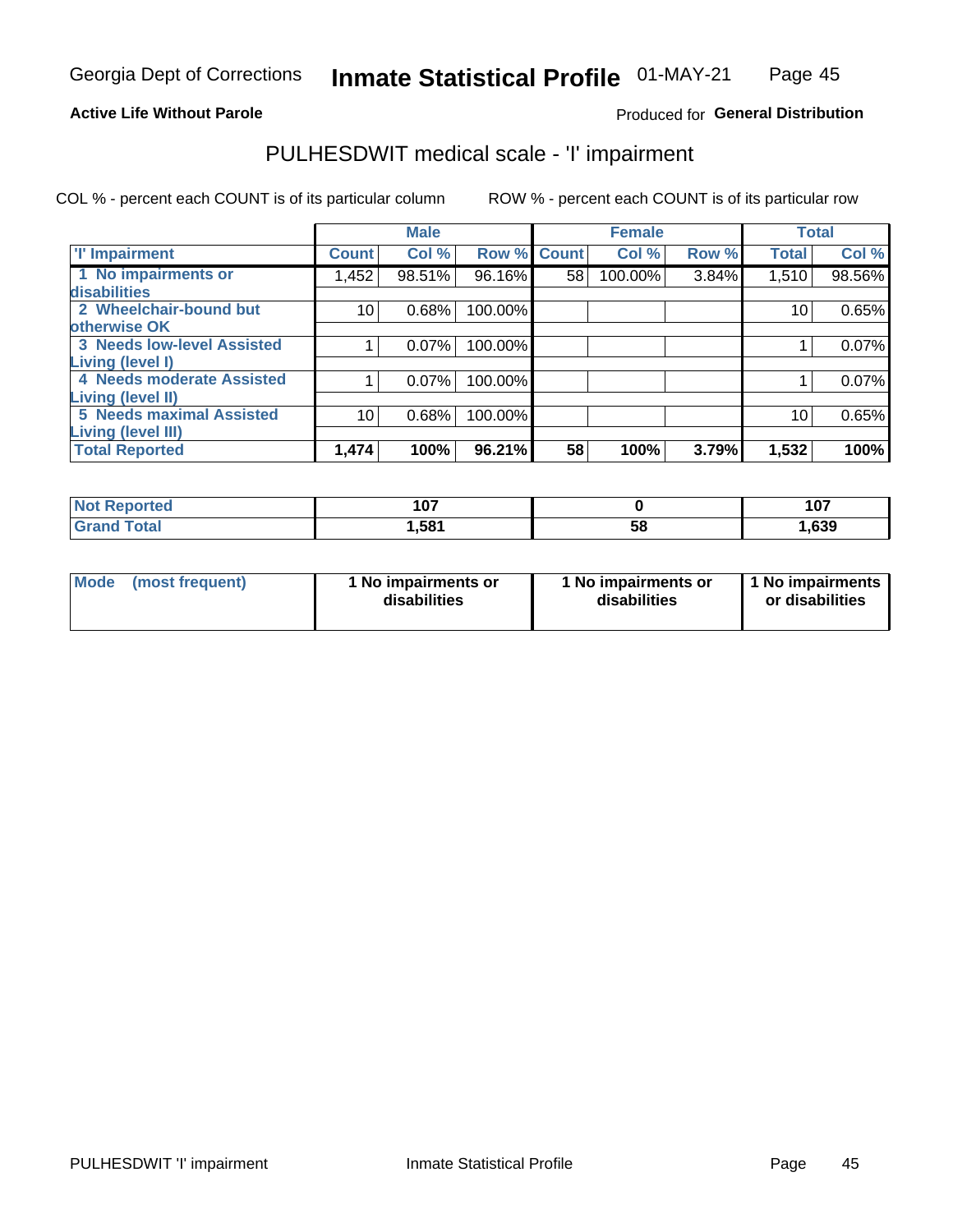#### **Active Life Without Parole**

#### Produced fo General Distribution

### PULHESDWIT medical scale - 'T' transportability

COL % - percent each COUNT is of its particular column

|                                                      |              | <b>Male</b> |         |                    | <b>Female</b> |       |              | <b>Total</b> |
|------------------------------------------------------|--------------|-------------|---------|--------------------|---------------|-------|--------------|--------------|
| <b>T' Transportability</b>                           | <b>Count</b> | Col %       |         | <b>Row % Count</b> | Col %         | Row % | <b>Total</b> | Col %        |
| 1 Can be transported in any                          | .465         | 98.79%      | 96.25%  | 57                 | 100.00%       | 3.75% | 1,522        | 98.83%       |
| ordinary approved vehicle<br>2 Wheelchair-bound, not | 8            | 0.54%       | 100.00% |                    |               |       |              | 0.52%        |
| needing special vehicle                              |              |             |         |                    |               |       |              |              |
| 3 Wheelchair-bound, requires                         |              | 0.13%       | 100.00% |                    |               |       |              | 0.13%        |
| special vehicle                                      |              |             |         |                    |               |       |              |              |
| 5 Requires ambulance                                 | 8            | 0.54%       | 100.00% |                    |               |       |              | 0.52%        |
| transport                                            |              |             |         |                    |               |       |              |              |
| <b>Total Reported</b>                                | 1,483        | 100%        | 96.30%  | 57                 | 100%          | 3.70% | 1,540        | 100%         |

| rted        | 98    |     | 99   |
|-------------|-------|-----|------|
| <b>otal</b> | 581.ا | IJΟ | ,639 |

| <b>Mode</b> | (most frequent) | 1 Can be transported in any 1 Can be transported in any | ordinary approved vehicle   ordinary approved vehicle   transported in any | 1 Can be<br>  ordinary approved  <br>vehicle |
|-------------|-----------------|---------------------------------------------------------|----------------------------------------------------------------------------|----------------------------------------------|
|-------------|-----------------|---------------------------------------------------------|----------------------------------------------------------------------------|----------------------------------------------|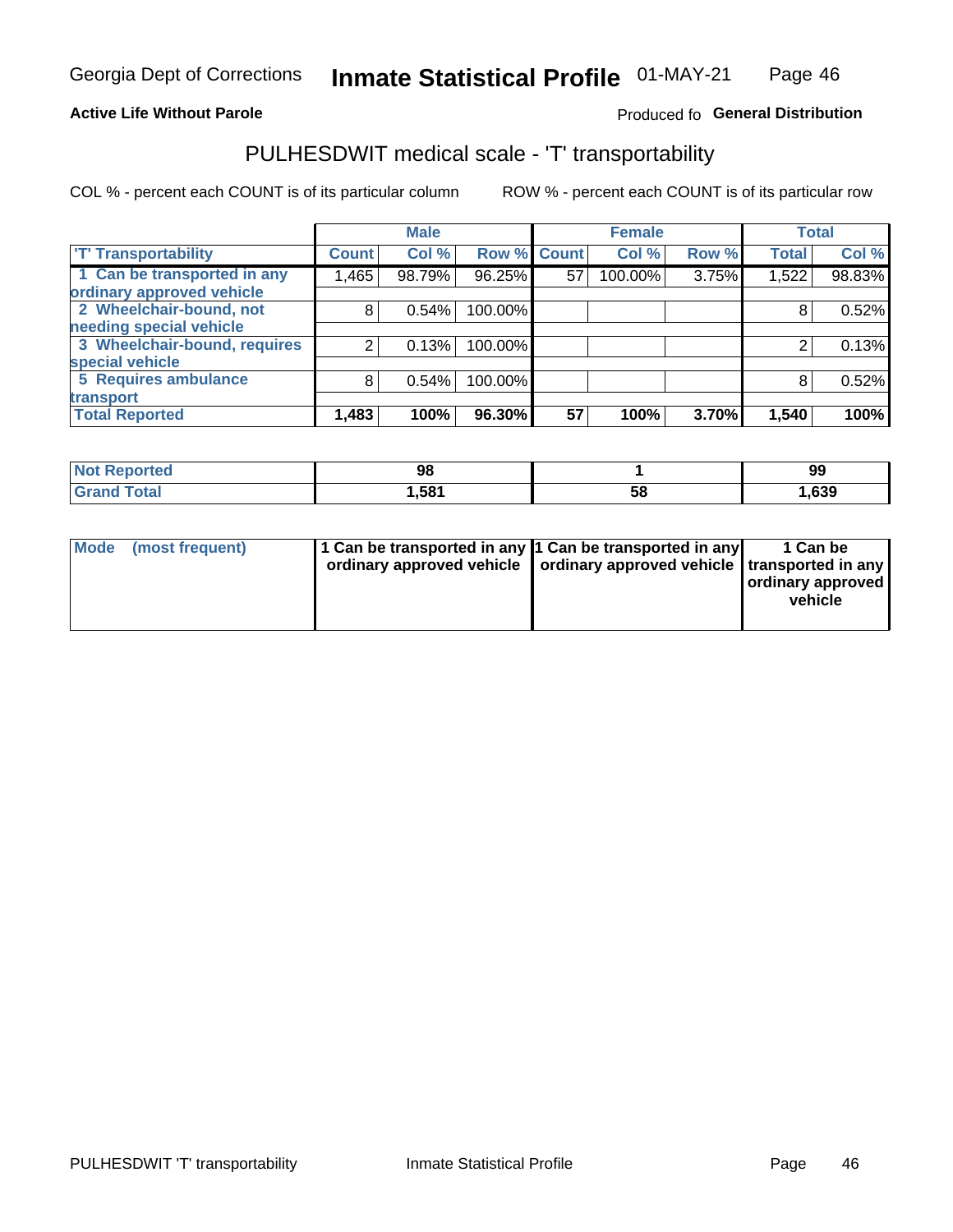# Inmate Statistical Profile 01-MAY-21 Page 47

#### **Active Life Without Parole**

### **Produced for General Distribution**

### Number of prior Georgia incarcerations

COL % - percent each COUNT is of its particular column

|                                       |              | <b>Male</b> |                    |    | <b>Female</b> |       |       | <b>Total</b> |
|---------------------------------------|--------------|-------------|--------------------|----|---------------|-------|-------|--------------|
| <b>Num of Prior GA Incarcerations</b> | <b>Count</b> | Col %       | <b>Row % Count</b> |    | Col %         | Row % | Total | Col %        |
|                                       | 806          | 50.98%      | 94.49%             | 47 | 81.03%        | 5.51% | 853   | 52.04%       |
|                                       | 311          | 19.67%      | 98.11%             | 6  | 10.34%        | 1.89% | 317   | 19.34%       |
|                                       | 195          | 12.33%      | 98.98%             | 2  | 3.45%         | 1.02% | 197   | 12.02%       |
| 3                                     | 128          | 8.10%       | 98.46%             | 2  | 3.45%         | 1.54% | 130   | 7.93%        |
| 4                                     | 67           | 4.24%       | 100.00%            |    |               |       | 67    | 4.09%        |
| 5                                     | 41           | 2.59%       | 100.00%            |    |               |       | 41    | 2.50%        |
| <b>More Than 5</b>                    | 33           | 2.09%       | 97.06%             |    | 1.72%         | 2.94% | 34    | 2.07%        |
| <b>Total Reported</b>                 | 1,581        | 100%        | 96.46%             | 58 | 100%          | 3.54% | 1,639 | 100%         |

| ported<br><b>NOT</b> |      |    |      |  |
|----------------------|------|----|------|--|
| <b>Total</b>         | ,581 | эι | ,639 |  |

| Mean (average)         | 1 1 J | .40 | 1.10 |
|------------------------|-------|-----|------|
| <b>Median (middle)</b> |       |     |      |
| Mode (most frequent)   |       |     |      |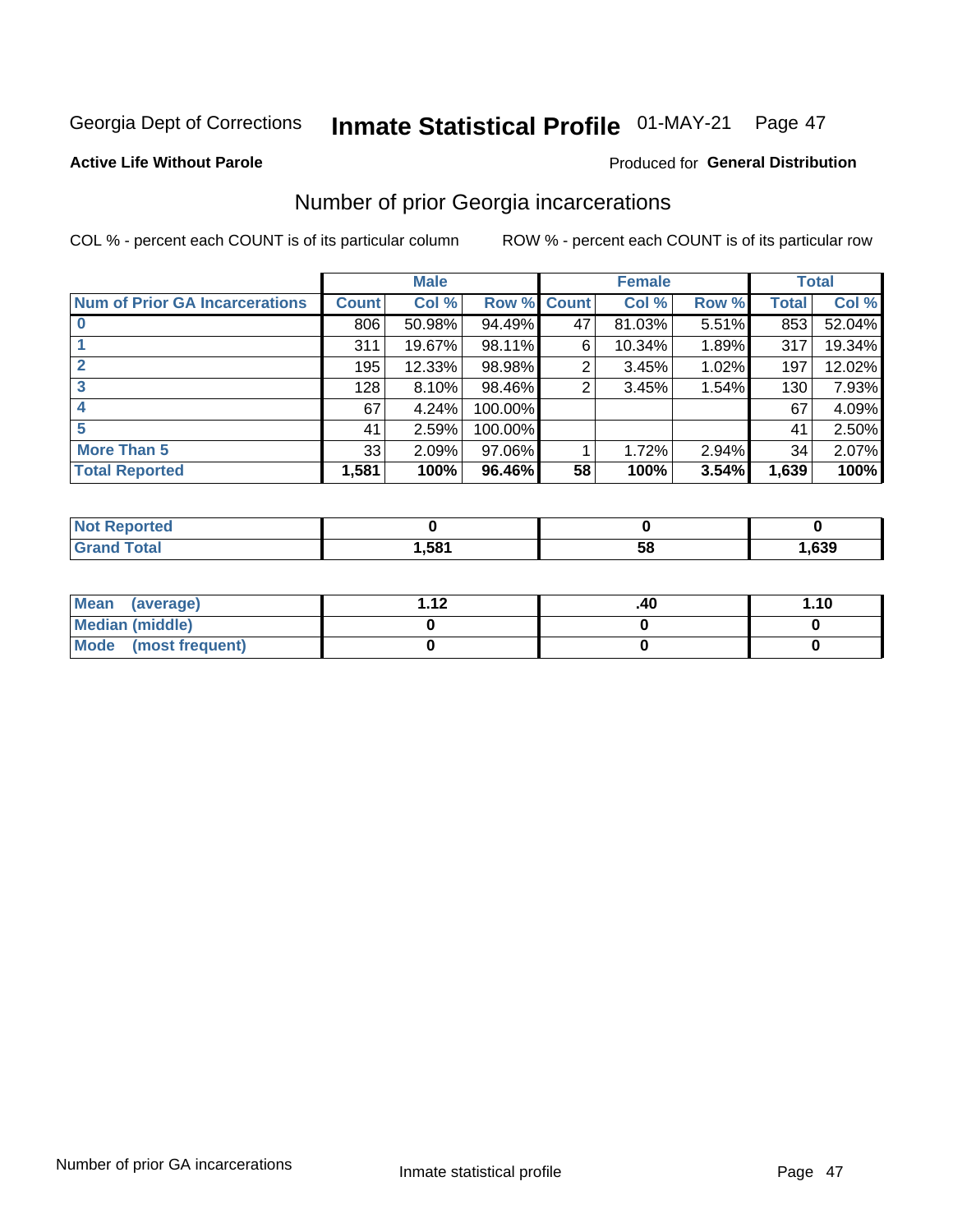#### **Inmate Statistical Profile 01-MAY-21** Page 48

**Active Life Without Parole** 

**Produced for General Distribution** 

### Prison sentence in years

COL % - percent each COUNT is of its particular column

ROW % - percent each COUNT is of its particular row

|                                 | <b>Male</b> |            |                    |                 | <b>Female</b> | Total    |             |         |
|---------------------------------|-------------|------------|--------------------|-----------------|---------------|----------|-------------|---------|
| <b>Prison Sentence In Years</b> | Count l     | Col %      | <b>Row % Count</b> |                 | Col %         | Row %    | $\tau$ otal | Col %   |
| <b>Life Without Parole</b>      | .581        | $100.00\%$ | 96.46%             | 58              | $100.00\%$    | $3.54\%$ | 1,639       | 100.00% |
| <b>Total Reported</b>           | 1,581       | 100%       | 96.46%             | 58 <sub>1</sub> | 100%          | 3.54%    | 1,639       | 100%    |

| Reported |       |    |       |
|----------|-------|----|-------|
| Total    | 581.، | 58 | 1,639 |

#### **Determinate (numeric) sentences only**

|  | <b>Mean</b><br>(average) |  |  |  |
|--|--------------------------|--|--|--|
|--|--------------------------|--|--|--|

All sentences (including determinate), with life, life without parole, and death sentences figured at 45 years

| Me<br>.<br> | -- | -- |  |
|-------------|----|----|--|
|             |    |    |  |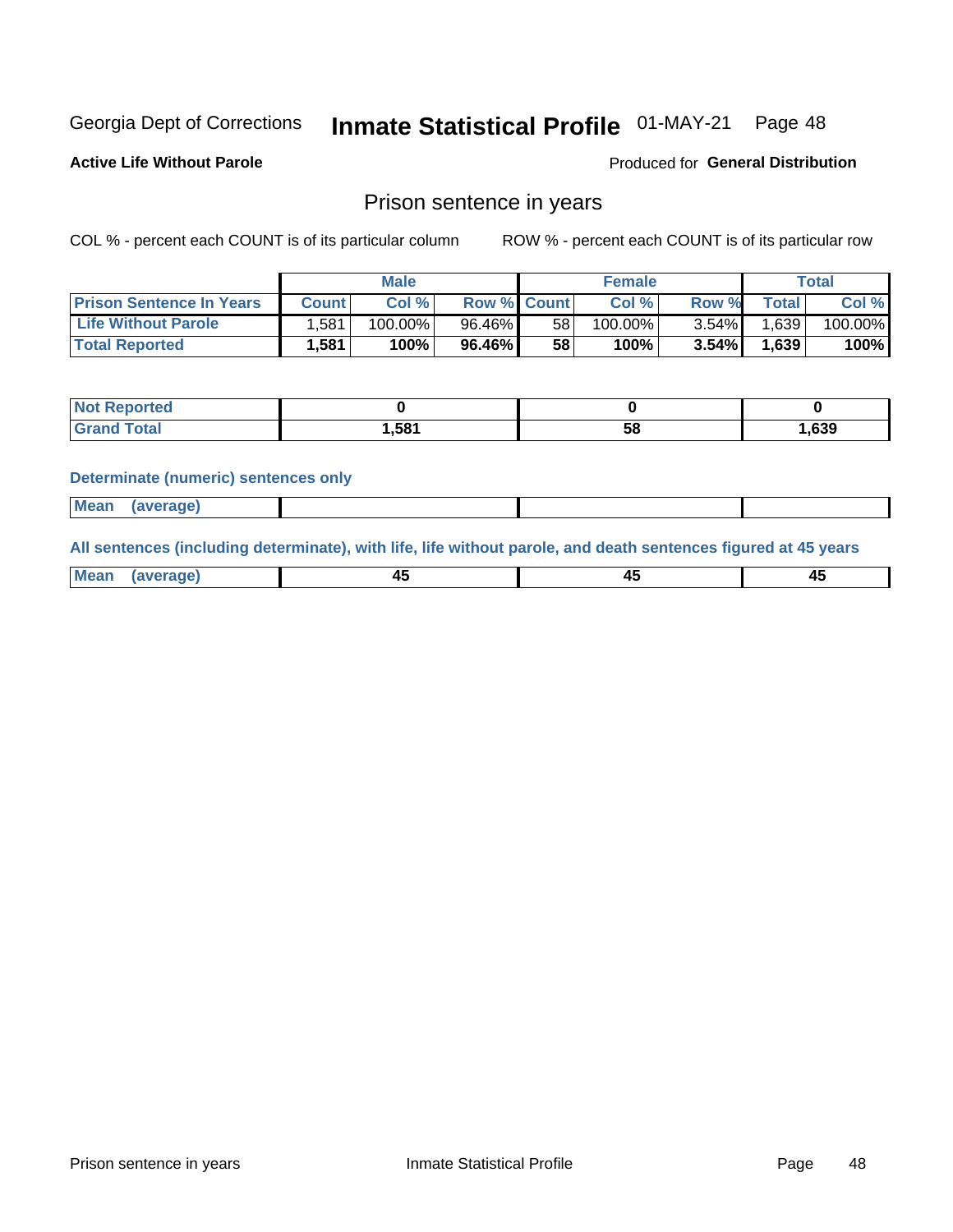#### Georgia Dept of Corrections Inmate Statistical Profile 01-MAY-21 Page 49

#### **Active Life Without Parole**

#### Produced for General Distribution

### Primary offense, broken out into felonies vs misdemeanors

COL % - percent each COUNT is of its particular column

|                                  | <b>Male</b>  |         |                    | <b>Female</b> |            |          | Total              |         |
|----------------------------------|--------------|---------|--------------------|---------------|------------|----------|--------------------|---------|
| <b>Felonies and Misdemeanors</b> | <b>Count</b> | Col%    | <b>Row % Count</b> |               | Col%       | Row %    | Total <sub>1</sub> | Col %   |
| <b>Felonies</b>                  | 1,575        | 100.00% | 96.57%             | 56 I          | $100.00\%$ | $3.43\%$ | 1,631              | 100.00% |
| <b>Total Reported</b>            | .575         | 100%    | 96.57%             | 56            | $100\%$    | 3.43%    | 1,631              | 100%    |

| <b>Not Reported</b>   |      |             |      |
|-----------------------|------|-------------|------|
| Total<br><b>Grand</b> | ,581 | ドップ<br>' יש | ,639 |

| <b>Mode</b><br>frequent)<br>nies<br>≧ (most tr.<br>. | onies<br>. | lonies<br>ею<br>____ |
|------------------------------------------------------|------------|----------------------|
|------------------------------------------------------|------------|----------------------|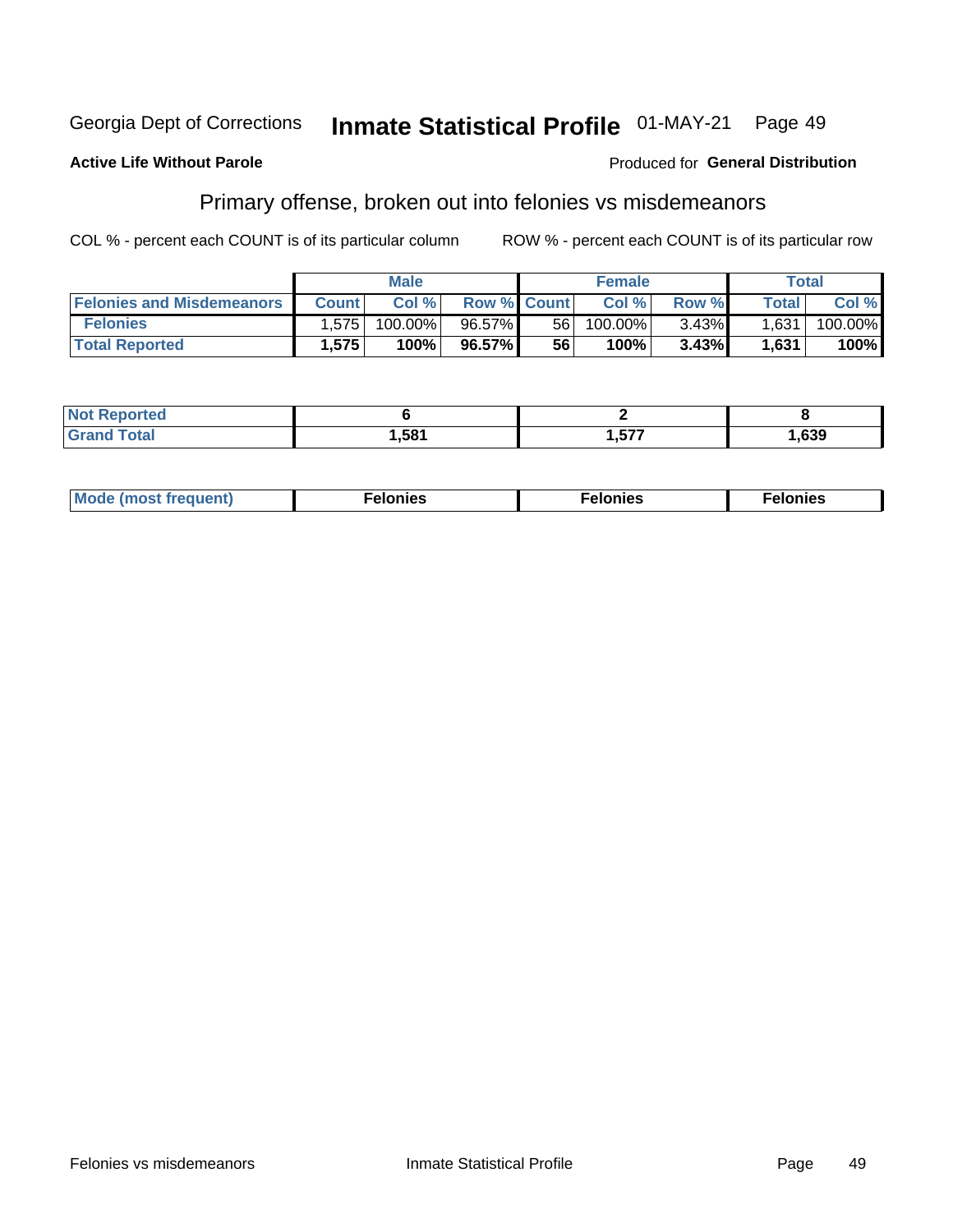#### Inmate Statistical Profile 01-MAY-21 Georgia Dept of Corrections Page 50

#### **Active Life Without Parole**

#### Produced for General Distribution

### Primary offense, broken out into six broad crime categories

COL % - percent each COUNT is of its particular column

|                         | <b>Male</b>  |        |           |                    | <b>Female</b> |       |              | <b>Total</b> |  |
|-------------------------|--------------|--------|-----------|--------------------|---------------|-------|--------------|--------------|--|
| <b>Crime Categories</b> | <b>Count</b> | Col%   |           | <b>Row % Count</b> | Col %         | Row % | <b>Total</b> | Col %        |  |
| <b>Violent</b>          | 1,377        | 87.10% | $96.03\%$ | 57                 | 98.28%        | 3.97% | 1,434        | 87.49%       |  |
| <b>Sex Crime</b>        | 198          | 12.52% | $99.50\%$ |                    | 1.72%         | .50%  | 199          | 12.14%       |  |
| <b>Drug</b>             | 6            | .38%   | 100.00%   |                    | .00%          |       | 6            | $.37\%$      |  |
| <b>Total Reported</b>   | 1,581        | 100%   | 96.46%    | 58                 | 100%          | 3.54% | 1,639        | 100%         |  |

| .      |     |    |      |
|--------|-----|----|------|
| ______ | 581 | 58 | ,639 |

| <b>Mode (most frequent)</b> | .             |         | .     |
|-----------------------------|---------------|---------|-------|
|                             | <b>ïolent</b> | ∕iolent | ∍lent |
|                             |               |         |       |
|                             |               |         |       |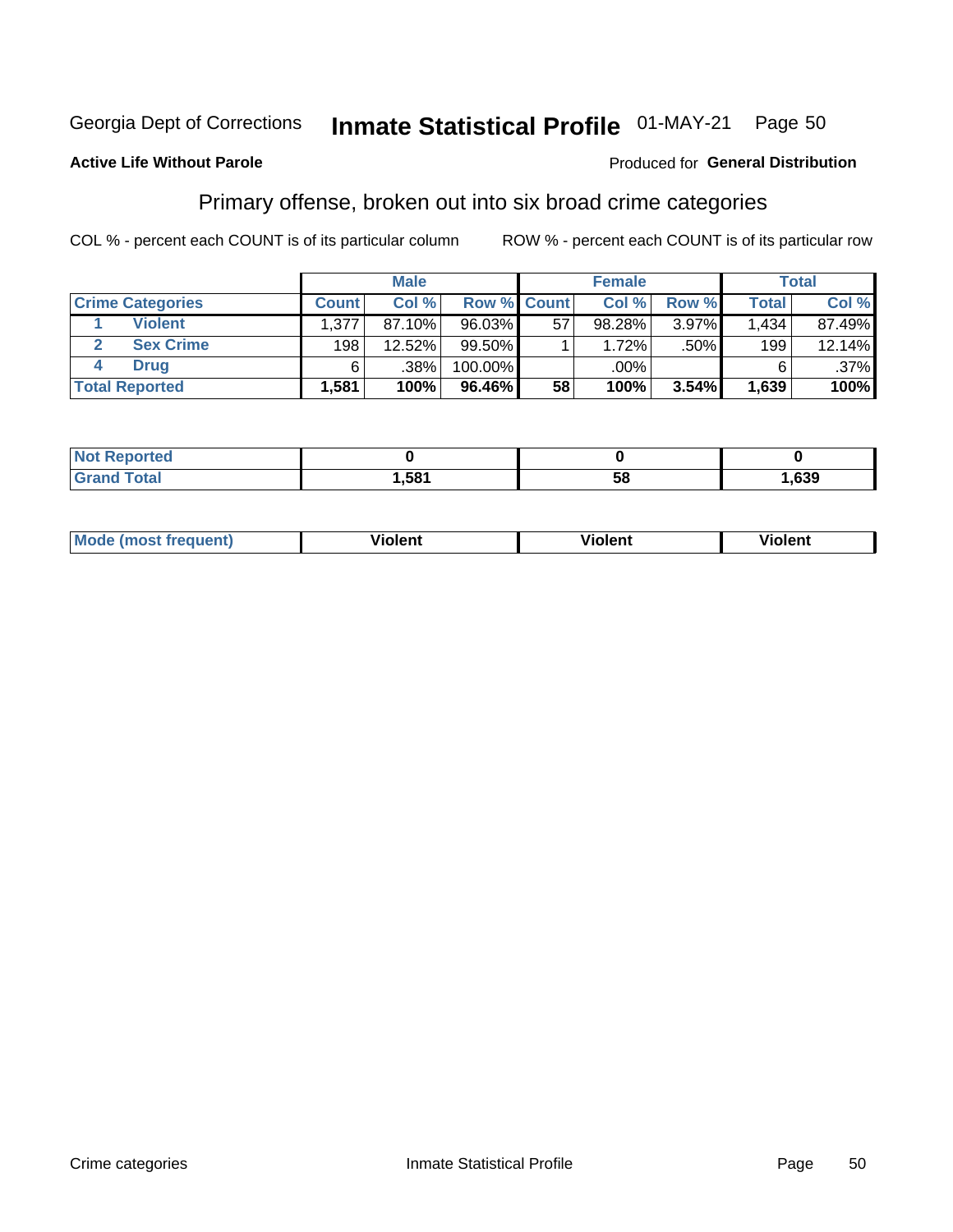# Inmate Statistical Profile 01-MAY-21 Page 51

#### **Active Life Without Parole**

#### Produced for General Distribution

### Primary offense, detailed offense code

COL % - percent each COUNT is of its particular column

|                                         |                | <b>Male</b> |         |              | <b>Female</b> |        |                | <b>Total</b> |
|-----------------------------------------|----------------|-------------|---------|--------------|---------------|--------|----------------|--------------|
| <b>Primary Offense</b>                  | <b>Count</b>   | Col %       | Row %   | <b>Count</b> | Col %         | Row %  | <b>Total</b>   | Col %        |
| <b>Agg Sex Battery Atmpt (2099)</b>     | 1              | .06%        | 100.00% |              |               |        | 1              | $.06\%$      |
| <b>Aggrav Assault (1302)</b>            | 3              | .19%        | 75.00%  | $\mathbf 1$  | 1.72%         | 25.00% | 4              | .24%         |
| <b>Aggrav Battery (1305)</b>            |                | .06%        | 100.00% |              |               |        |                | $.06\%$      |
| <b>Aggrav Child Molestation (2021)</b>  | 26             | 1.64%       | 100.00% |              |               |        | 26             | 1.59%        |
| <b>Aggrav Sexual Battery (2009)</b>     | 7              | .44%        | 100.00% |              |               |        | 7              | .43%         |
| <b>Aggrav Sodomy (2003)</b>             | 12             | .76%        | 100.00% |              |               |        | 12             | .73%         |
| <b>Armed Robbery (1902)</b>             | 160            | 10.12%      | 99.38%  | 1.           | 1.72%         | .62%   | 161            | 9.82%        |
| <b>Child Molestation (2019)</b>         | 5              | .32%        | 100.00% |              |               |        | 5              | .31%         |
| <b>False Imprisonment (1308)</b>        |                | .06%        | 100.00% |              |               |        | 1              | .06%         |
| <b>Hijacking Motor Vehicle (1911)</b>   |                | .06%        | 100.00% |              |               |        |                | .06%         |
| Kidnapping (1311)                       | 92             | 5.82%       | 100.00% |              |               |        | 92             | 5.61%        |
| <b>Murder (1101)</b>                    | 1,116          | 70.59%      | 95.30%  | 55           | 94.83%        | 4.70%  | 1,171          | 71.45%       |
| <b>Poss Of Firearm Dur Crime</b>        | $\overline{2}$ | .13%        | 100.00% |              |               |        | $\overline{2}$ | .12%         |
| (2910)                                  |                |             |         |              |               |        |                |              |
| Rape (2001)                             | 147            | 9.30%       | 99.32%  | 1.           | 1.72%         | .68%   | 148            | 9.03%        |
| S/D Cocaine (4021)                      |                | .06%        | 100.00% |              |               |        | 1              | .06%         |
| S/D Cont Sub Public (4017)              |                | .06%        | 100.00% |              |               |        |                | $.06\%$      |
| S/D Cont Sub School (4018)              | 1              | .06%        | 100.00% |              |               |        | 1              | $.06\%$      |
| <b>Traf Cocaine 401+ Gm (4103)</b>      |                | .06%        | 100.00% |              |               |        | 1              | $.06\%$      |
| <b>Traf Methamph 28-199 Gm</b>          | 1              | .06%        | 100.00% |              |               |        | 1              | $.06\%$      |
| (4140)                                  |                |             |         |              |               |        |                |              |
| Traf Narcotic 29+ Gm (4113)             |                | .06%        | 100.00% |              |               |        |                | .06%         |
| <b>Traffick Sexual Servitude (1331)</b> | 1              | .06%        | 100.00% |              |               |        |                | .06%         |
| <b>Total Rported</b>                    | 1,581          | 100%        | 96.46%  | 58           | 100%          | 3.54%  | 1,639          | 100%         |

| <b>Not</b><br><b>orted</b> |      |    |      |
|----------------------------|------|----|------|
| <b>Total</b>               | ,581 | 58 | ,639 |

| Mode (most frequent) | 1101 Murder | 1101 Murder | 1101 Murder |
|----------------------|-------------|-------------|-------------|
|----------------------|-------------|-------------|-------------|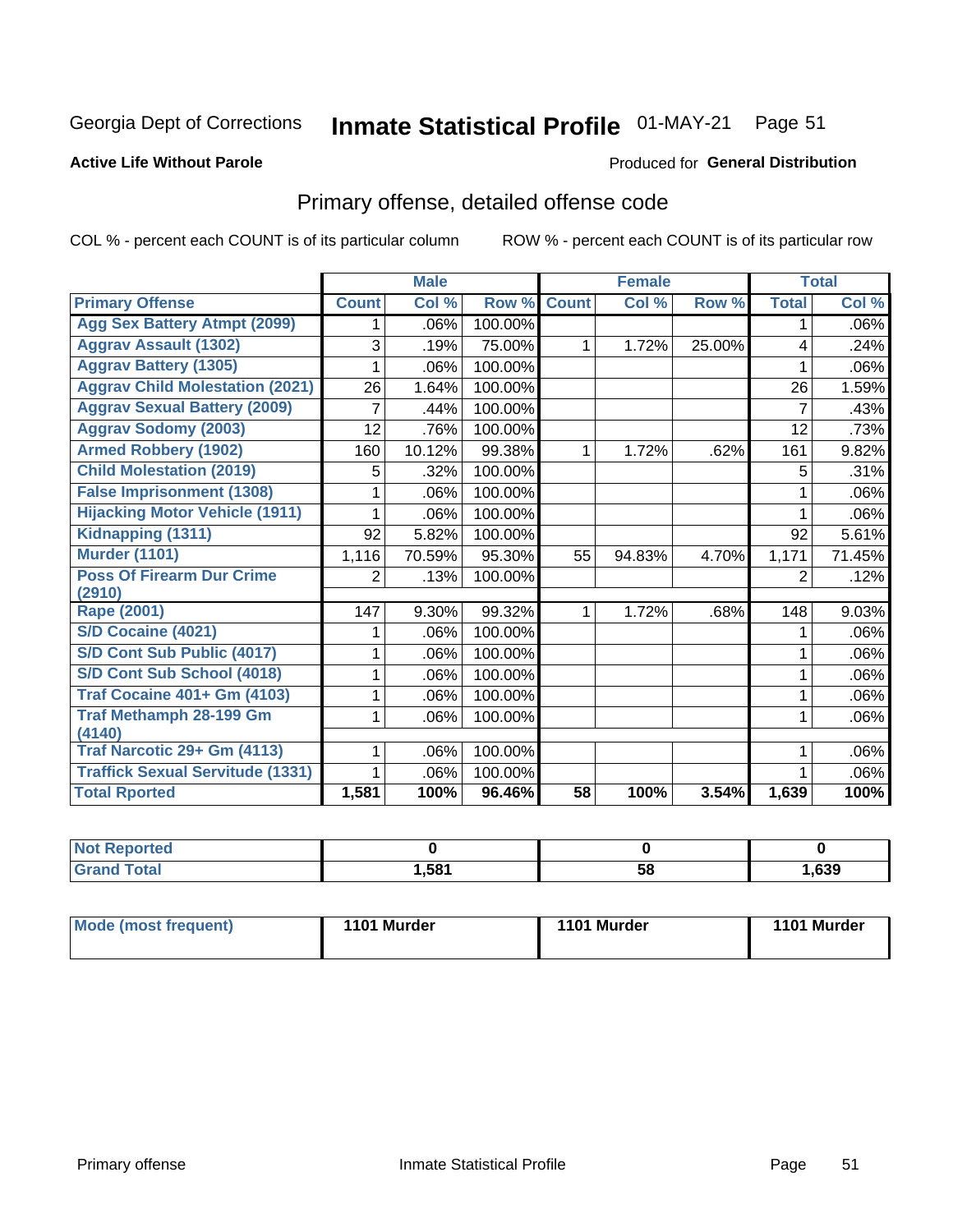# Inmate Statistical Profile 01-MAY-21 Page 52

#### **Active Life Without Parole**

#### Produced for General Distribution

### County of conviction of primary offense

COL % - percent each COUNT is of its particular column

|                                |                  | <b>Male</b> |         |                | <b>Female</b> |        |                | <b>Total</b> |
|--------------------------------|------------------|-------------|---------|----------------|---------------|--------|----------------|--------------|
| <b>County of Conviction</b>    | <b>Count</b>     | Col %       | Row %   | <b>Count</b>   | Col %         | Row %  | <b>Total</b>   | Col %        |
| 000<br><b>Unknown</b>          | 6                | .38%        | 75.00%  | $\overline{2}$ | 3.45%         | 25.00% | 8              | .49%         |
| <b>Appling County</b><br>001   | 4                | .25%        | 100.00% |                |               |        | 4              | .24%         |
| <b>Atkinson County</b><br>002  | 4                | .25%        | 100.00% |                |               |        | 4              | .24%         |
| <b>Bacon County</b><br>003     | 5                | .32%        | 100.00% |                |               |        | 5              | .31%         |
| <b>Baker County</b><br>004     | 1                | .06%        | 100.00% |                |               |        | $\mathbf{1}$   | .06%         |
| <b>Baldwin County</b><br>005   | 6                | .38%        | 100.00% |                |               |        | 6              | .37%         |
| <b>Banks County</b><br>006     | 3                | .19%        | 100.00% |                |               |        | 3              | .18%         |
| <b>Barrow County</b><br>007    | $\overline{7}$   | .44%        | 100.00% |                |               |        | $\overline{7}$ | .43%         |
| <b>Bartow County</b><br>008    | $\boldsymbol{9}$ | .57%        | 90.00%  | 1              | 1.72%         | 10.00% | 10             | .61%         |
| <b>Ben Hill County</b><br>009  | 8                | .51%        | 100.00% |                |               |        | 8              | .49%         |
| <b>Berrien County</b><br>010   | $\overline{2}$   | .13%        | 100.00% |                |               |        | $\overline{2}$ | .12%         |
| <b>Bibb County</b><br>011      | 44               | 2.78%       | 95.65%  | $\overline{2}$ | 3.45%         | 4.35%  | 46             | 2.81%        |
| <b>Bleckley County</b><br>012  | 1                | .06%        | 100.00% |                |               |        | 1              | .06%         |
| <b>Brantley County</b><br>013  | $\mathbf{1}$     | .06%        | 100.00% |                |               |        | $\mathbf{1}$   | .06%         |
| <b>Brooks County</b><br>014    | $\overline{2}$   | .13%        | 100.00% |                |               |        | $\overline{2}$ | .12%         |
| <b>Bryan County</b><br>015     | $\mathbf{1}$     | .06%        | 100.00% |                |               |        | $\mathbf{1}$   | .06%         |
| <b>Bulloch County</b><br>016   | $\overline{7}$   | .44%        | 87.50%  | 1              | 1.72%         | 12.50% | 8              | .49%         |
| <b>Burke County</b><br>017     | 13               | .82%        | 100.00% |                |               |        | 13             | .79%         |
| <b>Butts County</b><br>018     | 3                | .19%        | 100.00% |                |               |        | 3              | .18%         |
| <b>Calhoun County</b><br>019   | $\overline{3}$   | .19%        | 100.00% |                |               |        | $\overline{3}$ | .18%         |
| <b>Camden County</b><br>020    | 7                | .44%        | 100.00% |                |               |        | 7              | .43%         |
| <b>Candler County</b><br>021   | 3                | .19%        | 100.00% |                |               |        | 3              | .18%         |
| <b>Carroll County</b><br>022   | 5                | .32%        | 100.00% |                |               |        | 5              | .31%         |
| <b>Catoosa County</b><br>023   | 4                | .25%        | 80.00%  | 1              | 1.72%         | 20.00% | 5              | .31%         |
| <b>Chatham County</b><br>025   | 67               | 4.24%       | 97.10%  | $\overline{2}$ | 3.45%         | 2.90%  | 69             | 4.21%        |
| <b>Chattooga County</b><br>027 | $\overline{2}$   | .13%        | 100.00% |                |               |        | $\overline{2}$ | .12%         |
| <b>Cherokee County</b><br>028  | 10               | .63%        | 100.00% |                |               |        | 10             | .61%         |
| <b>Clarke County</b><br>029    | 24               | 1.52%       | 96.00%  | 1              | 1.72%         | 4.00%  | 25             | 1.53%        |
| <b>Clay County</b><br>030      | $\overline{2}$   | .13%        | 100.00% |                |               |        | $\overline{2}$ | .12%         |
| <b>Clayton County</b><br>031   | 73               | 4.62%       | 93.59%  | 5              | 8.62%         | 6.41%  | 78             | 4.76%        |
| <b>Clinch County</b><br>032    | 1                | .06%        | 100.00% |                |               |        | 1              | .06%         |
| <b>Cobb County</b><br>033      | 69               | 4.36%       | 97.18%  | 2              | 3.45%         | 2.82%  | 71             | 4.33%        |
| <b>Coffee County</b><br>034    | 12               | .76%        | 85.71%  | $\overline{2}$ | 3.45%         | 14.29% | 14             | .85%         |
| 035<br><b>Colquitt County</b>  | $\sqrt{3}$       | .19%        | 100.00% |                |               |        | $\sqrt{3}$     | .18%         |
| <b>Columbia County</b><br>036  | 10               | .63%        | 83.33%  | $\overline{2}$ | 3.45%         | 16.67% | 12             | .73%         |
| <b>Cook County</b><br>037      | 5                | .32%        | 100.00% |                |               |        | 5              | .31%         |
| <b>Coweta County</b><br>038    | $\boldsymbol{9}$ | .57%        | 100.00% |                |               |        | 9              | .55%         |
| <b>Crisp County</b><br>040     | 6                | .38%        | 100.00% |                |               |        | 6              | .37%         |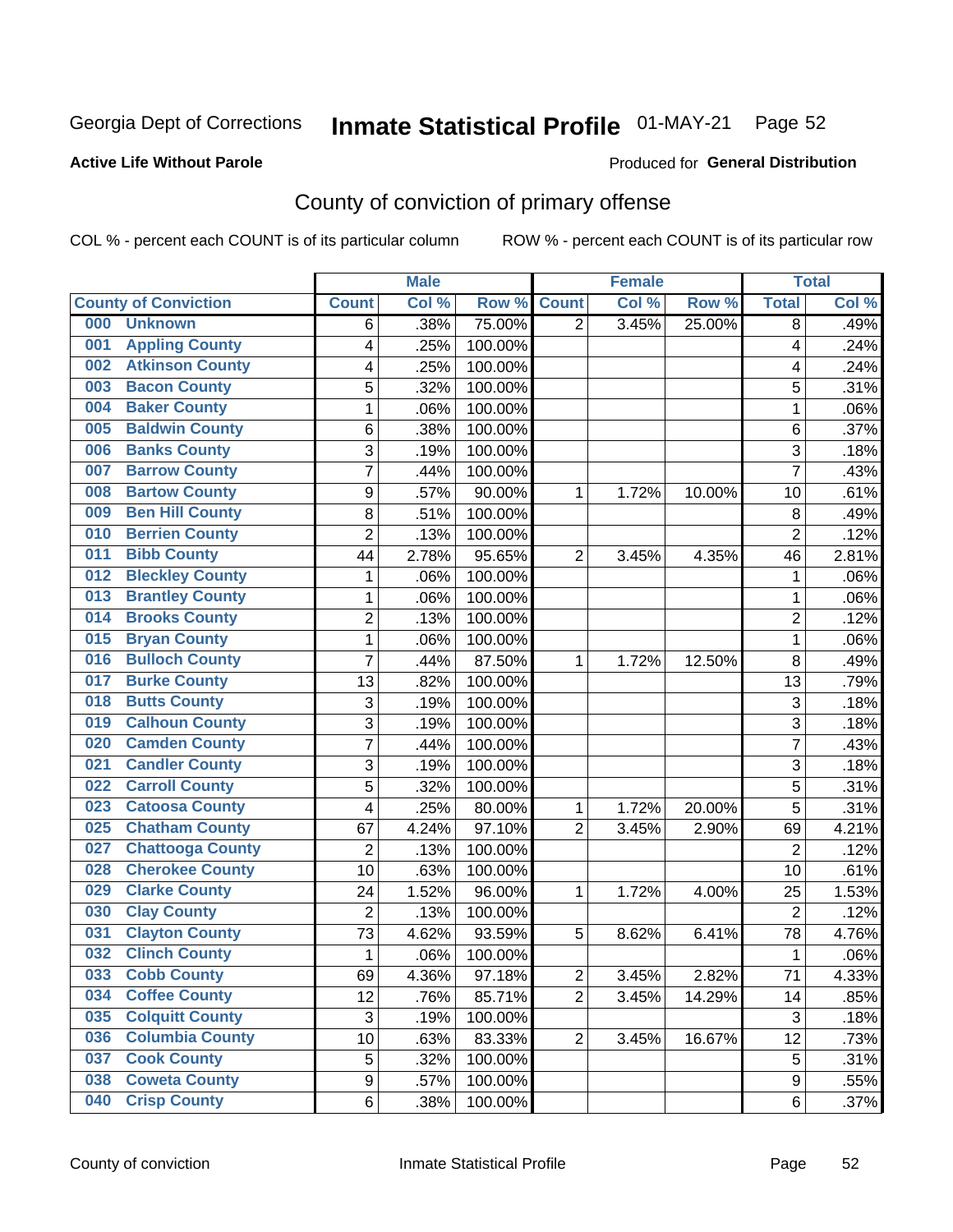# Inmate Statistical Profile 01-MAY-21 Page 53

#### **Active Life Without Parole**

#### Produced for General Distribution

### County of conviction of primary offense

COL % - percent each COUNT is of its particular column

|     |                             |                         | <b>Male</b> |         |                | <b>Female</b> |        |                | <b>Total</b> |
|-----|-----------------------------|-------------------------|-------------|---------|----------------|---------------|--------|----------------|--------------|
|     | <b>County of Conviction</b> | <b>Count</b>            | Col %       | Row %   | <b>Count</b>   | Col %         | Row %  | <b>Total</b>   | Col %        |
| 041 | <b>Dade County</b>          | 1                       | .06%        | 100.00% |                |               |        | 1              | $.06\%$      |
| 042 | <b>Dawson County</b>        | $\overline{2}$          | .13%        | 100.00% |                |               |        | $\overline{2}$ | .12%         |
| 043 | <b>Decatur County</b>       | 6                       | .38%        | 100.00% |                |               |        | 6              | .37%         |
| 044 | <b>Dekalb County</b>        | 144                     | 9.11%       | 97.30%  | 4              | 6.90%         | 2.70%  | 148            | 9.03%        |
| 046 | <b>Dooly County</b>         | $\overline{2}$          | .13%        | 100.00% |                |               |        | $\overline{2}$ | .12%         |
| 047 | <b>Dougherty County</b>     | 31                      | 1.96%       | 96.88%  | 1              | 1.72%         | 3.13%  | 32             | 1.95%        |
| 048 | <b>Douglas County</b>       | 37                      | 2.34%       | 94.87%  | $\overline{2}$ | 3.45%         | 5.13%  | 39             | 2.38%        |
| 049 | <b>Early County</b>         | $\mathbf 2$             | .13%        | 100.00% |                |               |        | $\overline{2}$ | .12%         |
| 051 | <b>Effingham County</b>     | 7                       | .44%        | 100.00% |                |               |        | $\overline{7}$ | .43%         |
| 052 | <b>Elbert County</b>        | 3                       | .19%        | 75.00%  | 1              | 1.72%         | 25.00% | 4              | .24%         |
| 053 | <b>Emanuel County</b>       | $\overline{12}$         | .76%        | 100.00% |                |               |        | 12             | .73%         |
| 056 | <b>Fayette County</b>       | $\boldsymbol{9}$        | .57%        | 100.00% |                |               |        | 9              | .55%         |
| 057 | <b>Floyd County</b>         | 34                      | 2.15%       | 97.14%  | $\mathbf{1}$   | 1.72%         | 2.86%  | 35             | 2.14%        |
| 058 | <b>Forsyth County</b>       | 4                       | .25%        | 80.00%  | 1              | 1.72%         | 20.00% | 5              | .31%         |
| 059 | <b>Franklin County</b>      | 6                       | .38%        | 85.71%  | 1              | 1.72%         | 14.29% | $\overline{7}$ | .43%         |
| 060 | <b>Fulton County</b>        | 217                     | 13.73%      | 98.64%  | 3              | 5.17%         | 1.36%  | 220            | 13.42%       |
| 061 | <b>Gilmer County</b>        | $\overline{2}$          | .13%        | 100.00% |                |               |        | $\overline{2}$ | .12%         |
| 063 | <b>Glynn County</b>         | 21                      | 1.33%       | 100.00% |                |               |        | 21             | 1.28%        |
| 064 | <b>Gordon County</b>        | 7                       | .44%        | 100.00% |                |               |        | 7              | .43%         |
| 065 | <b>Grady County</b>         | 3                       | .19%        | 100.00% |                |               |        | 3              | .18%         |
| 066 | <b>Greene County</b>        | $\overline{2}$          | .13%        | 100.00% |                |               |        | $\overline{2}$ | .12%         |
| 067 | <b>Gwinnett County</b>      | 71                      | 4.49%       | 94.67%  | 4              | 6.90%         | 5.33%  | 75             | 4.58%        |
| 068 | <b>Habersham County</b>     | 3                       | .19%        | 100.00% |                |               |        | 3              | .18%         |
| 069 | <b>Hall County</b>          | 24                      | 1.52%       | 85.71%  | 4              | 6.90%         | 14.29% | 28             | 1.71%        |
| 070 | <b>Hancock County</b>       | 5                       | .32%        | 100.00% |                |               |        | 5              | .31%         |
| 071 | <b>Haralson County</b>      | 5                       | .32%        | 100.00% |                |               |        | 5              | .31%         |
| 072 | <b>Harris County</b>        | $\overline{2}$          | .13%        | 100.00% |                |               |        | $\overline{2}$ | .12%         |
| 073 | <b>Hart County</b>          | 3                       | .19%        | 100.00% |                |               |        | $\overline{3}$ | .18%         |
| 075 | <b>Henry County</b>         | 18                      | 1.14%       | 94.74%  | $\mathbf{1}$   | 1.72%         | 5.26%  | 19             | 1.16%        |
| 076 | <b>Houston County</b>       | 26                      | 1.64%       | 100.00% |                |               |        | 26             | 1.59%        |
| 078 | <b>Jackson County</b>       | 11                      | .70%        | 100.00% |                |               |        | 11             | .67%         |
| 079 | <b>Jasper County</b>        | 1                       | .06%        | 100.00% |                |               |        | 1              | .06%         |
| 080 | <b>Jeff Davis County</b>    | 1                       | .06%        | 100.00% |                |               |        | $\mathbf{1}$   | .06%         |
| 081 | <b>Jefferson County</b>     | 6                       | .38%        | 100.00% |                |               |        | 6              | .37%         |
| 082 | <b>Jenkins County</b>       | $\overline{\mathbf{c}}$ | .13%        | 100.00% |                |               |        | $\overline{2}$ | .12%         |
| 083 | <b>Johnson County</b>       | 1                       | .06%        | 100.00% |                |               |        | $\mathbf{1}$   | .06%         |
| 084 | <b>Jones County</b>         | 1                       | .06%        | 50.00%  | $\mathbf{1}$   | 1.72%         | 50.00% | $\overline{c}$ | .12%         |
| 085 | <b>Lamar County</b>         | $\mathbf 1$             | .06%        | 100.00% |                |               |        | $\mathbf 1$    | .06%         |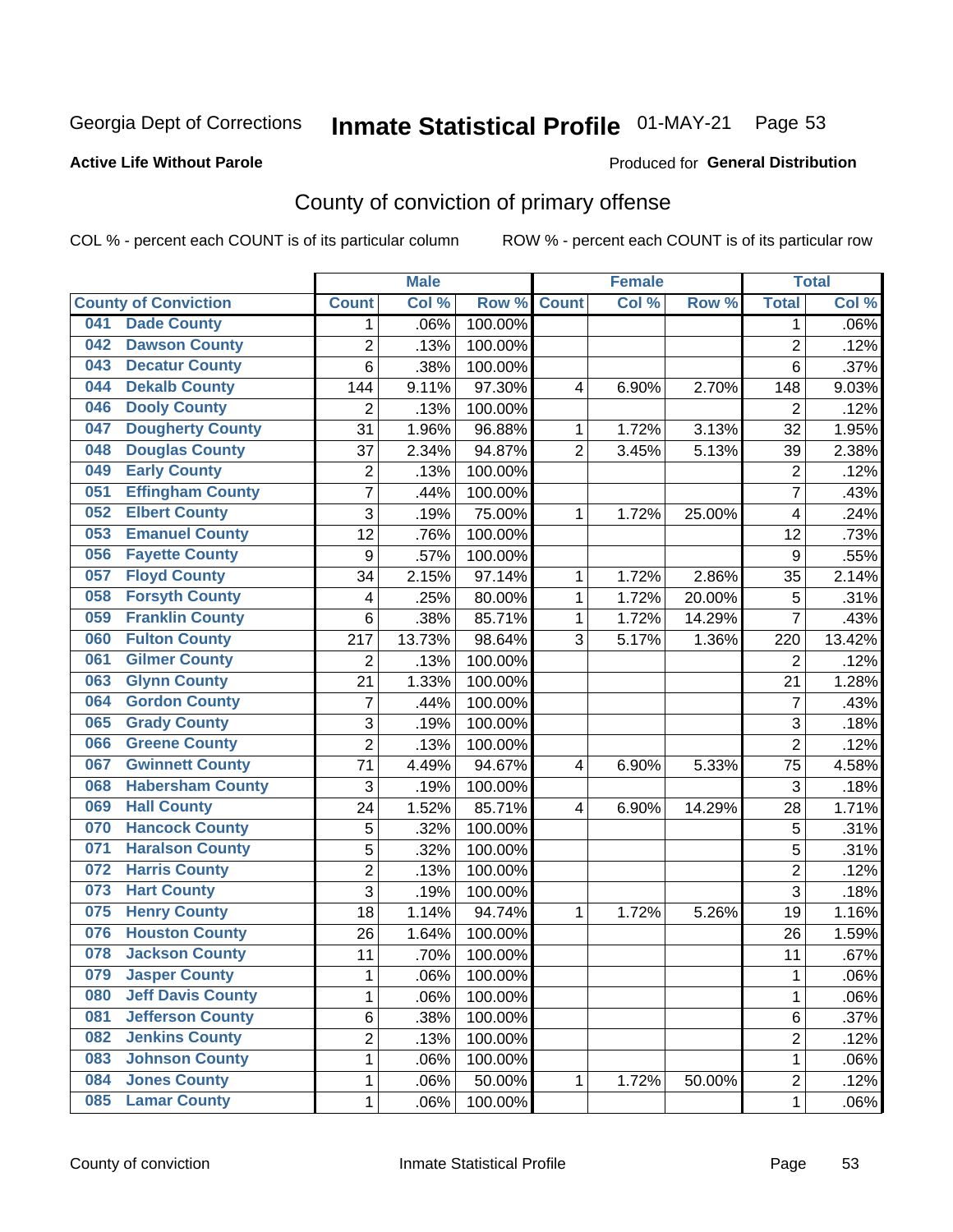# Inmate Statistical Profile 01-MAY-21 Page 54

#### **Active Life Without Parole**

### **Produced for General Distribution**

### County of conviction of primary offense

COL % - percent each COUNT is of its particular column

|                                            |                | <b>Male</b> |         |                | <b>Female</b> |        |                         | <b>Total</b> |
|--------------------------------------------|----------------|-------------|---------|----------------|---------------|--------|-------------------------|--------------|
| <b>County of Conviction</b>                | <b>Count</b>   | Col %       | Row %   | <b>Count</b>   | Col %         | Row %  | <b>Total</b>            | Col %        |
| <b>Lanier County</b><br>086                | 2              | .13%        | 100.00% |                |               |        | 2                       | .12%         |
| <b>Laurens County</b><br>087               | 4              | .25%        | 100.00% |                |               |        | 4                       | .24%         |
| <b>Lee County</b><br>088                   | 4              | .25%        | 100.00% |                |               |        | 4                       | .24%         |
| <b>Liberty County</b><br>089               | 7              | .44%        | 100.00% |                |               |        | 7                       | .43%         |
| <b>Long County</b><br>091                  | 5              | .32%        | 100.00% |                |               |        | 5                       | .31%         |
| <b>Lowndes County</b><br>092               | 7              | .44%        | 100.00% |                |               |        | $\overline{7}$          | .43%         |
| <b>Lumpkin County</b><br>093               | 1              | .06%        | 100.00% |                |               |        | 1                       | .06%         |
| <b>Madison County</b><br>095               | 3              | .19%        | 100.00% |                |               |        | 3                       | .18%         |
| <b>Marion County</b><br>096                | 1              | .06%        | 100.00% |                |               |        | $\mathbf{1}$            | .06%         |
| <b>Mcduffie County</b><br>097              | 3              | .19%        | 100.00% |                |               |        | 3                       | .18%         |
| <b>Meriwether County</b><br>099            | 2              | .13%        | 100.00% |                |               |        | $\overline{c}$          | .12%         |
| <b>Miller County</b><br>100                | 1              | .06%        | 100.00% |                |               |        | $\mathbf{1}$            | .06%         |
| <b>Mitchell County</b><br>101              | 3              | .19%        | 100.00% |                |               |        | 3                       | .18%         |
| <b>Monroe County</b><br>102                | 7              | .44%        | 100.00% |                |               |        | 7                       | .43%         |
| <b>Morgan County</b><br>104                | 1              | .06%        | 100.00% |                |               |        | $\mathbf{1}$            | .06%         |
| <b>Murray County</b><br>105                | 5              | .32%        | 100.00% |                |               |        | 5                       | .31%         |
| <b>Muscogee County</b><br>106              | 47             | 2.97%       | 97.92%  | 1              | 1.72%         | 2.08%  | 48                      | 2.93%        |
| <b>Newton County</b><br>107                | 16             | 1.01%       | 88.89%  | $\overline{2}$ | 3.45%         | 11.11% | 18                      | 1.10%        |
| <b>Oconee County</b><br>108                | 1              | .06%        | 100.00% |                |               |        | 1                       | .06%         |
| <b>Oglethorpe County</b><br>109            | 1              | .06%        | 100.00% |                |               |        | $\mathbf{1}$            | .06%         |
| <b>Paulding County</b><br>110              | 6              | .38%        | 100.00% |                |               |        | 6                       | .37%         |
| <b>Peach County</b><br>$\overline{111}$    | 4              | .25%        | 100.00% |                |               |        | 4                       | .24%         |
| <b>Pickens County</b><br>$\overline{112}$  | $\overline{2}$ | .13%        | 100.00% |                |               |        | $\overline{2}$          | .12%         |
| <b>Pierce County</b><br>113                | $\overline{3}$ | .19%        | 100.00% |                |               |        | $\overline{3}$          | .18%         |
| <b>Pike County</b><br>114                  | 2              | .13%        | 50.00%  | $\overline{2}$ | 3.45%         | 50.00% | 4                       | .24%         |
| 115<br><b>Polk County</b>                  | 6              | .38%        | 100.00% |                |               |        | 6                       | .37%         |
| <b>Pulaski County</b><br>116               | 1              | .06%        | 100.00% |                |               |        | $\mathbf{1}$            | .06%         |
| <b>Putnam County</b><br>117                | 7              | .44%        | 100.00% |                |               |        | $\overline{7}$          | .43%         |
| <b>Rabun County</b><br>119                 | 1              | .06%        | 100.00% |                |               |        | $\mathbf{1}$            | .06%         |
| <b>Randolph County</b><br>120              | $\overline{2}$ | .13%        | 100.00% |                |               |        | $\overline{2}$          | .12%         |
| <b>Richmond County</b><br>121              | 77             | 4.87%       | 96.25%  | 3              | 5.17%         | 3.75%  | 80                      | 4.88%        |
| 122<br><b>Rockdale County</b>              | 10             | .63%        | 100.00% |                |               |        | 10                      | .61%         |
| <b>Seminole County</b><br>125              | $\overline{2}$ | .13%        | 100.00% |                |               |        | $\overline{2}$          | .12%         |
| 126<br><b>Spalding County</b>              | 14             | .89%        | 100.00% |                |               |        | 14                      | .85%         |
| <b>Stephens County</b><br>127              | 3              | .19%        | 100.00% |                |               |        | 3                       | .18%         |
| <b>Sumter County</b><br>129                | 5              | .32%        | 100.00% |                |               |        | 5                       | .31%         |
| <b>Taliaferro County</b><br>131            | 1              | .06%        | 100.00% |                |               |        | $\mathbf 1$             | .06%         |
| <b>Tattnall County</b><br>$\overline{132}$ | 3              | .19%        | 75.00%  | 1              | 1.72%         | 25.00% | $\overline{\mathbf{4}}$ | .24%         |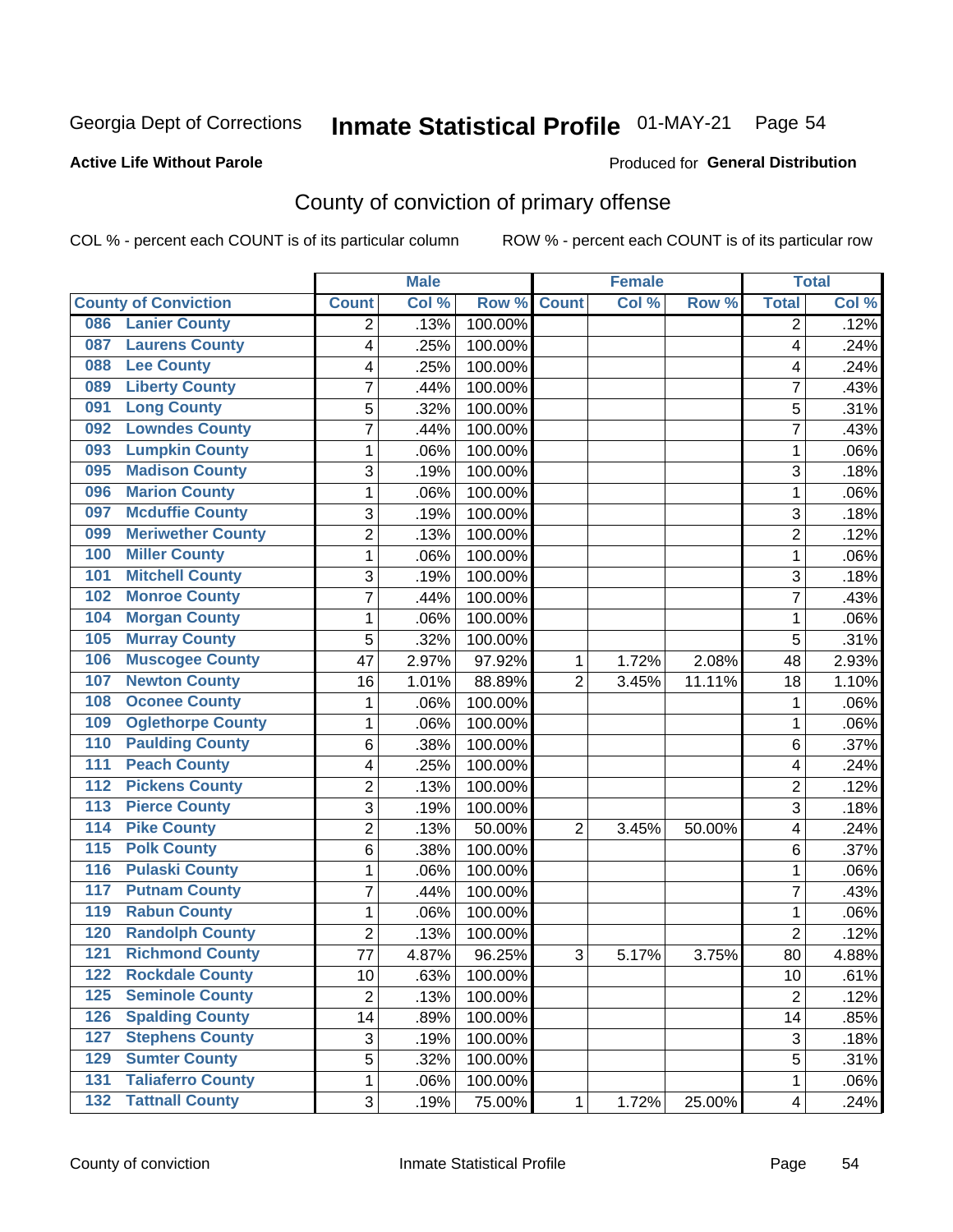# Inmate Statistical Profile 01-MAY-21 Page 55

#### **Active Life Without Parole**

### **Produced for General Distribution**

### County of conviction of primary offense

COL % - percent each COUNT is of its particular column

|                                 |              | <b>Male</b> |         |                 | <b>Female</b> |        |                | <b>Total</b> |
|---------------------------------|--------------|-------------|---------|-----------------|---------------|--------|----------------|--------------|
| <b>County of Conviction</b>     | <b>Count</b> | Col %       | Row %   | <b>Count</b>    | Col %         | Row %  | <b>Total</b>   | Col %        |
| <b>Taylor County</b><br>$133$   |              | .06%        | 100.00% |                 |               |        |                | .06%         |
| <b>Terrell County</b><br>135    | 3            | .19%        | 100.00% |                 |               |        | 3              | .18%         |
| <b>Thomas County</b><br>136     | 5            | .32%        | 100.00% |                 |               |        | 5              | .31%         |
| <b>Tift County</b><br>137       | 9            | .57%        | 100.00% |                 |               |        | 9              | .55%         |
| <b>Toombs County</b><br>138     | 11           | .70%        | 100.00% |                 |               |        | 11             | .67%         |
| <b>Towns County</b><br>139      |              | .06%        | 100.00% |                 |               |        |                | .06%         |
| <b>Treutlen County</b><br>140   | 5            | .32%        | 100.00% |                 |               |        | 5              | .31%         |
| <b>Troup County</b><br>141      | 10           | .63%        | 90.91%  | 1               | 1.72%         | 9.09%  | 11             | .67%         |
| <b>Turner County</b><br>142     | 2            | .13%        | 100.00% |                 |               |        | $\overline{2}$ | .12%         |
| <b>Twiggs County</b><br>143     | 1            | .06%        | 100.00% |                 |               |        | 1              | .06%         |
| <b>Upson County</b><br>145      | 5            | .32%        | 100.00% |                 |               |        | 5              | .31%         |
| <b>Walker County</b><br>146     | 9            | .57%        | 90.00%  | 1               | 1.72%         | 10.00% | 10             | .61%         |
| <b>Walton County</b><br>147     | 22           | 1.39%       | 100.00% |                 |               |        | 22             | 1.34%        |
| <b>Ware County</b><br>148       | 16           | 1.01%       | 100.00% |                 |               |        | 16             | .98%         |
| <b>Warren County</b><br>149     | 3            | .19%        | 75.00%  | 1               | 1.72%         | 25.00% | 4              | .24%         |
| <b>Washington County</b><br>150 | 4            | .25%        | 100.00% |                 |               |        | 4              | .24%         |
| <b>Wayne County</b><br>151      | 12           | .76%        | 100.00% |                 |               |        | 12             | .73%         |
| <b>White County</b><br>154      | 1            | .06%        | 100.00% |                 |               |        | 1              | .06%         |
| <b>Whitfield County</b><br>155  | 13           | .82%        | 92.86%  | 1               | 1.72%         | 7.14%  | 14             | .85%         |
| <b>Wilkes County</b><br>157     | 2            | .13%        | 100.00% |                 |               |        | $\overline{2}$ | .12%         |
| <b>Worth County</b><br>159      | 1            | .06%        | 100.00% |                 |               |        |                | .06%         |
| <b>Total Rported</b>            | 1,581        | 100%        | 96.46%  | $\overline{58}$ | 100%          | 3.54%  | 1,639          | 100%         |

| <b>eported</b><br><b>NOT</b> |      |    |      |
|------------------------------|------|----|------|
| <b>Total</b>                 | .581 | ၁၀ | .639 |

| Mode (most frequent) | <b>Fulton County</b> | <b>IClayton County</b> | <b>Fulton County</b> |
|----------------------|----------------------|------------------------|----------------------|
|----------------------|----------------------|------------------------|----------------------|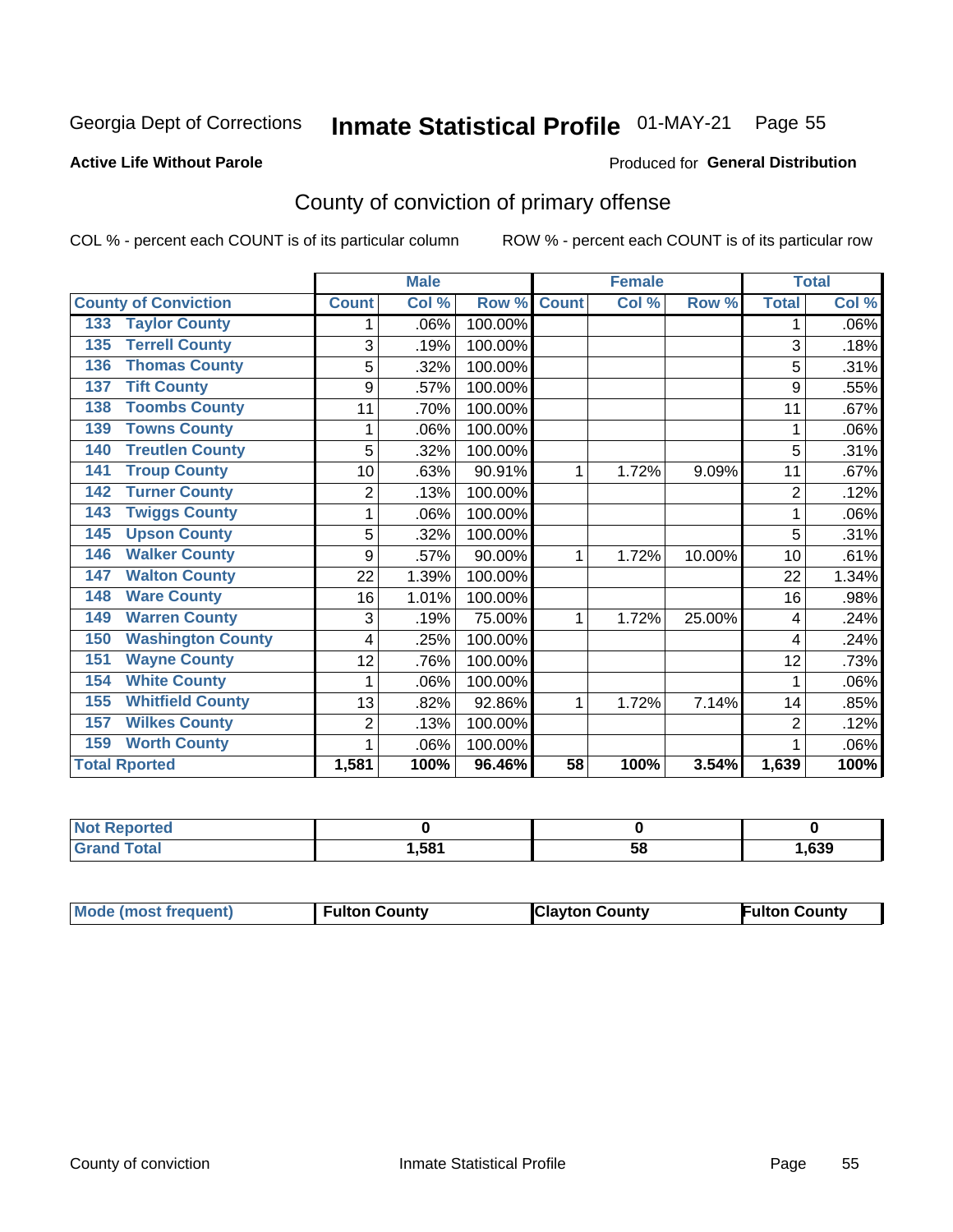### Georgia Dept of Corrections **Active Life Without Parole**

# Inmate Statistical Profile 01-MAY-21 Page 56

Produced for General Distribution

## Circuit of conviction of primary offense

COL % - percent each COUNT is of its particular column ROW % - percent each COUNT is of its particular row

|                         |                                 |                | <b>Male</b> |         |                         | <b>Female</b> |        |                 | <b>Total</b> |
|-------------------------|---------------------------------|----------------|-------------|---------|-------------------------|---------------|--------|-----------------|--------------|
|                         | <b>Circuit of Conviction</b>    | <b>Count</b>   | Col %       | Row %   | <b>Count</b>            | Col %         | Row %  | <b>Total</b>    | Col %        |
| 1                       | <b>Alapaha Circuit</b>          | 14             | .89%        | 100.00% |                         |               |        | 14              | .86%         |
| $\overline{2}$          | <b>Alcovy Circuit</b>           | 38             | 2.41%       | 95.00%  | $\overline{2}$          | 3.57%         | 5.00%  | 40              | 2.45%        |
| $\overline{3}$          | <b>Atlanta Circuit</b>          | 217            | 13.78%      | 98.64%  | 3                       | 5.36%         | 1.36%  | 220             | 13.49%       |
| 4                       | <b>Atlantic Circuit</b>         | 16             | 1.02%       | 94.12%  | 1                       | 1.79%         | 5.88%  | 17              | 1.04%        |
| 5                       | <b>Augusta Circuit</b>          | 100            | 6.35%       | 95.24%  | 5                       | 8.93%         | 4.76%  | 105             | 6.44%        |
| $\overline{\bf{6}}$     | <b>Blue Ridge Circuit</b>       | 10             | .63%        | 100.00% |                         |               |        | 10              | .61%         |
| 7                       | <b>Brunswick Circuit</b>        | 45             | 2.86%       | 100.00% |                         |               |        | 45              | 2.76%        |
| $\overline{\mathbf{8}}$ | <b>Chattahoochee Circuit</b>    | 51             | 3.24%       | 98.08%  | 1                       | 1.79%         | 1.92%  | 52              | 3.19%        |
| $\overline{9}$          | <b>Cherokee Circuit</b>         | 16             | 1.02%       | 94.12%  | $\mathbf{1}$            | 1.79%         | 5.88%  | 17              | 1.04%        |
| 10                      | <b>Clayton Circuit</b>          | 73             | 4.63%       | 93.59%  | 5                       | 8.93%         | 6.41%  | 78              | 4.78%        |
| $\overline{11}$         | <b>Cobb Circuit</b>             | 69             | 4.38%       | 97.18%  | $\overline{2}$          | 3.57%         | 2.82%  | 71              | 4.35%        |
| $\overline{12}$         | <b>Conasauga Circuit</b>        | 18             | 1.14%       | 94.74%  | 1                       | 1.79%         | 5.26%  | 19              | 1.16%        |
| 13                      | <b>Cordele Circuit</b>          | 16             | 1.02%       | 100.00% |                         |               |        | 16              | .98%         |
| $\overline{14}$         | <b>Coweta Circuit</b>           | 26             | 1.65%       | 96.30%  | 1                       | 1.79%         | 3.70%  | 27              | 1.66%        |
| 15                      | <b>Dougherty Circuit</b>        | 31             | 1.97%       | 96.88%  | $\mathbf{1}$            | 1.79%         | 3.13%  | 32              | 1.96%        |
| 16                      | <b>Dublin Circuit</b>           | 11             | .70%        | 100.00% |                         |               |        | 11              | .67%         |
| 17                      | <b>Eastern Circuit</b>          | 67             | 4.25%       | 97.10%  | $\overline{2}$          | 3.57%         | 2.90%  | 69              | 4.23%        |
| $\overline{18}$         | <b>Flint Circuit</b>            | 18             | 1.14%       | 94.74%  | 1                       | 1.79%         | 5.26%  | 19              | 1.16%        |
| 19                      | <b>Griffin Circuit</b>          | 30             | 1.90%       | 93.75%  | $\mathbf 2$             | 3.57%         | 6.25%  | 32              | 1.96%        |
| $\overline{20}$         | <b>Gwinnett Circuit</b>         | 71             | 4.51%       | 94.67%  | 4                       | 7.14%         | 5.33%  | 75              | 4.60%        |
| $\overline{21}$         | <b>Houston Circuit</b>          | 26             | 1.65%       | 100.00% |                         |               |        | 26              | 1.59%        |
| $\overline{22}$         | <b>Lookout Mountain Circuit</b> | 16             | 1.02%       | 88.89%  | $\overline{2}$          | 3.57%         | 11.11% | 18              | 1.10%        |
| 23                      | <b>Macon Circuit</b>            | 48             | 3.05%       | 96.00%  | $\overline{2}$          | 3.57%         | 4.00%  | 50              | 3.07%        |
| $\overline{24}$         | <b>Middle Circuit</b>           | 36             | 2.29%       | 100.00% |                         |               |        | 36              | 2.21%        |
| $\overline{25}$         | <b>Mountain Circuit</b>         | $\overline{7}$ | .44%        | 100.00% |                         |               |        | $\overline{7}$  | .43%         |
| 26                      | <b>Northeastern Circuit</b>     | 26             | 1.65%       | 86.67%  | $\overline{\mathbf{4}}$ | 7.14%         | 13.33% | 30              | 1.84%        |
| $\overline{27}$         | <b>Northern Circuit</b>         | 16             | 1.02%       | 88.89%  | $\overline{2}$          | 3.57%         | 11.11% | 18              | 1.10%        |
| 28                      | <b>Ocmulgee Circuit</b>         | 23             | 1.46%       | 95.83%  | 1                       | 1.79%         | 4.17%  | 24              | 1.47%        |
| 29                      | <b>Oconee Circuit</b>           | $\overline{2}$ | .13%        | 100.00% |                         |               |        | $\overline{2}$  | .12%         |
| 30                      | <b>Ogeechee Circuit</b>         | 16             | 1.02%       | 94.12%  | 1                       | 1.79%         | 5.88%  | 17              | 1.04%        |
| $\overline{31}$         | <b>Pataula Circuit</b>          | 12             | .76%        | 100.00% |                         |               |        | 12              | .74%         |
| 32                      | <b>Piedmont Circuit</b>         | 21             | 1.33%       | 100.00% |                         |               |        | 21              | 1.29%        |
| 33                      | <b>Rome Circuit</b>             | 34             | 2.16%       | 97.14%  | $\mathbf{1}$            | 1.79%         | 2.86%  | 35              | 2.15%        |
| 34                      | <b>South Georgia Circuit</b>    | 16             | 1.02%       | 100.00% |                         |               |        | 16              | .98%         |
| 35                      | <b>Southern Circuit</b>         | 17             | 1.08%       | 100.00% |                         |               |        | 17              | 1.04%        |
| 36                      | <b>Southwestern Circuit</b>     | 9              | .57%        | 100.00% |                         |               |        | 9               | .55%         |
| 37                      | <b>Stone Mountain Circuit</b>   | 144            | 9.14%       | 97.30%  | $\overline{\mathbf{4}}$ | 7.14%         | 2.70%  | 148             | 9.07%        |
| 38                      | <b>Tallapoosa Circuit</b>       | 11             | .70%        | 100.00% |                         |               |        | 11              | .67%         |
| 39                      | <b>Tifton Circuit</b>           | 12             | .76%        | 100.00% |                         |               |        | 12              | .74%         |
| 40                      | <b>Toombs Circuit</b>           | 9              | .57%        | 90.00%  | $\mathbf{1}$            | 1.79%         | 10.00% | 10 <sup>1</sup> | .61%         |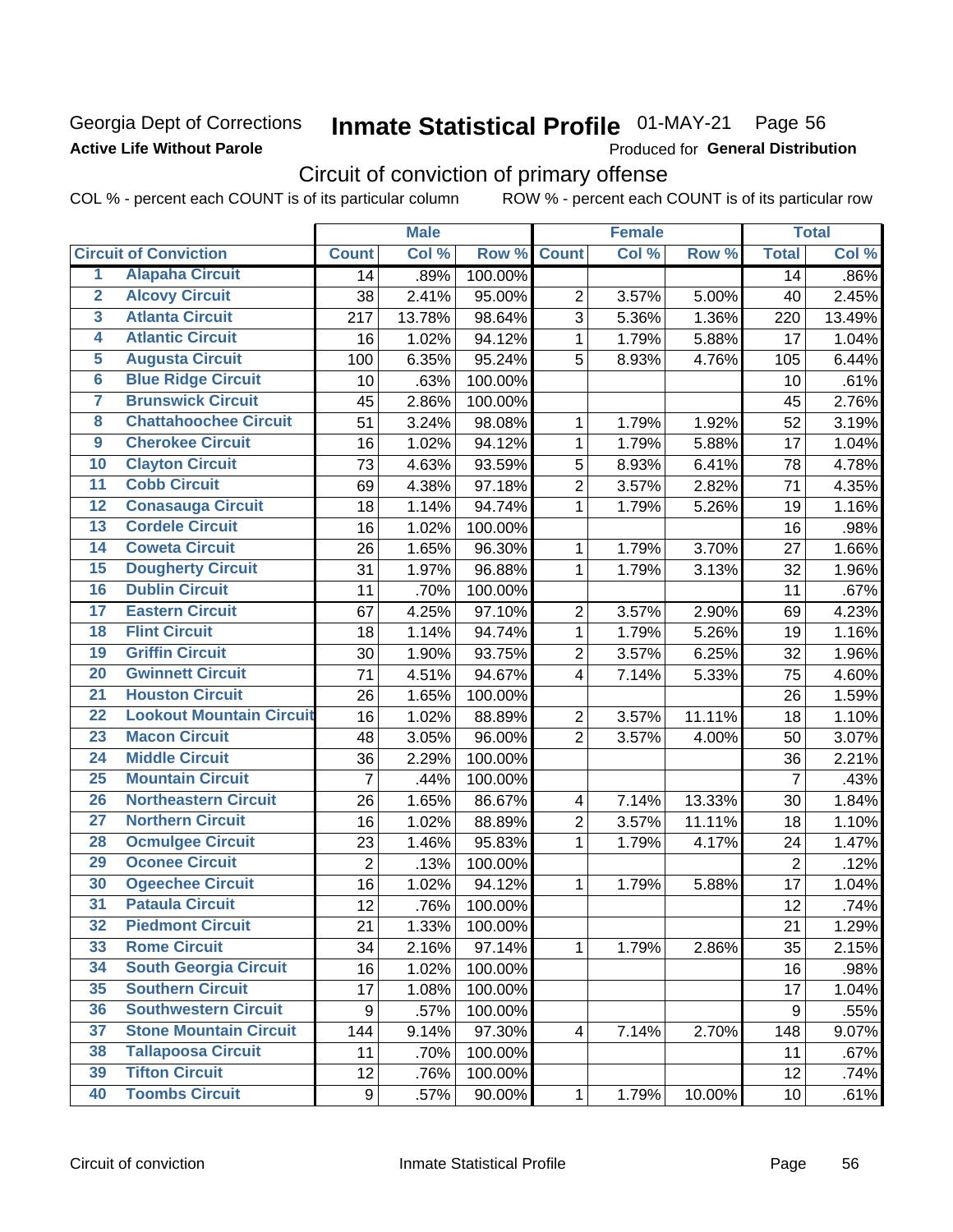### Georgia Dept of Corrections **Active Life Without Parole**

#### Inmate Statistical Profile 01-MAY-21 Page 57

Produced for General Distribution

### Circuit of conviction of primary offense

COL % - percent each COUNT is of its particular column ROW % - percent each COUNT is of its particular row

|    |                                  |              | <b>Male</b>    |         |              | <b>Female</b> |        |              | <b>Total</b>   |
|----|----------------------------------|--------------|----------------|---------|--------------|---------------|--------|--------------|----------------|
|    | <b>Circuit of Conviction</b>     | <b>Count</b> | Col %          | Row %   | <b>Count</b> | Col %         | Row %  | <b>Total</b> | Col %          |
| 41 | <b>Waycross Circuit</b>          | 37           | 2.35%          | 94.87%  | 2            | 3.57%         | 5.13%  | 39           | 2.39%          |
| 42 | <b>Western Circuit</b>           | 25           | 1.59%          | 96.15%  |              | 1.79%         | 3.85%  | 26           | 1.59%          |
| 43 | <b>Rockdale Circuit</b>          | 10           | .63%           | 100.00% |              |               |        | 10           | .61%           |
| 44 | <b>Douglas Circuit</b>           | 37           | 2.35%          | 94.87%  | 2            | 3.57%         | 5.13%  | 39           | 2.39%          |
| 45 | <b>Appalachian Circuit</b>       | 4            | .25%           | 100.00% |              |               |        | 4            | .25%           |
| 46 | <b>Enotah Circuit</b>            | 3            | .19%           | 100.00% |              |               |        | 3            | .18%           |
| 47 | <b>Bell-Forsyth J.C.</b>         | 4            | .25%           | 80.00%  |              | 1.79%         | 20.00% | 5            | .31%           |
| 48 | <b>Towaliga Judicial Circuit</b> | 11           | .70%           | 100.00% |              |               |        | 11           | .67%           |
| 49 | <b>Paulding Circuit</b>          | 6            | .38%           | 100.00% |              |               |        | 6            | .37%           |
|    | <b>Total Rported</b>             | 1,575        | 100%           | 96.57%  | 56           | 100%          | 3.43%  | 1,631        | 100%           |
|    | <b>Not Reported</b>              |              | 6              |         |              | $\mathbf{2}$  |        |              | 8              |
|    | <b>Grand Total</b>               |              | 1,581          |         |              | 58            |        |              | 1,639          |
|    | <b>Mode (most frequent)</b>      |              | <b>Atlanta</b> |         |              | Augusta       |        |              | <b>Atlanta</b> |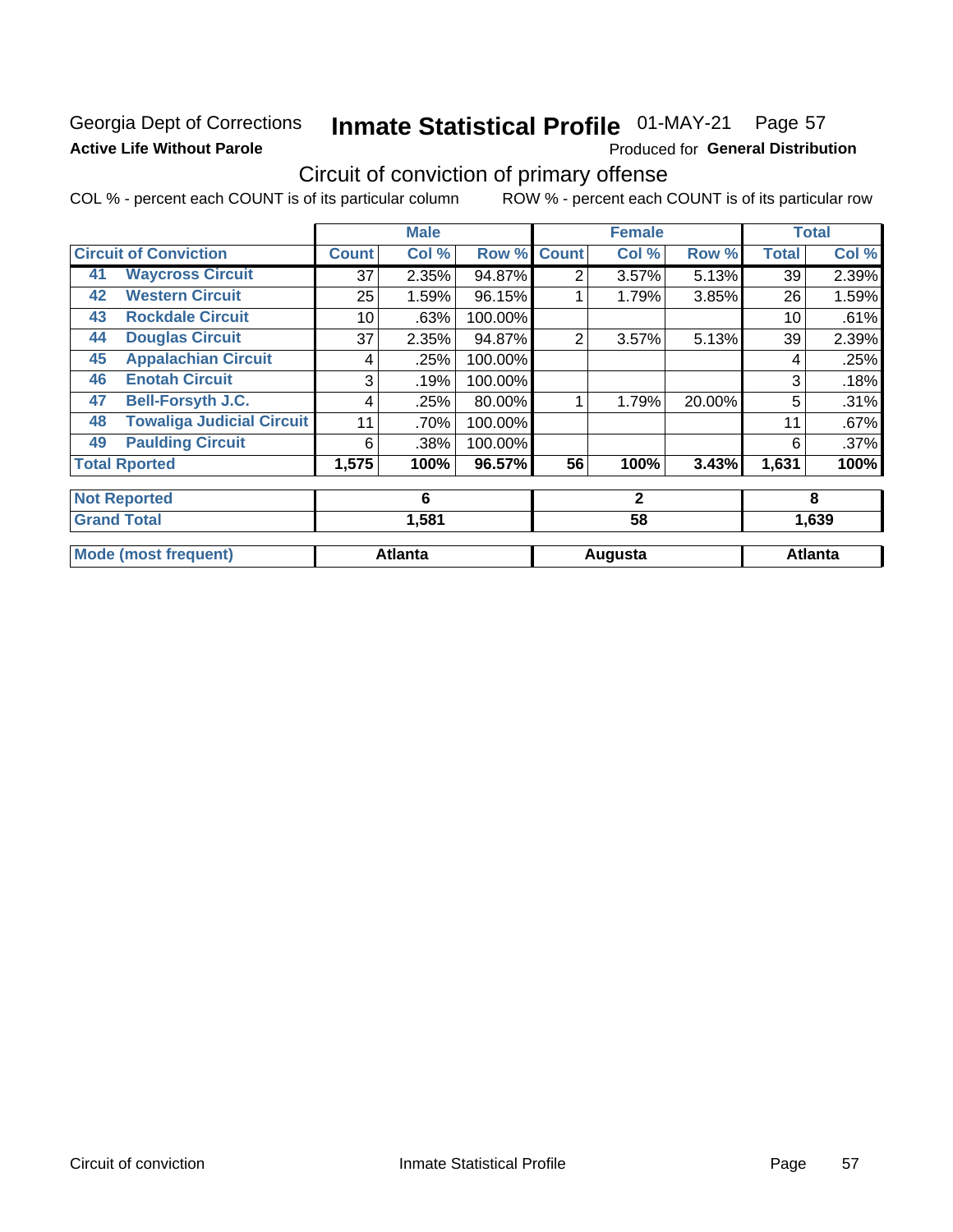### **Active Life Without Parole**

### Produced for General Distribution

### Years served (jail + prison) in this incarceration

COL % - percent each COUNT is of its particular column

|                        | <b>Male</b>     |       | <b>Female</b>    |                 |        | <b>Total</b> |                |       |
|------------------------|-----------------|-------|------------------|-----------------|--------|--------------|----------------|-------|
| <b>Years Served</b>    | <b>Count</b>    | Col % | Row <sup>%</sup> | <b>Count</b>    | Col %  | Row %        | <b>Total</b>   | Col % |
| Less than one year     | 4               | 0.25% | 100.00%          |                 |        |              | $\overline{4}$ | 0.24% |
| 1 to 1.99 years        | 24              | 1.52% | 100.00%          |                 |        |              | 24             | 1.46% |
| 2 to 2.99 years        | 63              | 3.98% | 96.92%           | $\overline{2}$  | 3.45%  | 3.08%        | 65             | 3.97% |
| 3 to 3.99 years        | 88              | 5.57% | 95.65%           | 4               | 6.90%  | 4.35%        | 92             | 5.61% |
| 4 to 4.99 years        | 113             | 7.15% | 96.58%           | 4               | 6.90%  | 3.42%        | 117            | 7.14% |
| 5 to 5.99 years        | 127             | 8.03% | 95.49%           | 6               | 10.34% | 4.51%        | 133            | 8.11% |
| 6 to 6.99 years        | 123             | 7.78% | 95.35%           | 6               | 10.34% | 4.65%        | 129            | 7.87% |
| 7 to 7.99 years        | 106             | 6.70% | 94.64%           | 6               | 10.34% | 5.36%        | 112            | 6.83% |
| <b>8 to 8.99 years</b> | 109             | 6.89% | 93.16%           | 8               | 13.79% | 6.84%        | 117            | 7.14% |
| 9 to 9.99 years        | 97              | 6.14% | 95.10%           | $\overline{5}$  | 8.62%  | 4.90%        | 102            | 6.22% |
| 10 to 10.99 years      | 89              | 5.63% | 94.68%           | 5               | 8.62%  | 5.32%        | 94             | 5.74% |
| 11 to 11.99 years      | 55              | 3.48% | 100.00%          |                 |        |              | 55             | 3.36% |
| 12 to 12.99 years      | 41              | 2.59% | 97.62%           | 1               | 1.72%  | 2.38%        | 42             | 2.56% |
| 13 to 13.99 years      | 48              | 3.04% | 97.96%           | 1               | 1.72%  | 2.04%        | 49             | 2.99% |
| 14 to 14.99 years      | 26              | 1.64% | 92.86%           | 2               | 3.45%  | 7.14%        | 28             | 1.71% |
| 15 to 15.99 years      | 32              | 2.02% | 96.97%           | $\mathbf 1$     | 1.72%  | 3.03%        | 33             | 2.01% |
| 16 to 16.99 years      | 33              | 2.09% | 100.00%          |                 |        |              | 33             | 2.01% |
| 17 to 17.99 years      | 34              | 2.15% | 97.14%           | 1               | 1.72%  | 2.86%        | 35             | 2.14% |
| 18 to 18.99 years      | 41              | 2.59% | 91.11%           | 4               | 6.90%  | 8.89%        | 45             | 2.75% |
| 19 to 19.99 years      | 35              | 2.21% | 100.00%          |                 |        |              | 35             | 2.14% |
| 20 to 20.99 years      | 45              | 2.85% | 100.00%          |                 |        |              | 45             | 2.75% |
| 21 to 21.99 years      | 34              | 2.15% | 100.00%          |                 |        |              | 34             | 2.07% |
| 22 to 22.99 years      | 28              | 1.77% | 96.55%           | 1               | 1.72%  | 3.45%        | 29             | 1.77% |
| 23 to 23.99 years      | 43              | 2.72% | 97.73%           | 1               | 1.72%  | 2.27%        | 44             | 2.68% |
| 24 to 24.99 years      | 39              | 2.47% | 100.00%          |                 |        |              | 39             | 2.38% |
| 25 to 25.99 years      | 26              | 1.64% | 100.00%          |                 |        |              | 26             | 1.59% |
| 26 to 26.99 years      | $\overline{24}$ | 1.52% | 100.00%          |                 |        |              | 24             | 1.46% |
| 27 to 27.99 years      | 21              | 1.33% | 100.00%          |                 |        |              | 21             | 1.28% |
| 28 to 28.99 years      | 5               | 0.32% | 100.00%          |                 |        |              | 5              | 0.31% |
| 29 to 29.99 years      | 3               | 0.19% | 100.00%          |                 |        |              | 3              | 0.18% |
| Thirty + years         | $\overline{25}$ | 1.58% | 100.00%          |                 |        |              | 25             | 1.53% |
| <b>Total Reported</b>  | 1,581           | 100%  | 96.46%           | $\overline{58}$ | 100%   | 3.54%        | 1,639          | 100%  |

| <b>Not Reported</b>             |       |      |                   |
|---------------------------------|-------|------|-------------------|
| <b>Grand Total</b>              | 1,581 | 58   | 1,639             |
|                                 |       |      |                   |
| <b>Moon</b><br>$l$ <sup>2</sup> | 44.74 | ດ າ4 | 44 C <sub>E</sub> |

| ⊺Mean<br>(average)   | 11.74           | 9.21              | 11.65             |
|----------------------|-----------------|-------------------|-------------------|
| Median (middle)      | 9.36            | 8.165             | 9.24              |
| Mode (most frequent) | 8 to 8.99 years | 10 to 10.99 years | $8$ to 8.99 years |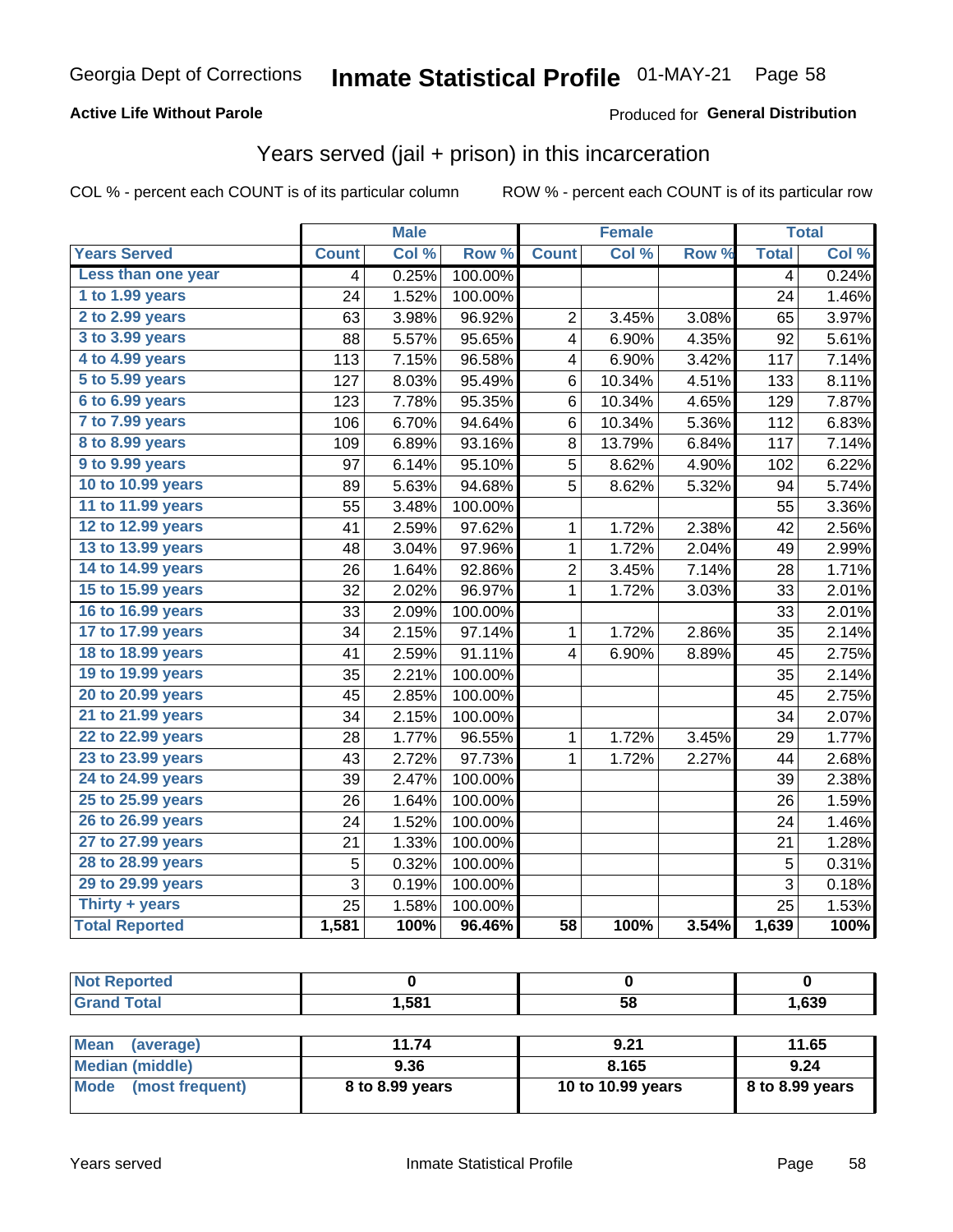#### Inmate Statistical Profile 01-MAY-21 Page 59

### **Active Life Without Parole**

Produced for General Distribution

### Results of most recent HIV tests

COL % - percent each COUNT is of its particular column

|                         | <b>Male</b>  |        |        | <b>Female</b> |          |        | Total |        |
|-------------------------|--------------|--------|--------|---------------|----------|--------|-------|--------|
| <b>HIV Test Results</b> | <b>Count</b> | Col %  | Row %I | <b>Count</b>  | Col %    | Row %  | Total | Col %  |
| <b>Positive</b>         | 12           | 0.79%  | 92.31% |               | $1.85\%$ | 7.69%∎ | 13    | 0.83%  |
| <b>Negative</b>         | .508         | 99.21% | 96.60% | 53            | 98.15%   | 3.40%  | .561  | 99.17% |
| <b>Total Reported</b>   | .520         | 100%   | 96.57% | 54            | 100%     | 3.43%  | 1,574 | 100%   |

| <b>Not Reported</b>  |      |    | v    |
|----------------------|------|----|------|
| <b>Fotal</b><br>Gr2r | .581 | 58 | ,639 |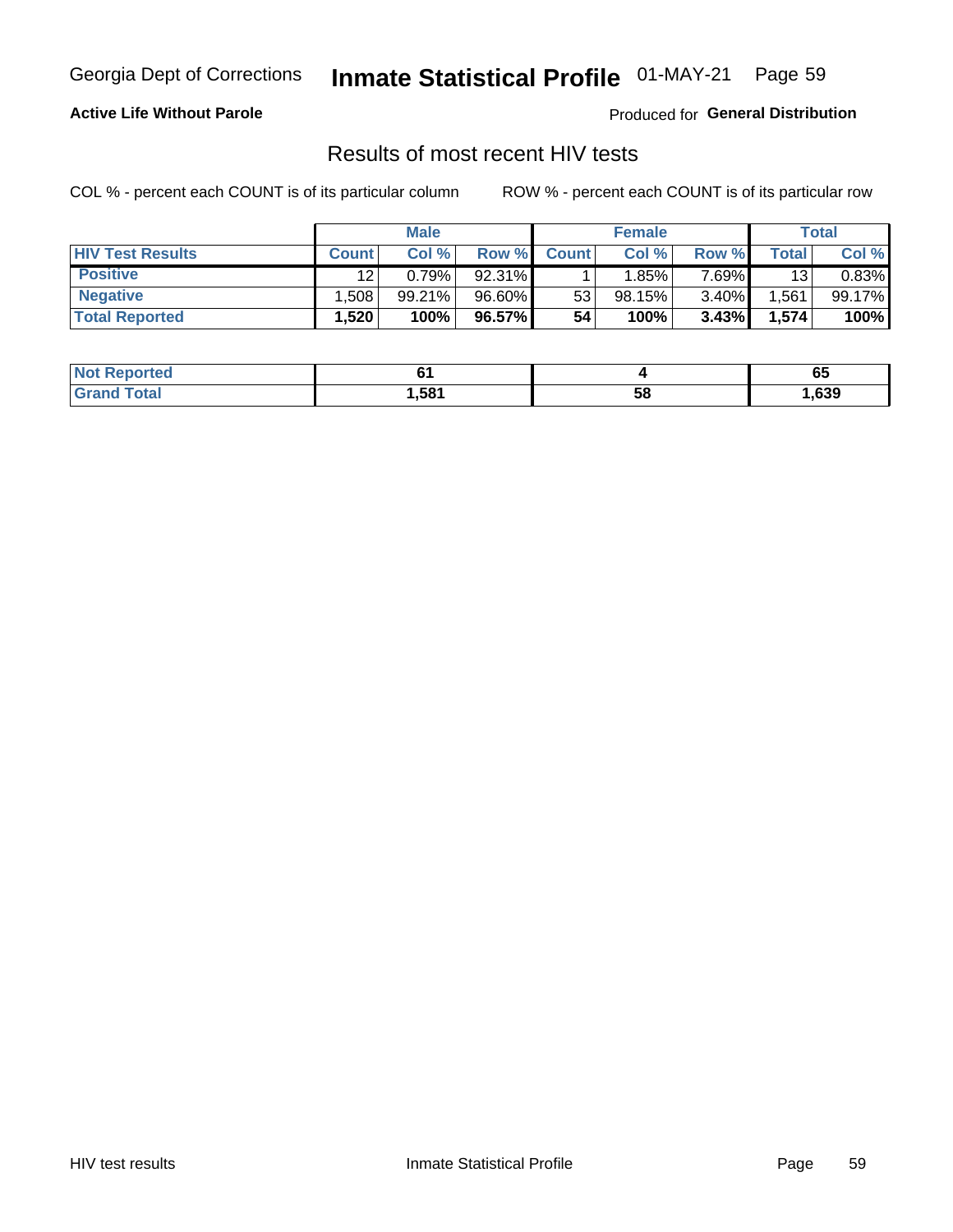## Georgia Dept of Corrections **Inmate Statistical Profile** 01-MAY-21 Page 60

### **Active Life Without Parole**

Produced for **General Distribution**

### Results of most recent tuberculosis test

COL % - percent each COUNT is of its particular column ROW % - percent each COUNT is of its particular row

|                                  |              | <b>Male</b> |           |              | <b>Female</b> |          |       | Total  |
|----------------------------------|--------------|-------------|-----------|--------------|---------------|----------|-------|--------|
| <b>Tuberculosis Test Results</b> | <b>Count</b> | Col%        | Row %     | <b>Count</b> | Col%          | Row %    | Total | Col %  |
| <b>Positive on current test</b>  | 288          | $18.34\%$   | $99.31\%$ |              | $3.57\%$      | $0.69\%$ | 290   | 17.84% |
| <b>Negative</b>                  | .282         | 81.66%      | 95.96%    | 54           | 96.43%        | 4.04%    | 1,336 | 82.16% |
| <b>Total Reported</b>            | 1,570'       | 100%        | 96.56%    | 56           | 100%          | 3.44%    | 1,626 | 100%   |

| <b>Not Reported</b> |      |    | $\cdot$ |
|---------------------|------|----|---------|
| <b>Total</b>        | .581 | 58 | ,639    |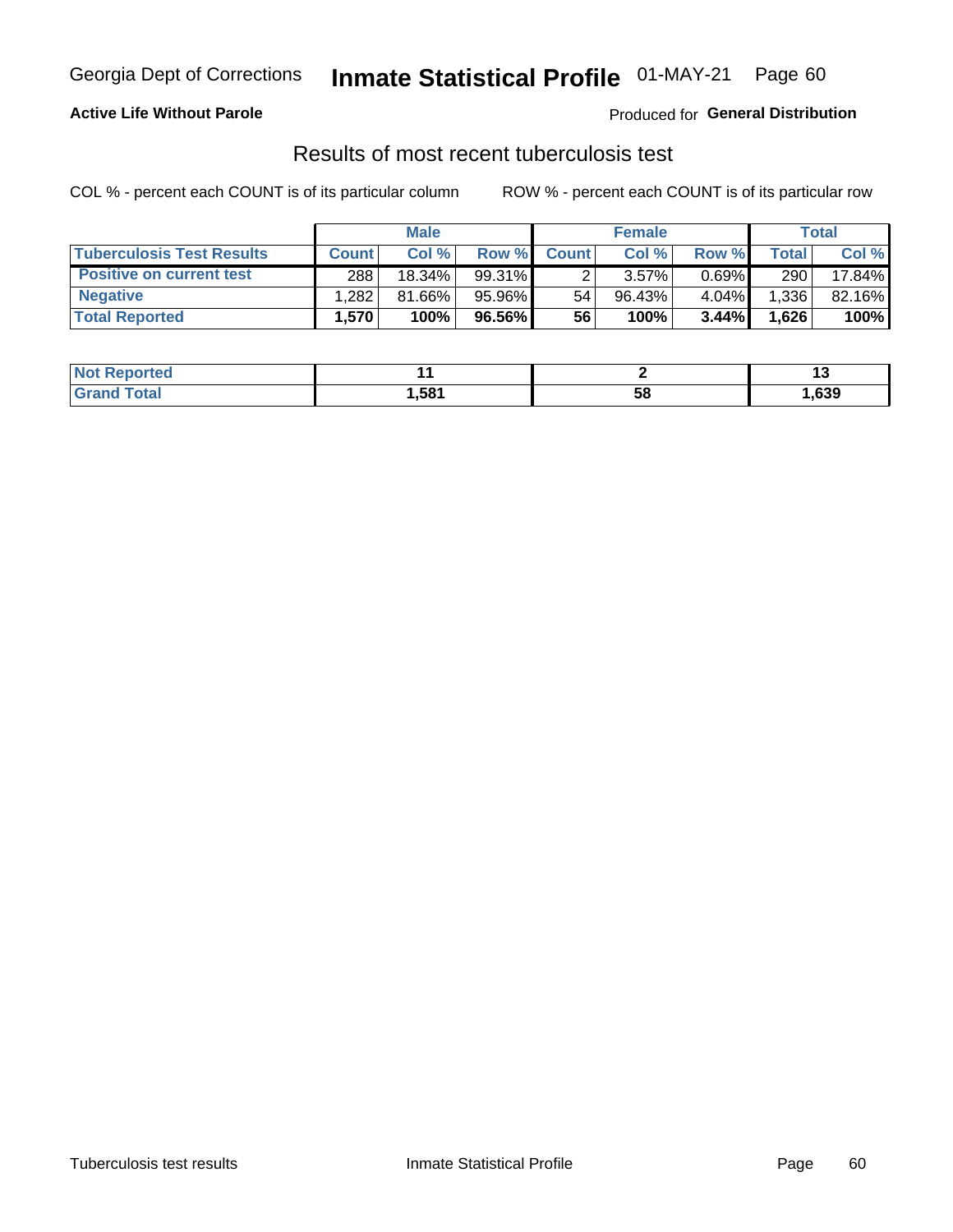## Georgia Dept of Corrections **Inmate Statistical Profile** 01-MAY-21 Page 61

### **Active Life Without Parole**

Produced for **General Distribution**

### Results of most recent syphilis test

COL % - percent each COUNT is of its particular column ROW % - percent each COUNT is of its particular row

|                                 | <b>Male</b>  |        |           | <b>Female</b> |           |        | Total |        |
|---------------------------------|--------------|--------|-----------|---------------|-----------|--------|-------|--------|
| <b>Syphilis Test Results</b>    | <b>Count</b> | Col%   | Row %     | <b>Count</b>  | Col %     | Row %I | Total | Col %  |
| <b>Positive on current test</b> | 15           | 2.61%  | 93.75%    |               | 9.09%     | 6.25%  | 16    | 2.73%  |
| <b>Negative</b>                 | 560          | 97.39% | $98.25\%$ | 10            | $90.91\%$ | 1.75%  | 570   | 97.27% |
| <b>Total Reported</b>           | 575          | 100%   | 98.12%    | 11            | 100%      | 1.88%  | 586   | 100%   |

| <b>Not Reported</b> | .006 | . .<br>−. | ,053 |
|---------------------|------|-----------|------|
| <b>Grand Total</b>  | 581, | 58        | ,639 |